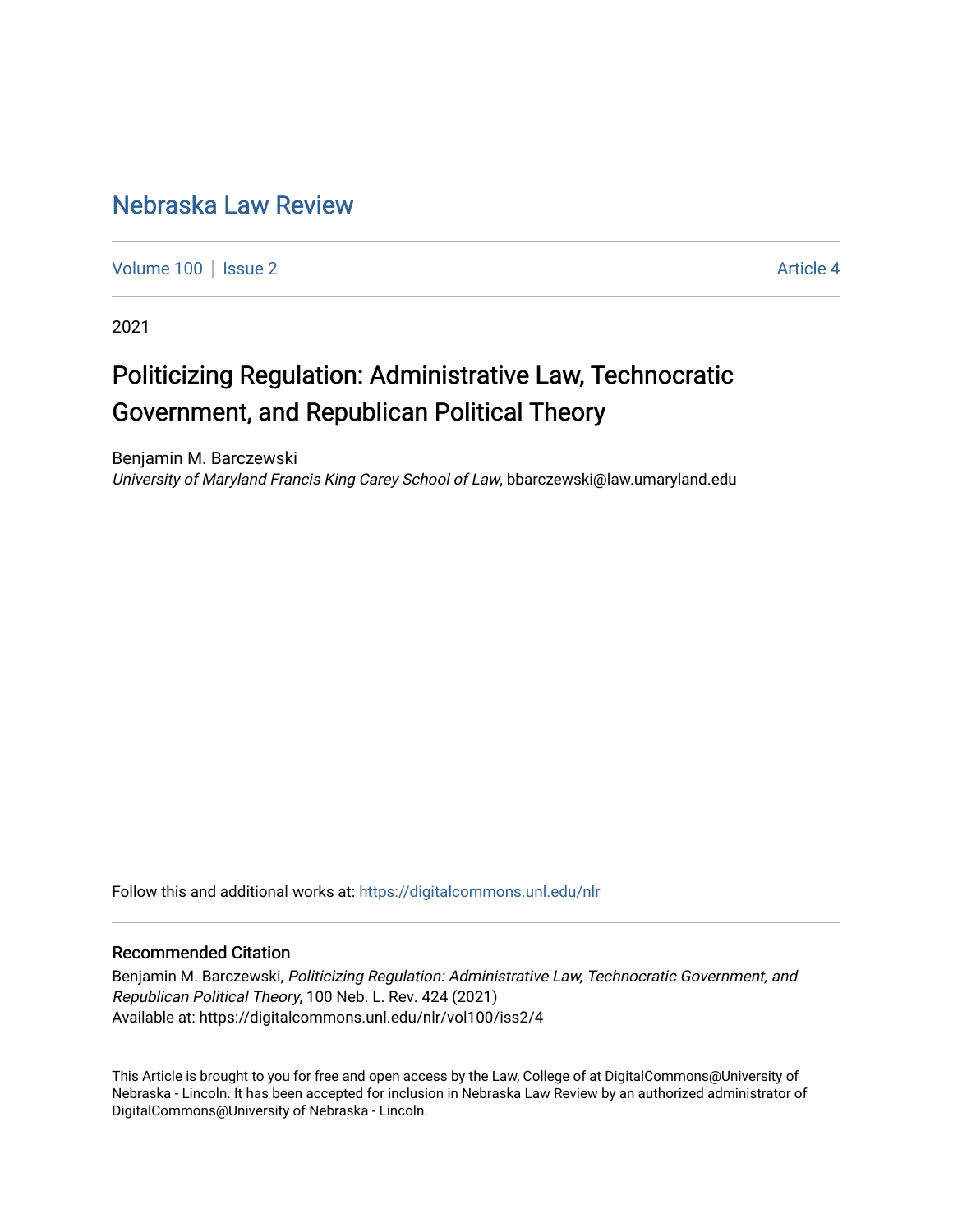Benjamin M. Barczewski\*

## Politicizing Regulation: Administrative Law, Technocratic Government, and Republican Political Theory

#### TABLE OF CONTENTS

|    |                                                            | 425 |
|----|------------------------------------------------------------|-----|
| П. | "A Broken Vending Machine": The Shortcomings of            |     |
|    | Notice and Comment and Judicial Review of Agency           |     |
|    |                                                            | 431 |
|    | A. Notice and Comment and Agency Technical                 |     |
|    |                                                            | 432 |
|    | B. The Judiciary's Role in Promoting Technical             |     |
|    | Justifications for Agency Rulemaking                       | 438 |
|    | III. "The Rule of Nobody": The Procedural Republic and The |     |
|    |                                                            | 443 |
|    | A. The Neutrality of the Liberal State                     | 443 |
|    | B. The Liberal Proceduralist Administrative State          | 446 |
|    | C. The Liberal Proceduralist Administrative State          |     |
|    | Fosters Anti-Establishment Politics                        | 449 |
|    | IV. If You Don't Like the Weather Now, Just Wait a Few     |     |
|    | Minutes: The Problems of Political Control Through the     |     |
|    |                                                            | 451 |
|    | A. Disclosure of Presidential Involvement                  | 455 |
|    | B. Judicial Review of Presidential Involvement             | 457 |
|    |                                                            |     |

© Copyright held by the NEBRASKA LAW REVIEW. If you would like to submit a response to this Note in the *Nebraska Law Review Bulletin*, contact our Online Editor at lawrev@unl.edu.

424

Visiting Assistant Professor, University of Maryland Francis King Carey School of Law. Bachelor of Arts, Columbia University; Juris Doctor, New York University School of Law. I am grateful to Robin West, Hope Babcock, Eloise Pasachoff, Brian Wolfman, David Fontana, and David Vladeck for their comments on an earlier draft. I would also like to thank the participants of the Georgetown Law Fellows/SJD Workshop for their perceptive critiques. I am especially indebted to my wife for her impeccable editing, keen insight, and most of all, her unconditional support for this project. Finally, a special thank you to Alicia Christensen, Hayley Kaiser, and the staff of the *Nebraska Law Review* for significantly improving the Article. All mistakes are my own.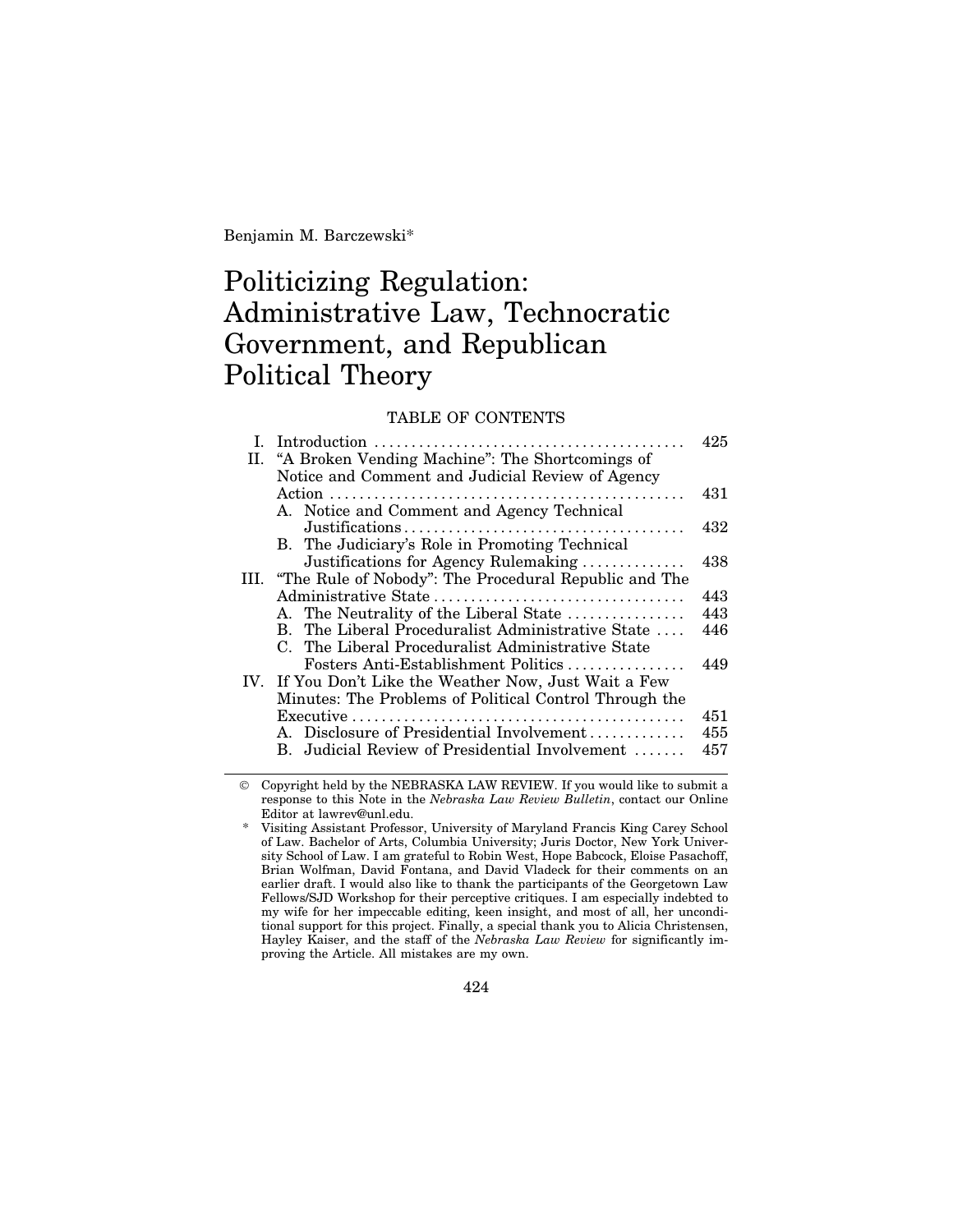#### 2021] POLITICIZING REGULATION 425

| V | Freedom as Nondomination or Freedom from Politics?<br>The Deliberative Model and Two Versions of     |     |
|---|------------------------------------------------------------------------------------------------------|-----|
|   |                                                                                                      | 460 |
|   | A. A Brief Background on Republican Political                                                        |     |
|   |                                                                                                      | 463 |
|   | B. The Deliberative Model and Its Unexamined                                                         | 465 |
|   | Connection to Instrumental Republicanism<br>VI. From Individuals to Citizens: An Argument for Robust |     |
|   |                                                                                                      | 469 |
|   | A. The Role of Science in the Robust                                                                 |     |
|   |                                                                                                      | 472 |
|   | B. A Brief Response to the Utopian Critique                                                          | 473 |
|   | VII. "Councils, Great or Small": Some Possible Reforms of                                            |     |
|   | the Administrative State                                                                             | 475 |
|   | A. Small Councils: The Promise of Local Control of                                                   |     |
|   | Regulatory Policy                                                                                    | 477 |
|   | B. Great Councils: How a National Popular Assembly                                                   | 480 |
|   |                                                                                                      | 481 |
|   |                                                                                                      |     |

#### I. INTRODUCTION

In today's divisive and fractious politics, one of the most damning insults a politician can hurl is that another politician is politicizing something that should remain apolitical. Typically, accusations of politicization are made in response to politicians who use a high-profile event to underscore a need for action that fits their political agenda. For example, when gun violence begets calls for gun control, the National Rifle Association is likely to accuse those responses as politicizing the issue.1 While the word, meaning "to give a political tone or character to,"2 is neutral on its face, in practice it suggests a person has taken an event or topic for which there was common consensus and deployed it in a way that appeals to only those citizens of a particular political bent. Thus, politicization is in the eye of the beholder.3

For many, the election of Joe Biden as President of the United States signaled a welcome repudiation of the Trump Administration's

<sup>1.</sup> *See, e.g.*, *NRA Criticizes Presidential Candidates After Mass Shootings*, REUTERS (Aug. 8, 2019, 2:39 PM), https://www.reuters.com/article/us-usa-shooting-politics/ nra-criticizes-presidential-candidates-after-mass-shootings-idUSKCN1UY2L9 [https://perma.cc/66BG-S6EP].

<sup>2.</sup> *Politicize*, MERRIAM-WEBSTER, https://www.merriam-webster.com/dictionary/polit icize [https://perma.cc/E58G-GKFZ] (last visited Aug. 24, 2021).

<sup>3.</sup> Chris Tognotti, *How "Politicize" Became Such a Dirty Word*, BUSTLE (Nov. 1, 2017), https://www.bustle.com/p/what-does-politicize-even-mean-how-the-termturned-into-a-dirty-word-3201398 [https://perma.cc/7ED7-UC6L].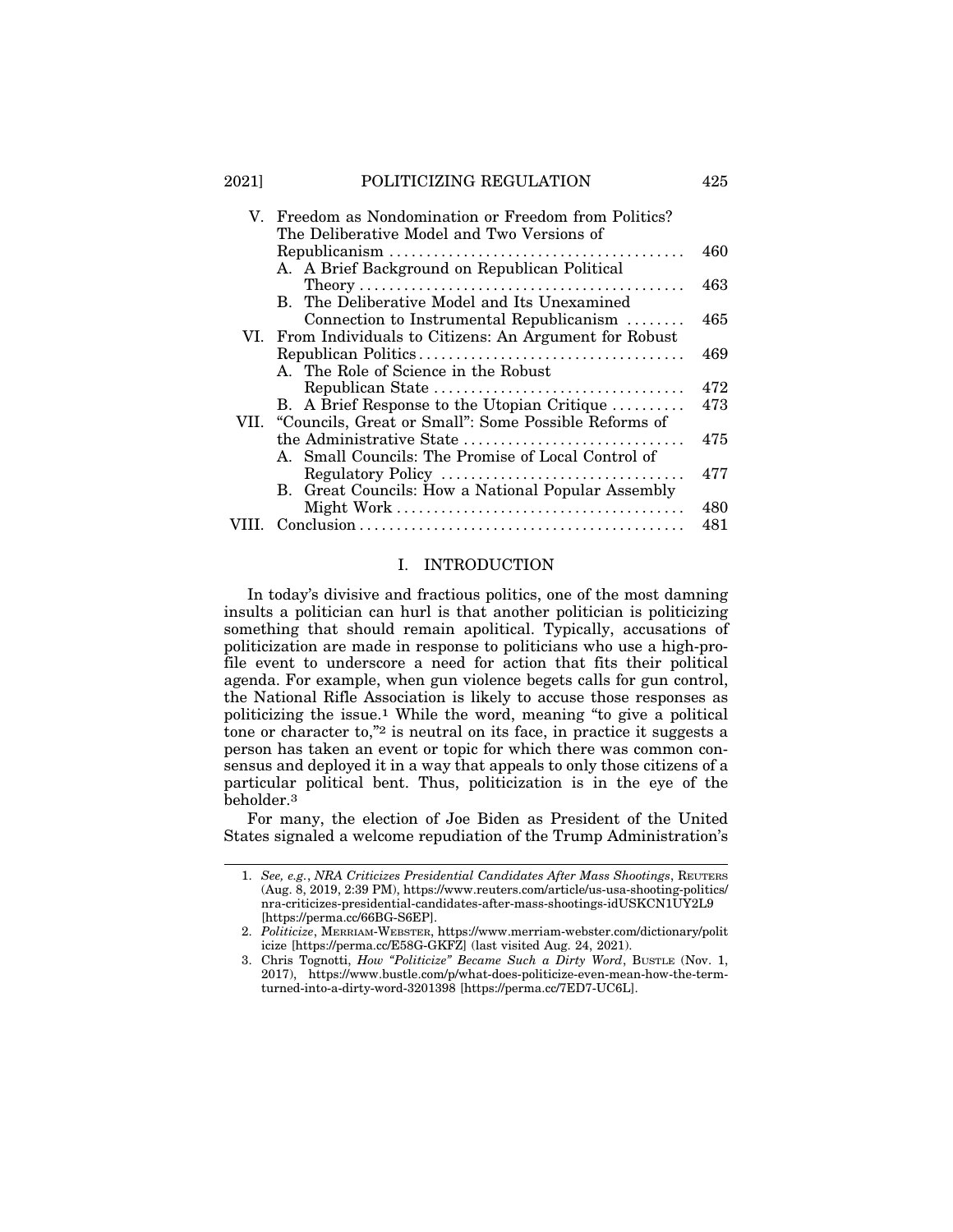use of federal regulatory policy for purely political goals and a longawaited return to data-driven, science-based regulatory policy. Throughout his campaign for President and as President-elect, Joe Biden consistently affirmed that scientific evidence would guide his policy decisions regarding public health, the environment, and a host of other areas. One of President Biden's first executive orders declared that his Administration would "listen to the science" and that the promulgation of regulations would be "protected by processes that ensure the integrity of Federal decision-making."4

Approaching policy decisions with science and data at the forefront appears to have been an effective campaign position after four years of the particularly feckless and anti-science Trump Administration. But what does it mean to listen to the science? For that matter, what public policy decisions require listening to the science? Consider a timely topic. Given that studies show masks that cover a person's nose and mouth are generally effective at reducing the spread of everything from the common cold to COVID-19,5 what role should this science play in determining whether there should be a public mask mandate? Does spotlighting science to the near exclusion of all other considerations disguise the complexity in making public policy decisions that require evaluation of competing values: human life versus comfort, health versus convenience, or communal solidarity versus individualism? Much public discourse about masks—along with many other contentious policy debates—obscures these fundamental value choices in favor of attributing the reasons for difficult public policy decisions to science. While perhaps an attractive framing useful for politicians, this practice has a corrosive effect on our ability to govern ourselves, and no part of government exemplifies this effect more than the administrative state.

American administrative law frequently discounts or ignores participation by ordinary citizens without specialized knowledge or expertise. Regulatory policymakers are often expected to justify agency decisions on scientific, or at least technical, grounds in response to notice and comment procedures or judicial review. There is a certain logic to these demands when applied to an administrative state simultaneously buffeted by concerns over its ability to legitimately impose value judgments and entrusted with increasingly politically salient decisions. However, that logic reveals something fundamental about administrative law that too often goes unexamined: Science cannot dictate policy. Policy—whatever it happens to be—relies inescapably on contentious moral commitments to the values the policy is intended to fulfill, including commitments to other citizens, one's country, the

<sup>4.</sup> Exec. Order No. 13,990, 86 Fed. Reg. 7,037 (Jan. 20, 2021).

<sup>5.</sup> *See, e.g.*, Yafang Cheng et al., *Face Masks Effectively Limit the Probability of SARS-CoV-2 Transmission*, 372 SCIENCE 1439 (2021).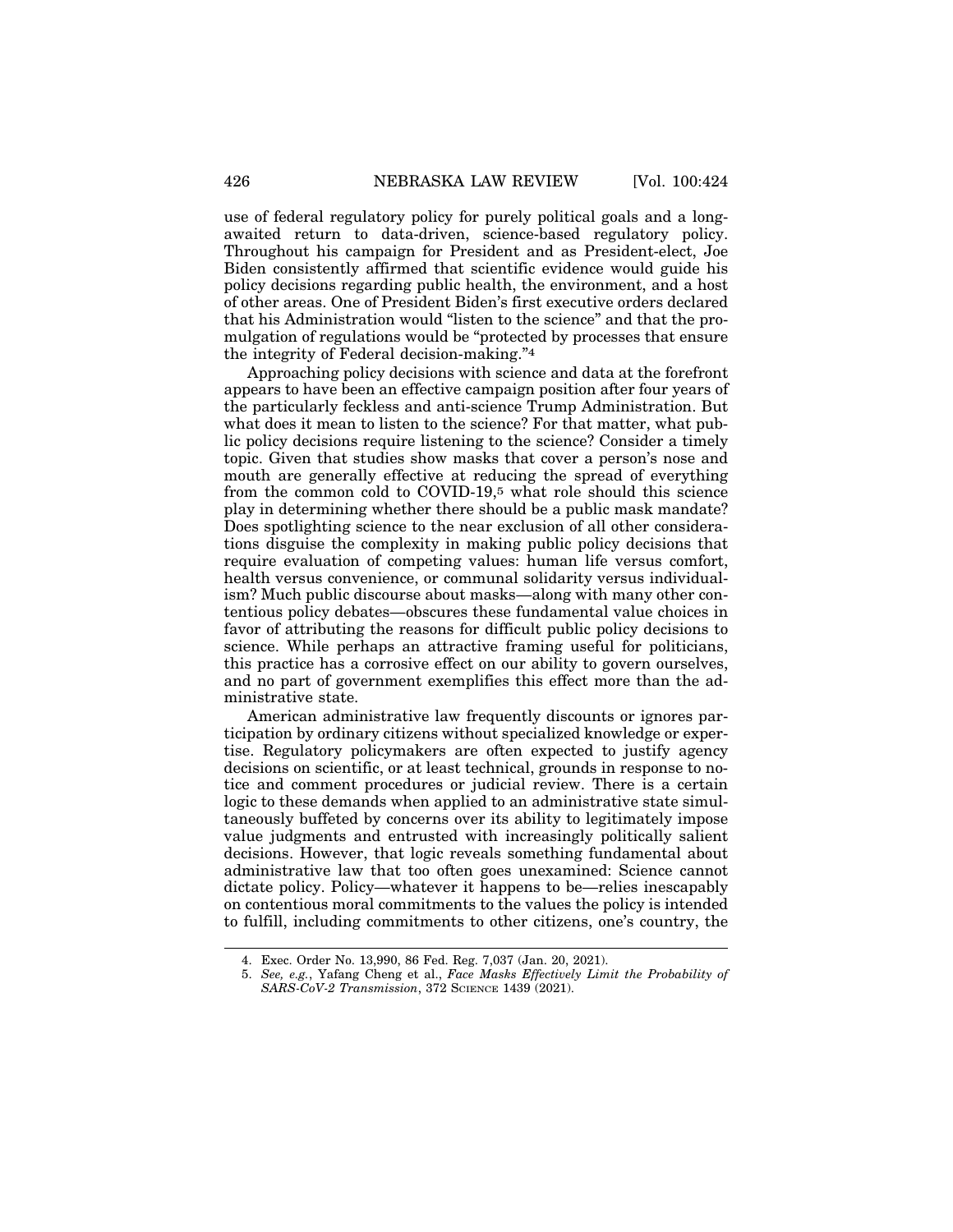environment, fairness, justice, and so on. This may seem like a simple and obvious point, but it is a powerful one. For if it is obvious that administrative regulation is based not solely on science but also on political values, then agencies must be able to justify their exercise of political power based on more than just science or expertise. By relying too heavily on the justificatory power of scientific reasoning, we lose sight of the important and necessary role of self-government in settling contentious moral questions at the center of regulatory policy. Put differently, in exclusively listening to the science, the administrative state displaces everyday people from active public engagement with contemporary issues.6 Citizens have lost the ability to control the fate of their political community because they are unable to contest, and ultimately choose, the values that will govern their community through common action.7

This Article argues that one reason Americans remain so distrustful of their own government, despite the astounding advancement of the administrative state's technical and scientific abilities, is that technocratic justifications deny virtually any role for democratically determined moral judgments in administrative rulemaking and mask the part those moral judgment do play.8 Though administrative rulemaking has been defended on the inoffensive "good government" shibboleths of political neutrality, rationality, and technocratic expertise, distrust in American government has never been higher. In fact, according to the Pew Research Center, only seventeen percent of Americans had faith in the federal government "to do the right thing" in March 2019.9 In sharp contrast, seventy-three percent of Americans had trust and confidence in the federal government in 1958.10 Notwithstanding a few temporary reversals, that trust has been steadily eroding since 1958, and has remained below twenty-five percent for the last eleven years.11

<sup>6.</sup> Tina Nabatchi et al., *Public Administration in Dark Times: Some Questions for the Future of the Field*, 21 J. PUB. ADMIN. RSCH. & THEORY i29, i33 (2011).

<sup>7.</sup> *See* Donald J. Maletz, *Making Non-Citizens: Consequences of Administrative Centralization in Tocqueville's* Old Regime, 33 PUBLIUS 17, 35 (2003) ("If the political dimension of the administration is overlooked, if the day-to-day affairs of a community become nothing but opportunities for the exercise of administrative paternalism, the individuality that modern democracy wishes to ensure is likely to turn into . . . radical separateness.").

<sup>8.</sup> *See* Elena Kagan, *Presidential Administration*, 114 HARV. L. REV. 2245, 2353 (2001) (commenting on the tension caused by unelected bureaucrats making "essentially political choices" for which they have "neither democratic warrant nor special competence").

<sup>9.</sup> *Public Trust in Government: 1958–2021*, PEW RSCH. CTR. (May 17, 2021), https:// www.pewresearch.org/politics/2019/04/11/public-trust-in-government-1958-2019/ [https://perma.cc/M7CC-BXPQ].

<sup>10.</sup> *Id.*

<sup>11.</sup> *Id.* One might argue that the Trump Administration's disdain for professionalism and expertise in the administrative state caused the lack of faith in American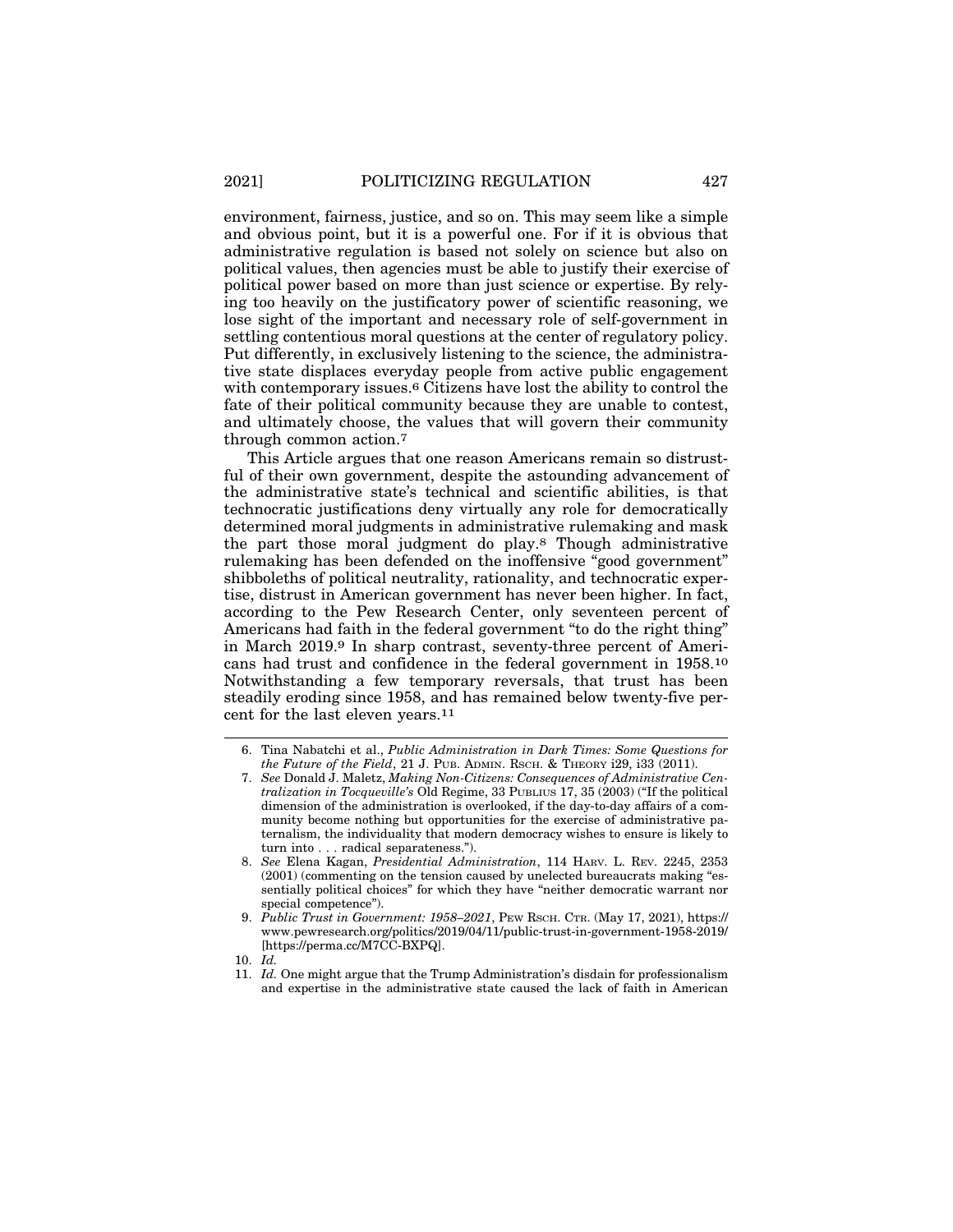Many factors undoubtedly contribute to Americans' lack of faith in their government, including great convulsions like Watergate, the wars in Iraq and Afghanistan, and the Great Recession. Less sudden, but no less significant, are facts of everyday life: income inequality, stagnant wages, environmental degradation, crumbling infrastructure, and disintegrating communities. But since March of 2019, the situation has markedly worsened. Distrust in government has morphed into conspiracy theories about the deep state, persistent claims that the 2020 presidential election was stolen, a total lack of faith in the judges and civil servants who found no evidence of voter fraud, and culminated in the storming of the Capitol Building on January 6, 2021.12

The creation of policy by the relatively insulated administrative state is associated with a decrease in citizens' perception of the value of government and what it provides,13 making citizens vulnerable to populist, anti-establishment political movements and further stoking the public's distrust.14 Populist and anti-establishment politicians have seized on citizens' dwindling trust in and estrangement from government and each other15 by sounding a call to take government back from bureaucrats and political insiders and return it to the people.16 In an effort to satisfy his supporters and solidify his political position, then-President Trump promised to deconstruct the adminis-

government today. However, despite the Obama Administration's public effort to place professionalism and expertise at the center of its policy choices, *see* Memorandum on Scientific Integrity, 74 Fed. Reg. 10,671, 10,671 (Mar. 11, 2009), trust in government during the Obama Administration never rose above twenty-five percent, *Public Trust in Government: 1958–2021*, *supra* note 9. It remains to be seen whether President Biden can reverse this trend.

<sup>12.</sup> *See* Timothy Snyder, *The American Abyss: A Historian of Fascism and Political Atrocity on Trump, the Mob and What Comes Next,* N.Y. TIMES MAG. (Jan. 9, 2021), https://www.nytimes.com/2021/01/09/magazine/trump-coup.html [https:// perma.cc/CE83-X7V9].

<sup>13.</sup> Robert F. Durant & Susannah Bruns Ali, *Repositioning American Public Administration? Citizen Estrangement, Administrative Reform, and the Disarticulated State*, 73 PUB. ADMIN. REV. 278, 279 (2013) (noting that the current design of administrative structures has a negative effect on citizens' sense of political efficacy, "reduc[ing] the propensity of citizens to pay attention to government, value what it does for them, participate in the political process, and be mobilizable for political action").

<sup>14.</sup> Yascha Mounk, *The Undemocratic Dilemma*, 29 J. DEMOCRACY 98, 100 (2018).

<sup>15.</sup> About six in ten Americans have little or no confidence in the ability of their fellow citizens to make political choices. Michael Dimock, *How Americans View Trust, Facts, and Democracy Today*, PEW TR. MAG. (Feb. 19, 2020), https:// www.pewtrusts.org/en/trust/archive/winter-2020/how-americans-view-trustfacts-and-democracy-today [https://perma.cc/9VZ4-3FUP].

<sup>16.</sup> *See, e.g.*, Nadia Urbinati, *The Pandemic Hasn't Killed Populism: After Lockdowns, Demagogues Will Likely Resurge*, FOREIGN AFFS. (Aug. 6, 2020), https://www.foreignaffairs.com/articles/united-states/2020-08-06/pandemichasnt-killed-populism [https://perma.cc/LD26-SV97].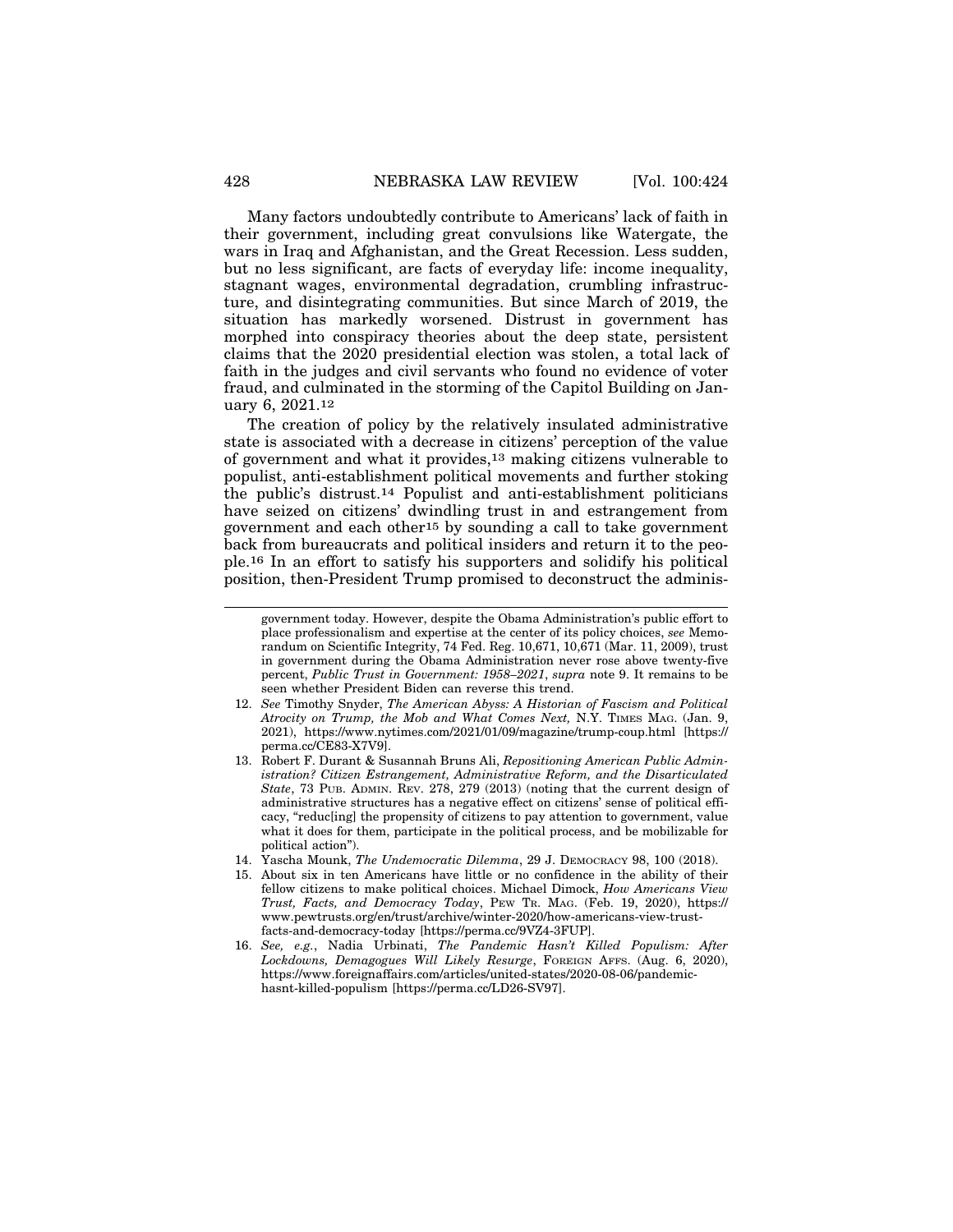trative state.17 He also publicized portrayals of himself as personally in control of regulation content,18 prompting Democrats to accuse him of politicizing the federal bureaucracy and further eroding trust in government.19 As a result, liberals and Democrats pushed to insulate the administrative state from populist political incursions as an expert and professional check on a President's raw political interests.20 While insulating the administrative state may protect it from the President, it fails to address Americans' growing sense that they are no longer in control of their political lives and thus fails to discourage determined populist incursions.

Although numerous theories have been proposed as a foundation for the administrative state,21 modern commentators typically advo-

- 20. *See* Robinson Meyer, *Trump's Interference with Science Is Unprecedented*, ATL. (Nov. 9, 2018, 5:16 PM), https://www.theatlantic.com/science/archive/2018/11/ex perts-warn-trump-epa-meddling-scientific-method/575377/ [https://perma.cc/ VVE5-2Y8V]; Press Release, Steny H. Hoyer, Congressman, House of Representatives, House Democrats Re-Introduce Bill To Stop Research Agency Politicization and Relocation (Feb. 14, 2019), https://hoyer.house.gov/content/housedemocrats-re-introduce-bill-stop-research-agency-politicization-and-relocation [https://perma.cc/K6KQ-CRBL].
- 21. *See generally* Richard B. Stewart, *The Reformation of American Administrative Law*, 88 HARV. L. REV. 1667 (1975) (describing responses to problems with the

<sup>17.</sup> *See* Z. Byron Wolf, *Steve Bannon Outlines His Plan To 'Deconstruct' Washington*, CNN (Feb. 24, 2017, 1:28 AM), https://www.cnn.com/2017/02/23/politics/stevebannon-world-view/index.html [https://perma.cc/UU78-HBLM] (noting that one core pillar of President Trump's platform is "deconstruction of the administrative state"); CNN, *Steve Bannon Makes Rare Public Remarks at CPAC*, YOUTUBE, at 10:28 (Feb. 23, 2017), https://www.youtube.com/watch?v=OLzpv7D\_xLs [https:// perma.cc/93V3-9ZHB]; Jon Michaels, *How Trump Is Dismantling a Pillar of the American State*, GUARDIAN (Nov. 7, 2017, 8:36 AM), https://www.theguardian. com/commentisfree/2017/nov/07/donald-trump-dismantling-american-administrative-state.

<sup>18.</sup> *See, e.g.*, Matthew Yglesias, *Trump's Tweets About Saving the "Suburban Lifestyle Dream," Explained*, VOX (Aug. 3, 2020, 10:10 AM), https://www.vox.com/2020/ 8/3/21347565/suburban-lifestyle-dream-trump-tweets-fair-housing [https:// perma.cc/A6XQ-WTRU]; Kelsey Brugger, *Trump Unveils Landmark Rewrite of NEPA Rules*, E&E NEWS (Jan. 9, 2020, 1:35 PM), https://www.eenews.net/stories/ 1062036913; Lucas Manfredi, *Trump Unveils Safer Affordable Fuel-Efficient Vehicles Rule*, FOX BUS. (July 16, 2020), https://www.foxbusiness.com/money/trumpunveils-safer-affordable-fuel-efficient-vehicles-rule [https://perma.cc/8D3A-FPXB].

<sup>19.</sup> Zolan Kanno-Youngs & Jesse McKinley, *Meet the Official Accused of Helping Trump Politicize Homeland Security*, N.Y. TIMES (Aug. 4, 2020), https:// www.nytimes.com/2020/08/04/us/politics/trump-homeland-security.html [https:// perma.cc/9VDL-4Z58]; Lisa Friedman & Brad Plumer, *Trump's Response to Virus Reflects a Long Disregard for Science*, N.Y. TIMES (Oct. 7, 2020), https:// www.nytimes.com/2020/04/28/climate/trump-coronavirus-climate-science.html [https://perma.cc/8DXM-V8RN]; Sharon LaFraniere et al., *F.D.A. Allows Expanded Use of Plasma To Treat Coronavirus Patients*, N.Y. TIMES (Jan. 6, 2021), https://www.nytimes.com/2020/08/23/us/politics/fda-plasma-coronavirus.html?action=click&module=top%20Stories&pgtype=homepage [https://perma.cc/77LX-LXRL].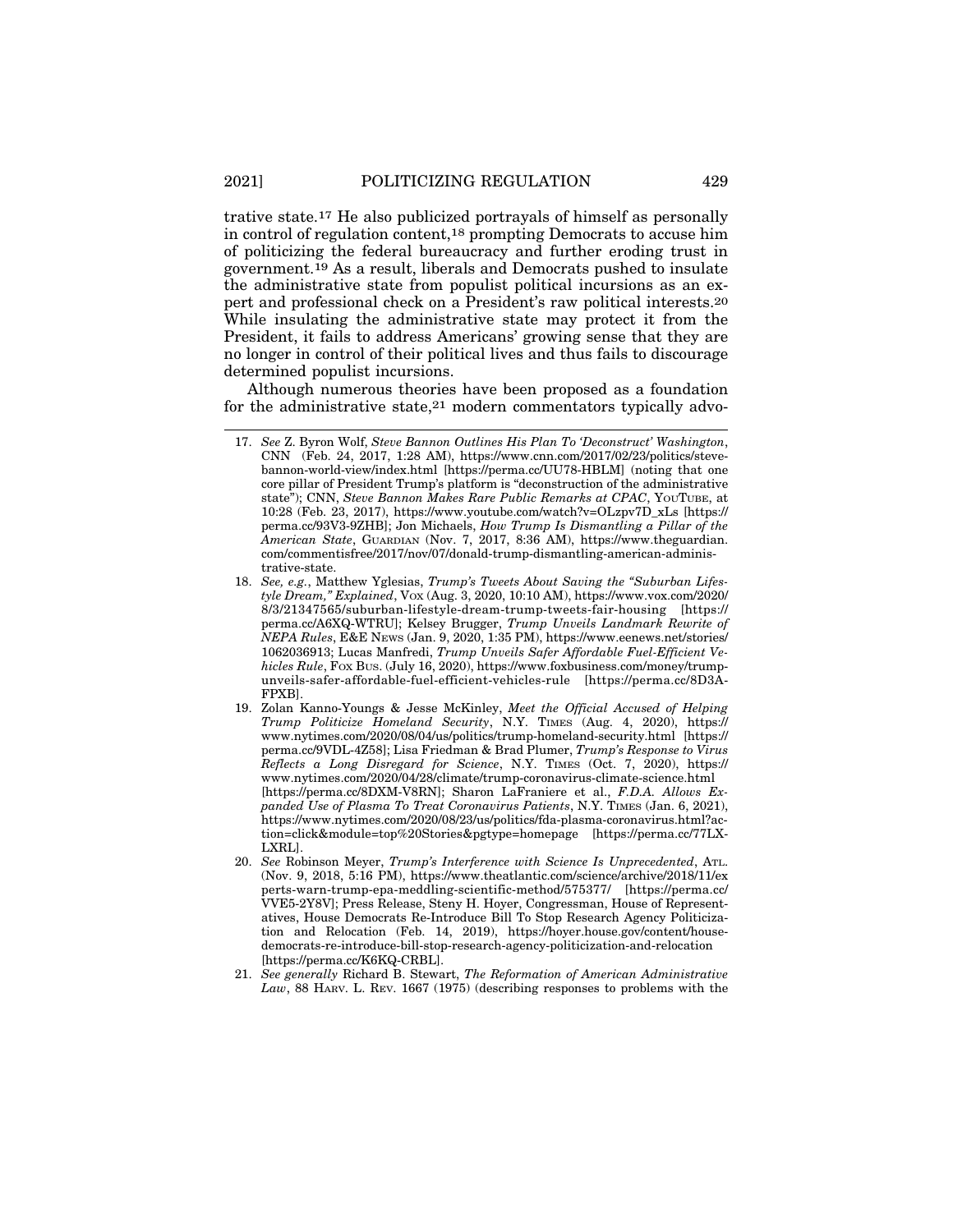cate for presidential involvement in rulemaking, relying to greater and lesser degrees on the professionalism and expertise of agency staff to control political influence.22 However, modern legal scholars have ignored the role of the administrative state in driving populist and anti-establishment politics. Recognizing this link makes clear the need to truly address the tension between the administrative state and populism and the way that technocratic justification for regulation contributes to this tension by supplanting the ability of ordinary citizens to participate in the process by contesting the values embodied in administrative rules. Thus, this Article adds to the debate by proposing a theoretical framework from which to critique scholars' continued faith in the politically neutral, technocratic approach to societal problems, and arguing that the administrative state should be reoriented toward widespread democratic political control over its decisions.

To respond to the twin problems of unsatisfying technocratic justifications for agency discretion and the destabilizing political backlash that follows, this Article offers an alternative theory of political engagement based on a robust form of republicanism that supports widespread and direct participation in administrative decisions to legitimize the value choices inherent in regulatory policy. By placing the power to decide regulatory policy in the hands of the people, this

traditional model of administrative law, including alternative solutions and judicial efforts to curtail agency discretion by increasing interested parties' participation in administrative decisions); Kagan, *supra* note 8, at 2245–385 (presenting the canonical presidential control model for the administrative state).

<sup>22.</sup> On one end of the spectrum, scholars like then-Professor Elena Kagan and Professor Kathryn Watts advocate for fairly robust involvement of the President in rulemaking with some technocratic limits. *See* Kagan, *supra* note 8, at 2319–83; Kathryn A. Watts, *Proposing a Place for Politics in Arbitrary and Capricious Review*, 119 YALE L.J. 2, 40 (2009) (advocating for courts to make some room for presidential political control in rulemaking, using technocratic rationality as a guardrail to excessive influence). Somewhere in the middle, scholars understand the relative electoral legitimacy of presidential involvement in rulemaking but construct elaborate controls on presidential influence. *See* Mark Seidenfeld, *The Role of Politics in a Deliberative Model of the Administrative State*, 81 GEO. WASH. L. REV. 1397, 1452 (2013) (arguing in favor of a highly limited form of presidential control over agency rulemaking tempered by technocratic constraints). On the other end, scholars see the independence of administrative agencies as an important check on presidential overreach. *See* Jon D. Michaels, *An Enduring, Evolving Separation of Powers*, 115 COLUM. L. REV. 515, 582 (2015) (arguing in favor of a more independent administrative state reliant on the professionalism and expertise of its staff to act as a check on the President's political preferences); Gillian E. Metzger, *1930s Redux: The Administrative State Under Siege*, 131 HARV. L. REV. 1, 83 (2017); Lisa Schultz Bressman, *Beyond Accountability: Arbitrariness and Legitimacy in the Administrative State*, 78 N.Y.U. L. REV. 461, 515 (2003) (arguing that administrative law should focus more on controlling arbitrary agency action and less on subjecting agency decision-making to electoral accountability through control by the President).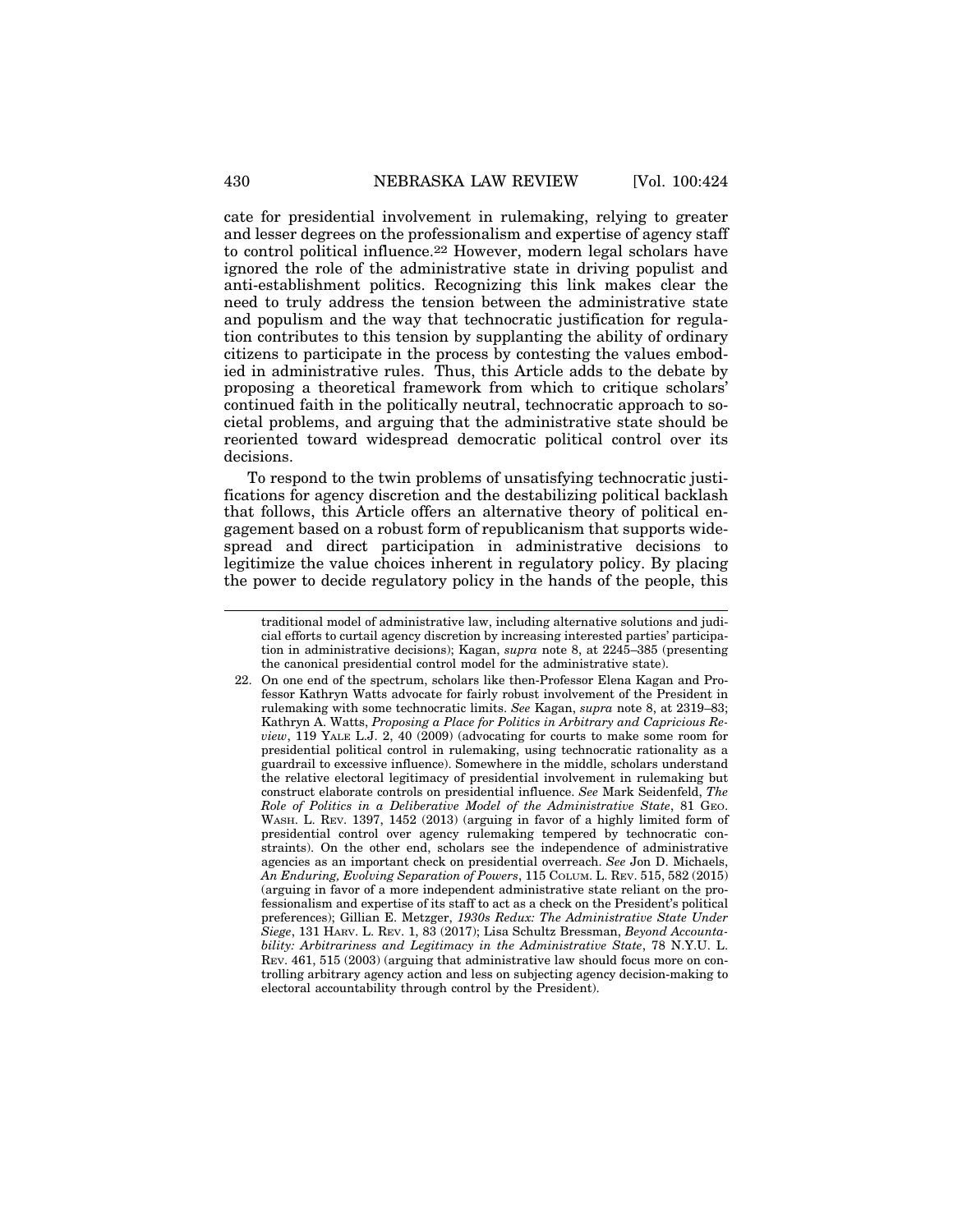framework has the potential to emancipate the administrative state from both technocratic insularity and dangerous political incursions by unscrupulous Presidents. To guide this argument, I use a roughand-ready definition of legitimacy to mean a collective instinct that a government action, by virtue of its enactment through certain procedures, commands our obedience and respect.23 Understood in this way, legitimacy turns on a common understanding of the governed and the collective moral sentiments of that political community.

Part I discusses the failure of notice and comment rulemaking to engage the public in substantive agency policymaking by continuing a commitment to technocratic government and examines the effect of judicial expectations and ever-shifting standards of review for rulemaking. Part II discusses how procedural liberalism is expressed in the commitment to technocratic government we see today and the ways technocratic government exacerbates the legitimacy problem it attempts to solve. Part III addresses how presidential political control is reintroduced, which further compounds problems of legitimacy. Part IV addresses earlier attempts to apply republican political theory to the administrative state and discusses why those attempts ultimately failed to distinguish themselves from liberal proceduralist accounts of the administrative state. Part V argues that a stronger form of republicanism will be able to tackle the failures of earlier accounts of administrative law and pave the way for more effective reform of the administrative state. And, finally, Part VI suggests possible reforms to the administrative state.

#### II. "A BROKEN VENDING MACHINE": THE SHORTCOMINGS OF NOTICE AND COMMENT AND JUDICIAL REVIEW OF AGENCY ACTION

This Part examines the limited role the public currently plays in the selection of values at the heart of regulations and how that insulation permits concentrated economic interests and powerful political actors to make value choices that are best left to the public to decide. The administrative state faces extreme pressure from regulated industries, members of Congress, the President's staff in the Office of

<sup>23.</sup> My definition of legitimacy is drawn primarily from that given by Lord Jonathan Sumption in his Reith Lectures. *See generally* Jonathan Sumption, *The Reith Lectures 2019: Law and the Decline of Politics—Lecture 2: In Praise of Politics*, BBC RADIO 4 (May 28, 2019), https://www.bbc.co.uk/programmes/m0005f05 [https:// perma.cc/82A8-Y6HG]; *see also* JAMES O. FREEDMAN, CRISIS AND LEGITIMACY: THE ADMINISTRATIVE PROCESS AND AMERICAN GOVERNMENT 10 (1978) ("The subject of legitimacy is concerned with popular attitudes toward the exercise of governmental power. Such attitudes focus upon whether governmental power is being held and exercised in accordance with a nation's laws, values, traditions, and customs."); Hanna Pitkin, *Obligation and Consent—II*, 60 AM. POL. SCI. REV. 39, 39 (1966) ("[L]egitimate authority is precisely that which *ought* to be obeyed . . . .").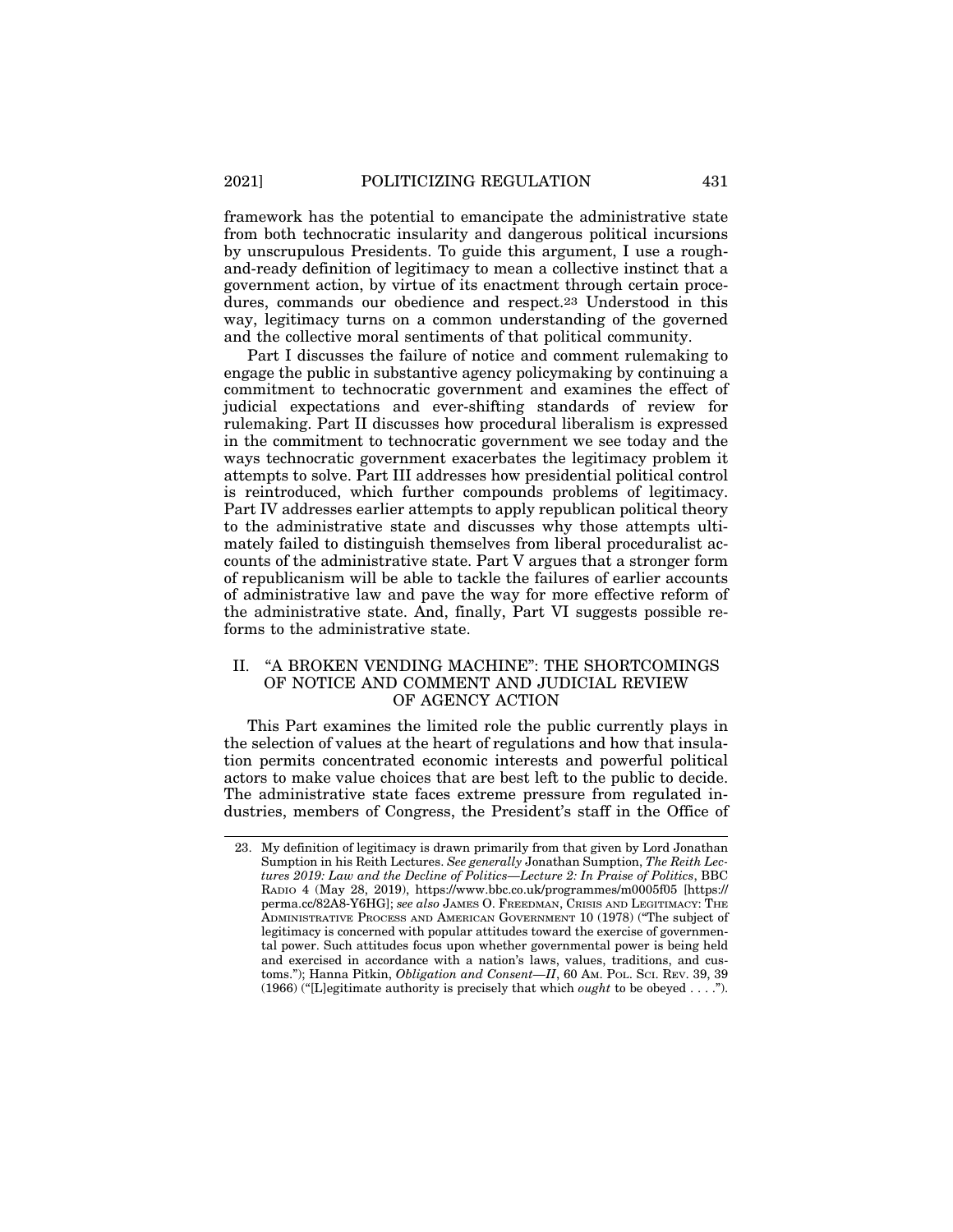Management and Budget, and even the President. Yet, regardless of the actual reasons—political or otherwise—for an agency to regulate in a certain manner, agencies continue to publicly justify their actions by resorting to technocratic rationales. Agencies have both political and legal incentives to disguise value judgments as expert or professional judgments. By doing so, agencies narrow the space left for the public to influence the true values behind the regulations and, at the same time, open those values to influence from Executive Branch politics and concentrated economic interests with the resources to couch their positions in professional analyses.

#### **A. Notice and Comment and Agency Technical Justifications**

Public participation in rulemaking is relatively limited and often ineffectual; "few modern observers idealize existing methods of consultation" with the public.24 Notice and comment is the only direct and formal way for the public to participate in regulatory lawmaking.25 Though some call it "refreshingly democratic,"26 notice and comment has been variously likened to Kabuki theater<sup>27</sup> and a charade.<sup>28</sup> Despite its democratic purpose, notice and comment provides the general public little, if any, influence over the substance of federal regulation in practice.

Empirical studies show that regulated industries participate in far more rulemakings than public interest organizations or the general public.29 In their study of public participation in federal rulemaking, Professor Wendy Wagner and her colleagues collected data regarding engagement with hazardous air pollution rules promulgated by the

- 25. Of course, there are other indirect and informal ways to influence agencies. For instance, individuals or groups that meet with agency staff can help shape regulatory policy. Additionally, members of Congress and the President and their staff can impact agency rulemaking by asserting political pressure. However, the vast majority of citizens do not have access to these avenues of influence.
- 26. Michael Asimow, *On Pressing McNollgast to the Limits: The Problem of Regulatory Costs*, 57 LAW & CONTEMP. PROBS. 127, 129 (1994).
- 27. E. Donald Elliott likened notice and comment to "Japanese Kabuki theater" because it is "a highly stylized process for displaying in a formal way the essence of something which in real life takes place in other venues." E. Donald Elliott, *Re-Inventing Rulemaking*, 41 DUKE L.J. 1490, 1492 (1992).
- 28. David J. Barron & Elena Kagan, Chevron*'s Nondelegation Doctrine*, 2001 SUP. CT. REV. 201, 231–32 (2001).
- 29. *See* Wendy Wagner et al., *Rulemaking in the Shade: An Empirical Study of EPA's Air Toxic Emission Standards*, 63 ADMIN. L. REV. 99, 128–29 (2011); Cary Coglianese, *Citizen Participation in Rulemaking: Past, Present, and Future*, 55 DUKE L.J. 943, 951 (2006) (noting that few ordinary citizens participate in rulemaking).

<sup>24.</sup> Mariano-Florentino Cuéllar, *Rethinking Regulatory Democracy*, 57 ADMIN. L. REV. 411, 423 (2005). Notice and comment is not "an ideal means of harvesting public reactions to regulatory policies." *Id.* at 424.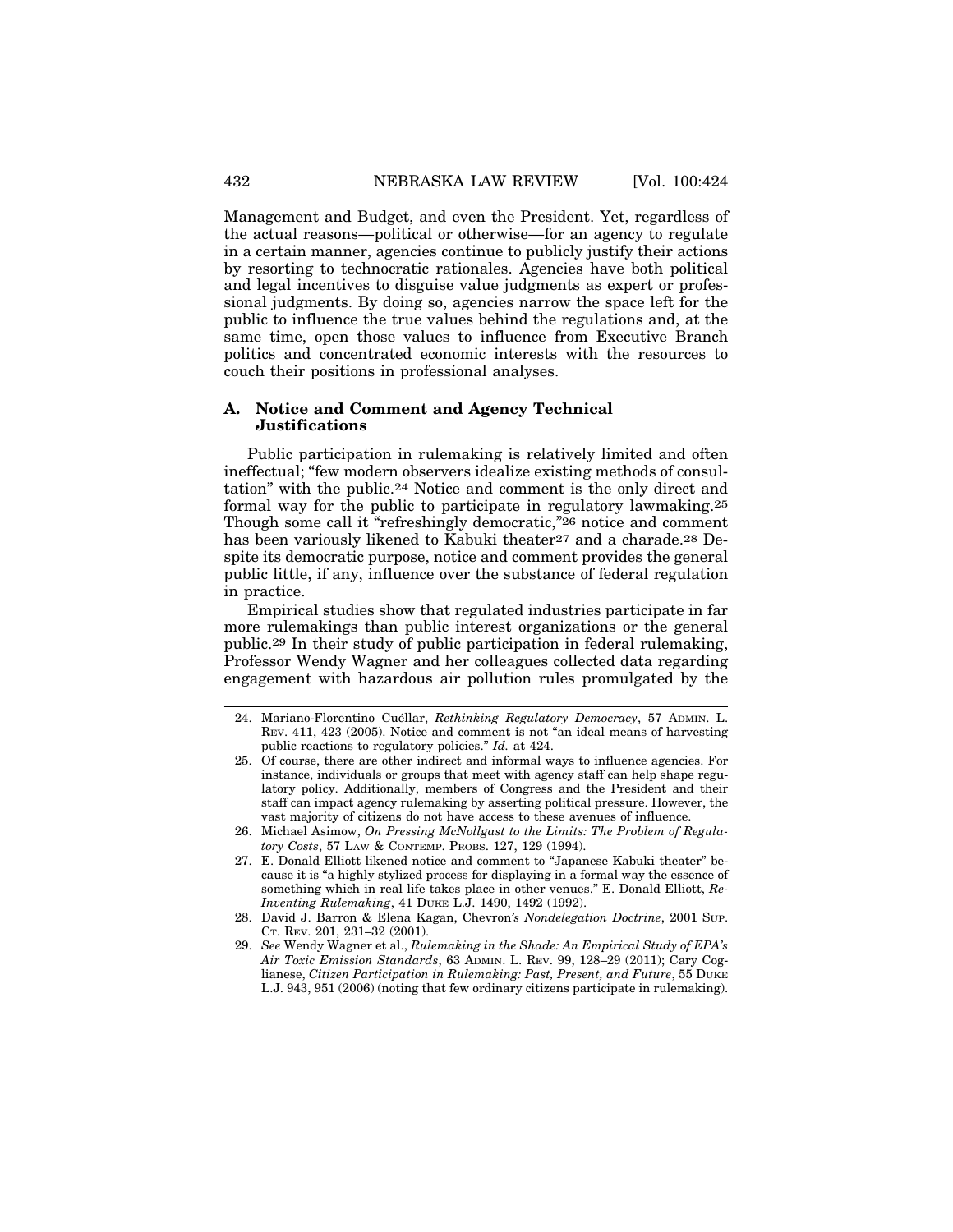Environmental Protection Agency (EPA)30 and found that industry groups participated in the formal comment period for every single hazardous air pollution rule, submitting over eighty-one percent of total comments.31 In contrast, public interest groups participated in about half of those same rules and accounted for, on average, only four percent of comments filed.32 Professor Wagner's study also revealed that greater industry group participation led to greater influence on the substance of the rule.33 Eighty-three percent of significant changes weakened the final rule in favor of the regulated industry, and the data showed that the greater the number of industry comments, the greater the number of weakening changes to a particular rule.34 Comments seeking to strengthen rules were "not only fewer in number, but less successful."35

Other empirical studies on the participation and influence of regulated industries are consonant with Professor Wagner's findings.36 In a study of forty rulemakings across four agencies, Professors Jason Webb Yackee and Susan Webb Yackee found that business interests submitted over fifty-seven percent of comments, while public interest groups submitted only six percent.37 The study also found that comments from business interests were much more likely to change the substance of the rule.38

- 33. *Id.* at 130–31 ("Specifically, on average each rule involved twenty-two significant issues raised by commenters in their comments and the EPA made changes in response to slightly more than half (thirteen) of these comments and rejected the rest.").
- 34. *Id.*
- 35. *Id.* at 132 ("[W]hile EPA rejected about one-third of the comments intended to weaken the rule, it rejected more than half of the comments to strengthen the rule.").
- 36. *See* Jason Webb Yackee & Susan Webb Yackee, *A Bias Towards Business? Assessing Interest Group Influence on the U.S. Bureaucracy*, 68 J. POL. 128, 131, 133 (2006). According to a study of the significant EPA hazardous waste rules from 1989 to 1991, industry groups filed nearly sixty percent of all comments, while individual citizens only filed six percent of comments. Coglianese, *supra* note 29. This disparity was also evident in rulemaking proceedings, where at least one comment was received from industry groups in ninety-six percent of proceedings compared to only forty percent from citizens. *Id.* Further, in a study of eleven randomly selected rulemaking proceedings across three federal agencies, 66.7%–100% of the comments were submitted by corporations, public utilities, or trade associations. Marissa Martino Golden, *Interest Groups in the Rule-Making Process: Who Participates? Whose Voices Get Heard?*, 8 J. PUB. ADMIN. RSCH. & THEORY 245, 251–53 (1998).
- 37. Yackee & Yackee, *supra* note 36, at 133.
- 38. *Id.* at 135 ("The implication of our empirical results is relatively clear: agencies appear to alter final rules to suit the expressed desires of business commenters,

<sup>30.</sup> These particular rules were selected for study because the standards were required by statute, *see* 42 U.S.C. § 7412(d), which provided specific deadlines, and because of the standards' typicality. Wagner et al., *supra* note 29, at 119.

<sup>31.</sup> Wagner et al., *supra* note 29, at 128.

<sup>32.</sup> *Id.* at 129.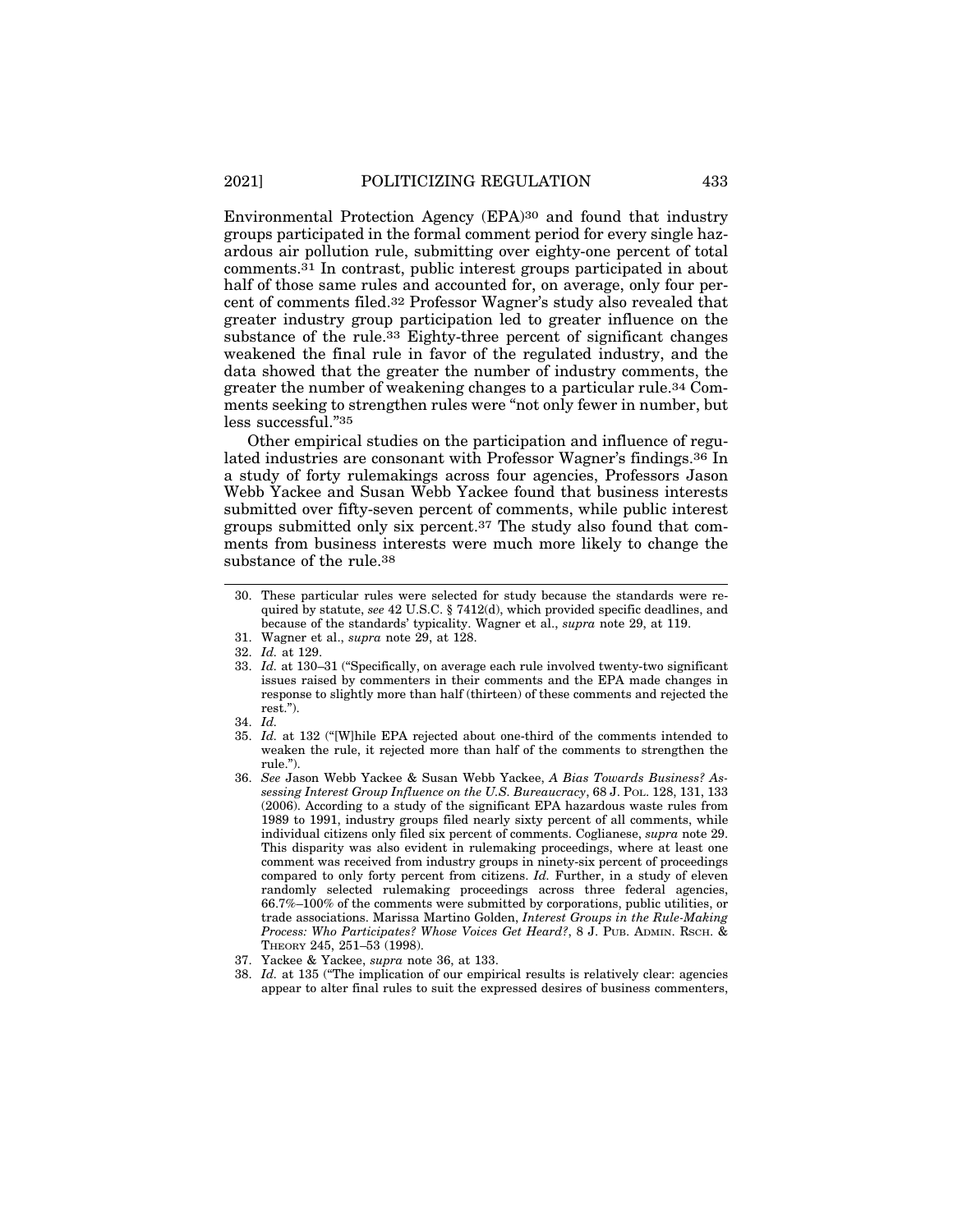Even when the public participates significantly in rulemaking, agencies often ignore individual citizen comments. In an evaluation of recent rulemakings in which agencies received extensive comments from individual citizens, Professor Nina Mendelson found that "agencies generally appear[ed] to be impatient with and unresponsive to value-focused commenting" and "very rarely appear[ed] to give [lay comments] any significant weight."39 Although the final rules noted the extensive comments filed by public citizens, agencies "pass[ed] over those comments lightly, saving detailed responses for more sophisticated or technical comments."40 Agencies' disregard for valuefocused public comments is particularly worrisome because "laypeople nearly always raise concerns that are relevant to the agency's legal mandate."41

Take just one example of this practice. In 2002, the National Park Service (Park Service) embarked on a rulemaking that would permit jet skis in certain areas of Assateague National Seashore.42 Of the 7,600 comments submitted, "7,264 support[ed] a complete ban on [jet ski] use within the national seashore boundary. An additional 43 individuals support[ed] banning [jet ski] use within the entire National Park System."43 The final rule never addressed the overwhelming number of comments opposing jet skis,44 even though the Park Service's legal mandate gives it the discretion to engage in such an in-

- 40. Mendelson, *supra* note 39, at 1363 (citing Cuéllar, *supra* note 24, at 433 n.39).
- 41. Cu´ellar, *supra* note 24, at 414. It is worth noting that discretion is a problem for all agencies since "no regulatory statute is free of gaps or ambiguities." David J. Arkush, *Direct Republicanism in the Administrative Process*, 81 GEO. WASH. L. REV. 1458, 1466 (2013). As Professor David Arkush explained, "[T]he problem is even greater under the broad statutory mandates that have rapidly become the norm for modern administrative agencies." *Id.* The upshot is that most public comments—unsophisticated though they may be—are actually relevant to the agency's decision. Cuéllar, *supra* note 24, at 414.
- 42. *See generally* Mendelson, *supra* note 39, at 1364.
- 43. Assateague Island National Seashore, Personal Watercraft Use, 68 Fed. Reg. 32,371, 32,372 (May 30, 2003).
- 44. *See id.*; *see also* Mendelson, *supra* note 39, at 1364 n.118 (stating that although the Park Service alleged it responded to comments regarding the environmental assessment in the "Finding of No Significant Impact" section of the regulation, it was unclear whether comments opposing jet skis were included in this category).

but do not appear to alter rules to match the expressed preferences of other kinds of interests.").

<sup>39.</sup> Nina A. Mendelson, *Rulemaking, Democracy, and Torrents of E-Mail*, 79 GEO. WASH. L. REV. 1343, 1361–65, 1367 (2011). According to Professor Mariano-Florentino Cuéllar, "Agency staff frequently note whether a concern was raised by few or many commenters, tabulate form letters separately, and imply that they do not necessarily merit the sort of response that an individualized letter does." Cuéllar, *supra* note 24, at 422 n.39 (citing Concession Contracts, 65 Fed. Reg. 20,630, 20,631 (Apr. 17, 2000) (indicating that the National Park Service did not respond to duplicative comments)).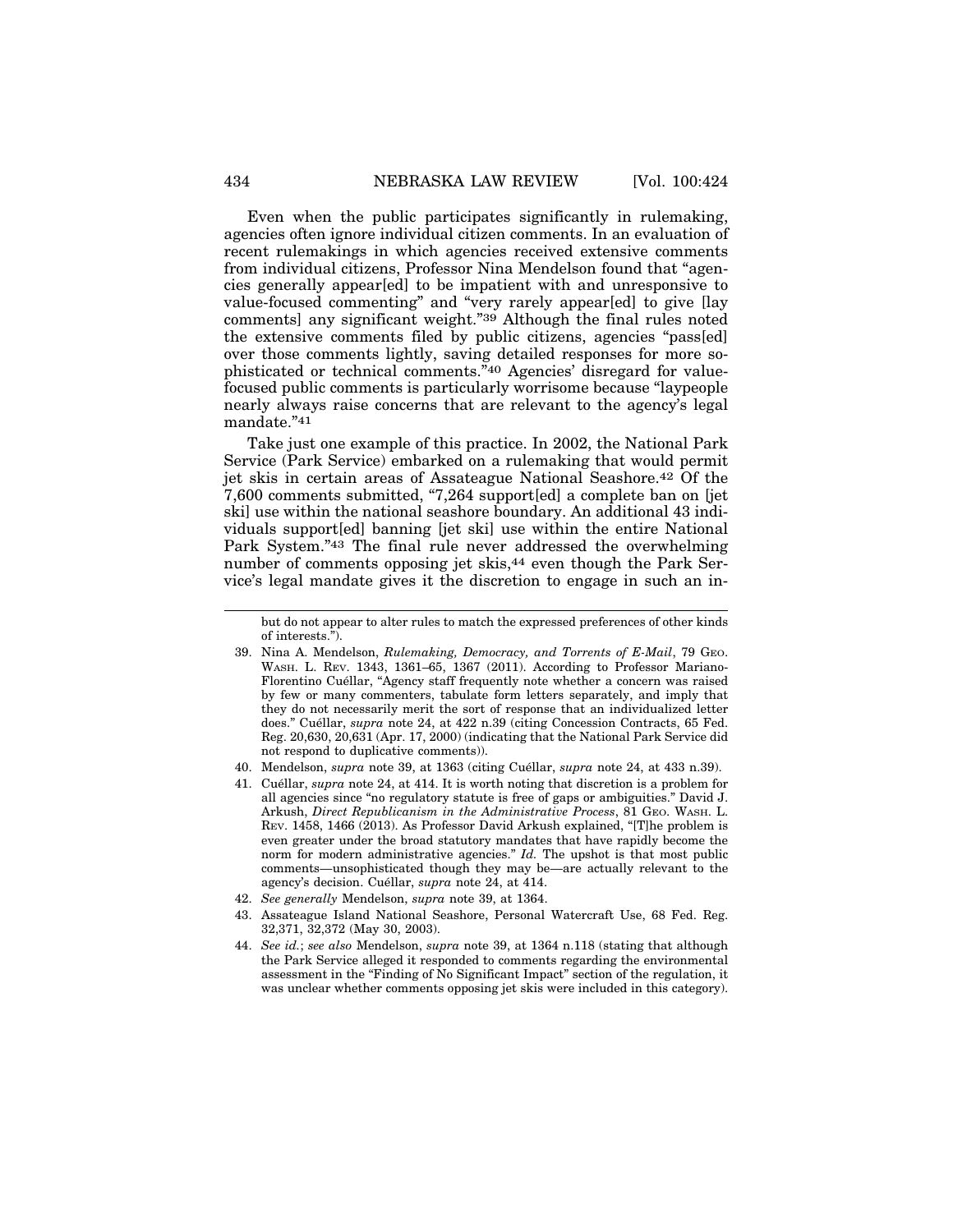quiry.45 Instead, the Park Service discussed technical issues, including safety and crowding, that might arise from jet ski use.46 Ultimately, the Park Service allowed use of jet skis in the areas under consideration.47

Although the Park Service's decision can only be described as a value choice regarding how we should treat and use our public lands, this does not support the argument for plebiscitary regulation. Scholars have identified a number of problems with conducting rulemaking in this fashion, including the ability of a small number of people to generate large numbers of comments, thus skewing the reliability of comments as a gauge of citizen values.48 Here, the agency effectively sidelined public participation by justifying its decision on technocratic grounds. This example does show why public values must be taken seriously when agencies make political or ethical decisions, and that notice and comment falls short of ensuring that agencies pay attention to public values.

Some scholars argue that agencies give individual commenters short shrift and pay closer attention to industry comments because agencies have a "bureaucratic ethos"49—the tendency to see regulatory problems as primarily problems of technocratic analysis.50 Com-

- 46. *See* Mendelson, *supra* note 39, at 1364.
- 47. 36 C.F.R. § 7.65(c) (2007).
- 48. Known as the "Chicago model of civic participation: 'Vote early and often.'" Cynthia R. Farina et al., *Rulemaking vs. Democracy: Judging and Nudging Public Participation That Counts*, 2 MICH. J. ENV'T & ADMIN. L. 123, 142 (2012) (citing Stuart W. Shulman, *The Case Against Mass E-Mails: Perverse Incentives and Low Quality Public Participation in U.S. Federal Rulemaking*, 1 POL'Y & IN-TERNET 23, 35–36 (2009)). Another concern with plebiscitary rulemaking is that commenters simply do not have the information necessary to make a nonarbitrary decision about the desirability of any given regulation. *See id.* at 143.
- 49. Bureaucratic ethos is defined as a focus on "values such as efficiency, efficacy, expertise, loyalty, and hierarchy." Nabatchi et al., *supra* note 6, at i35–i36.
- 50. "[A]gency officials may see themselves as operating in an atmosphere of rational, technocratic analysis." Mendelson, *supra* note 39, at 1371. This is due to a societal embrace of "management, experts, and the scientific method as rationalizing and executive-centered forces" that generally tends "to turn political questions into technical questions." Durant & Ali, *supra* note 13, at 279. This tendency "still resonates widely today." Curtis Ventriss et al., *Democracy, Public Administration, and Public Values in an Era of Estrangement*, 2 PERSPS. ON PUB. MGMT. & GOVERNANCE 275, 280 (2019). As Professor Nabatchi notes, "[P]olicy and decision making have been increasingly dominated [by] technocrats [and] experts who generate and analyze statistical data at the expense of judgment, opinion, and understanding." Tina Nabatchi, *Addressing the Citizenship and Democracy Deficits: The Potential of Deliberative Democracy for Public Administration*, 40 AM. REV. PUB. ADMIN. 376, 382 (2010) (citing DANIEL YANKELOVICH, COMING TO PUB-LIC JUDGMENT: MAKING DEMOCRACY WORK IN A COMPLEX WORLD (1991)).

<sup>45. 54</sup> U.S.C. § 100751(a) ("The Secretary shall prescribe such regulations as the Secretary considers necessary or proper for the use and management of System units.").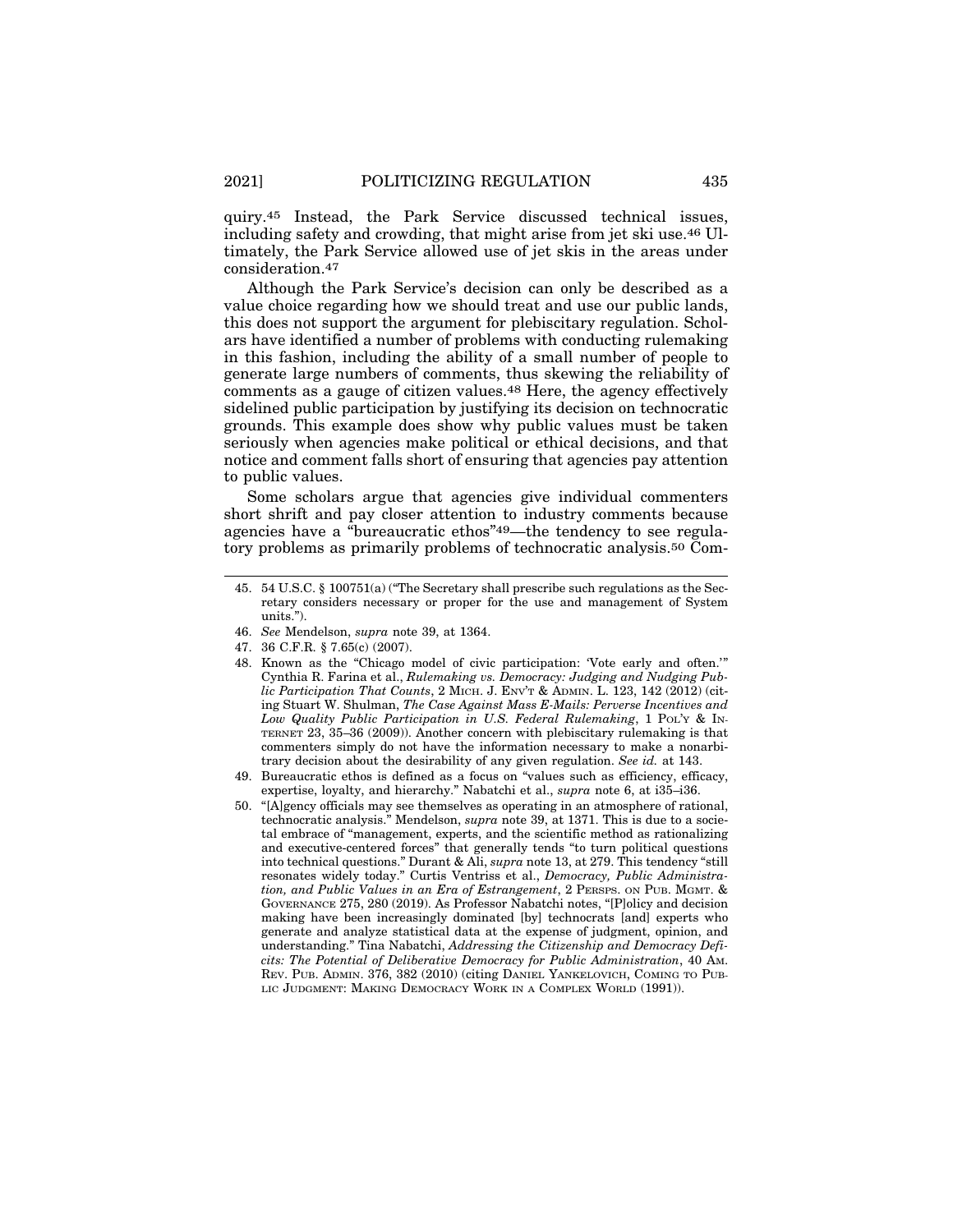ments from ordinary citizens often express simple value judgements but offer no sophisticated legal, scientific, or technical information.51 Through this lens, a quantitative and qualitative comparison between industry and public engagement leads to the assumption that citizens are apathetic and unsophisticated, which circularly "lend[s] credence to accounts emphasizing the technical and scientific dimensions of regulatory problems, not political or ethical ones."52 This is fortified by the further assumption that were the public to have the knowledge, skill, and professionalism of the regulators, they would come to the same, or a similar, conclusion.53 But by casting regulatory problems as solvable by politically neutral technocratic analysis, agencies discount ordinary public participation "as inconsistent with a notion of rulemaking as a 'technocratically rational' enterprise."54

Agencies also have a political incentive to recast value judgments as questions of technocratic government. Agencies may engage in this kind of reframing in order to "conceal the underlying social compromise . . . under the veneer of scientific truth."55 Reformulating regulatory problems in this way may help agencies sustain legitimacy by masking the subjectivity of the regulatory endeavor.56 Some commentators have surmised that justifying agency action with purportedly objective technocratic measures, like cost–benefit analysis, may also gain support with the public because it appears to limit the exercise of agency discretion.57 Since rationality is assumed to be an internal constraint on discretion,58 the public's fear of unaccountable agency staff making discretionary decisions is assuaged when officials are purportedly bound by a technocratic (i.e., rational) process that results

- 54. Mendelson, *supra* note 39, at 1346.
- 55. Wendy E. Wagner, *The Science Charade in Toxic Risk Regulation*, 95 COLUM. L. REV. 1613, 1653 (1995).
- 56. *See id.* at 1654 n.142; Sidney A. Shapiro & Christopher H. Schroeder, *Beyond Cost-Benefit Analysis: A Pragmatic Reorientation*, 32 HARV. ENV'T L. REV. 433, 467 (2008); Gerald E. Frug, *The Ideology of Bureaucracy in American Law*, 97 HARV. L. REV. 1276, 1292–93 (1984) ("This rhetoric can assure its advocates and their audience of the legitimacy of bureaucratic power only as long as its manipulability is concealed.").
- 57. *See* Wagner, *supra* note 55, at 1654 & n.142.
- 58. *See* Frug, *supra* note 56, at 1322–23.

<sup>51.</sup> *See* Cuéllar, *supra* note 24, at 426.

<sup>52.</sup> *Id.*

<sup>53.</sup> *See* Farina et al., *supra* note 48, at 143. "Would mass public commenters maintain the same preferences were they to have more complete information about the facts, the variety of competing interests and values, and the range of regulatory outcomes the agency might adopt short of either banning the activity completely or leaving it entirely unregulated?" *Id.* Studies show that "reasonably full and balanced information about complex policy questions can change citizens' policy preferences," though not invariably. *Id.* at 143–44 (describing several studies demonstrating this shift).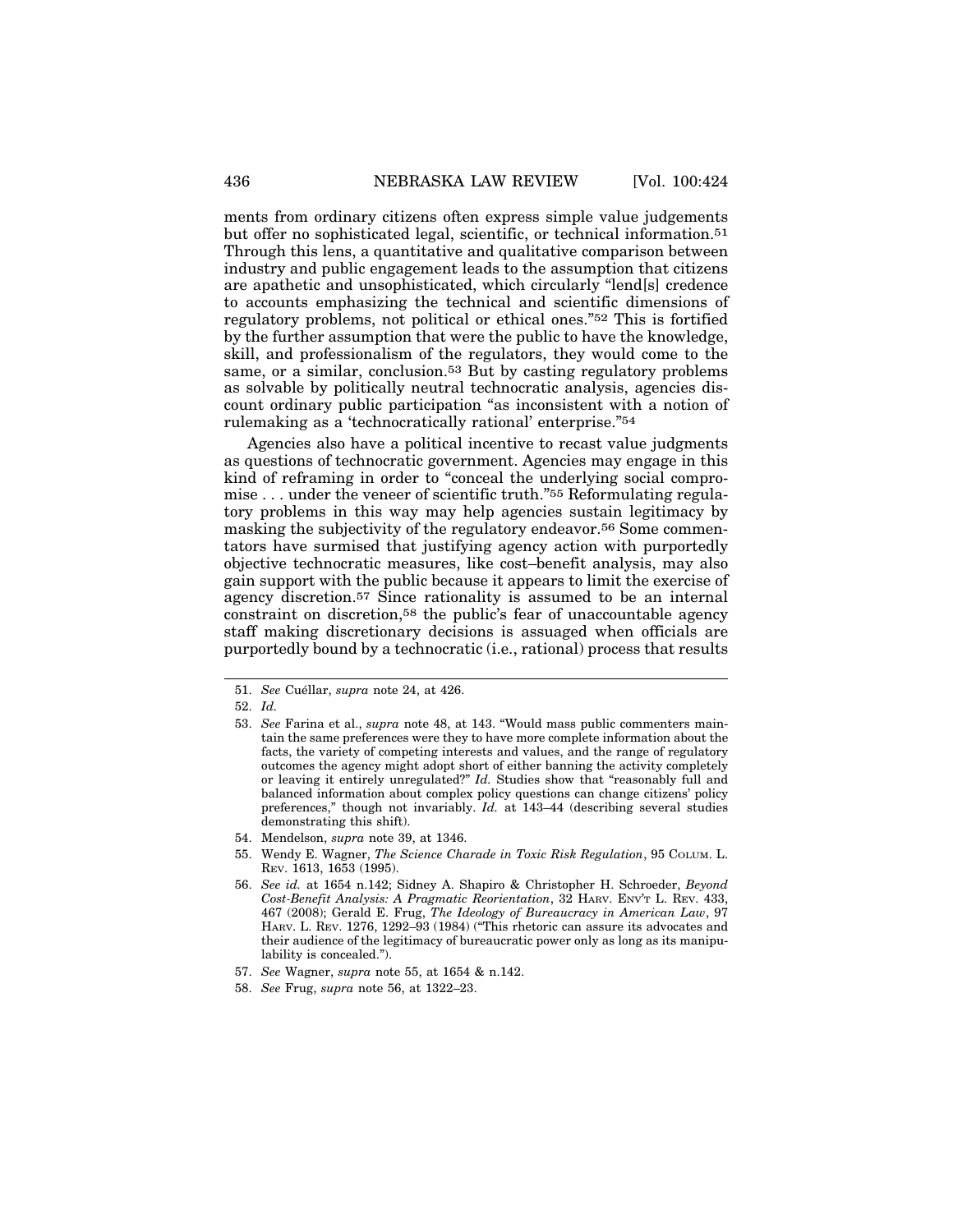in politically neutral, legitimate exercises of expertise.59 Though the public may believe that this expert-driven process keeps "[s]ubjectivity, personal bias, or private judgment or opinion" at bay,60 in reality, this framing only obscures the discretionary, subjective value choices at the heart of most regulatory decisions.61 The imposition of cost–benefit analysis on so-called significant agency regulations62 can be understood in part as a quest to publicly limit agency discretion through technocratic means and ultimately bolster the legitimacy of regulations.63

Supporting decisions with complex technical reasoning has the added effect of shielding agency decisions from "unwanted review" by nonexperts.64 Those with an economic stake in the outcome of the

64. Wendy E. Wagner, *A Place for Agency Expertise: Reconciling Agency Expertise with Presidential Power*, 115 COLUM. L. REV. 2019, 2032 (2015); *see also* Jennifer Nou, *Agency Self-Insulation Under Presidential Review*, 126 HARV. L. REV. 1755, 1771 (2013) (stating that agencies strategically increase the cost of review, mak-

<sup>59.</sup> *See* Wagner, *supra* note 55, at 1667.

<sup>60.</sup> Shapiro & Schroeder, *supra* note 56, at 467. "It is even better if [rules limiting the exercise of discretion] can be rules of quantification, which by resemblance can borrow on the esteem in which most people hold science. . . . 'Quantification is raised up as a neutral, objective language, a basis for minimizing arbitrariness, and hence for overcoming suspicion and winning allies.'" *Id.* (quoting Theodore M. Porter, *Objectivity as Standardization: The Rhetoric of Impersonality in Measurement, Statistics, and Cost-Benefit Analysis*, *in* RETHINKING OBJECTIVITY 197, 210 (Allan Megill ed., 1994)).

<sup>61.</sup> *See* Howard Latin, *Good Science, Bad Regulation, and Toxic Risk Assessment*, 5 YALE J. ON REGUL. 89, 93–94 (1988)); Wagner, *supra* note 55, at 1653–54.

<sup>62.</sup> Review by the Office of Information and Regulatory Affairs (OIRA) within the Executive Office of the President (EOP) is limited to "significant regulatory action." Exec. Order No. 12,866, 58 Fed. Reg. 51,735, 51,738 (Sept. 30, 1993), *reprinted as amended in* 5 U.S.C. § 601 app. at 101–05 (2019). Significant regulatory action means any regulatory action that may (1) "have an annual effect on the economy of \$100 million or more or adversely affect in a material way the economy, a sector of the economy, productivity, competition, jobs, the environment, public health or safety, or State, local, or tribal governments or communities;" (2) create inconsistencies with other regulations; (3) "materially alter the budgetary impacts of entitlements, grants, user fees, or loan programs or the rights and obligations of recipients thereof;" or (4) raise novel issues of law or policy. *Id.* Significant regulatory actions must be accompanied by extensive cost–benefit analysis. *Id.* at 51,740–41. OIRA reviews the cost–benefit analysis to determine if the rule's benefits justify its costs. Exec. Order No. 13,563, 76 Fed. Reg. 3821 (Jan. 18, 2011), *reprinted in* 5 U.S.C. § 601 app. at 115–16 (2019). Some scholars have criticized OIRA's determination of which rules to review as "baffling." *See* Lisa Heinzerling, *Inside EPA: A Former Insider's Reflections on the Relationship Between the Obama EPA and the Obama White House*, 31 PACE ENV'T L. REV. 325, 347 (2014) (noting that most of the rules reviewed by OIRA during the Obama Administration were not economically significant, and instead OIRA reviewed only the rules it wanted to and often for arbitrary reasons).

<sup>63.</sup> *See* Wagner, *supra* note 55, at 1653–54. "[T]he concept of 'expertise' could be invoked to suggest the possibility of an organization that constrains the exercise of subjective discretion within the bounds of professional objectivity." Frug, *supra* note 56, at 1293.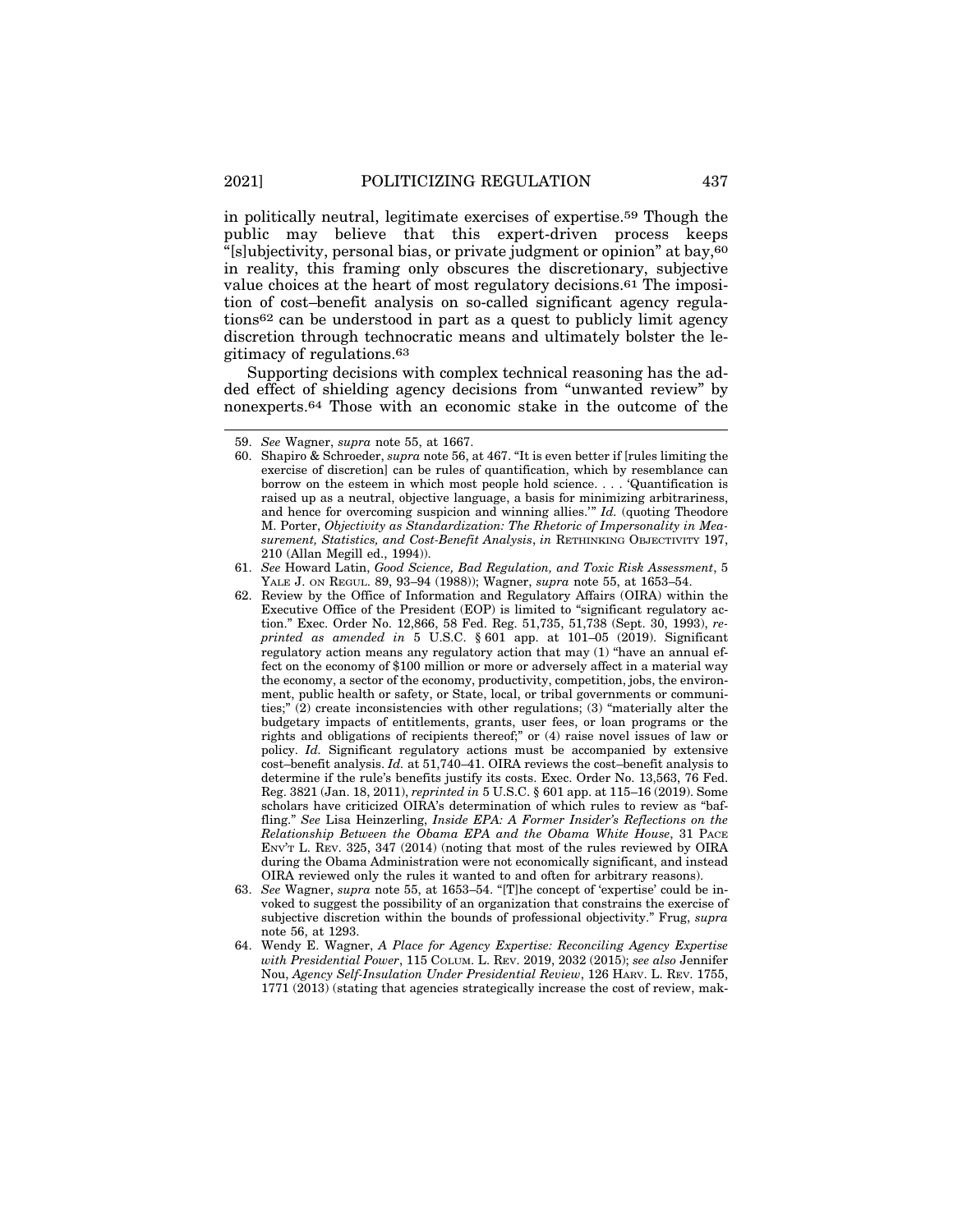rulemaking, however, can use the technical and scientific focus of the agency's public reasoning—and their access to paid experts—to flood the agency with information and analyses that the agency ignores at its peril.65 The studies mentioned above make plain that the participation of regulated industries armed with legal and technical experts has a quantifiable effect on the content of regulations, whereas public participation does not.66

Because agencies have construed their role in technocratic terms, the notice and comment process in large part has failed to engage the public in the regulatory process and given economic and political elites enormous influence over policy decisions. Nevertheless, agencies are not the only institutional actor to blame for their bureaucratic ethos. The judiciary plays an important role in pushing agencies to offer technocratic justifications for regulations.

#### **B. The Judiciary's Role in Promoting Technical Justifications for Agency Rulemaking**

The judiciary has played a pivotal role in encouraging agencies to prioritize the technocratic aspects of rulemaking.67 The advent of "hard look" review of agency actions has led to courts' expectation that agencies justify regulations with technocratic rationality.68 To avoid reversal on appeal, agencies have an incentive to address the volumes of scientific or technical information—provided more often than not by regulated industries—for fear that a reviewing court will secondguess agency reasoning based on outside information. This section discusses selected administrative law cases to show how the judiciary's hard look arbitrary and capricious review jurisprudence has pressed agencies to address the technical aspects of rulemaking and ignore or bury the political value choices that often lie at the heart of rulemaking.

In *Motor Vehicle Manufacturers Ass'n v. State Farm Mutual Auto Insurance Co.*, the Supreme Court engaged in a searching review in

67. *See* Watts, *supra* note 22, at 84.

Farina et al., *supra* note 48, at 135.

ing review more difficult and insulating their decisions); Watts, *supra* note 22, at 40 (noting the incentive to hide political influence behind technocratic terms).

<sup>65.</sup> *See* Wendy E. Wagner, *Administrative Law, Filter Failure, and Information Capture*, 59 DUKE L.J. 1321, 1324–25 (2010). This phenomenon is referred to as "information capture." *Id.* at 1325.

<sup>66.</sup> *See supra* notes 29–41 and accompanying text.

<sup>68.</sup> Agencies are expected to produce data-driven cost and risk analyses, to identify the facts they consider relevant and entertain claims that these facts are wrong or incomplete, to assess alternative approaches, to respond to questions and criticism, and to explain why their proposed solutions are the best choices within the bounds of what their statutory authority says they can, must, or may not consider.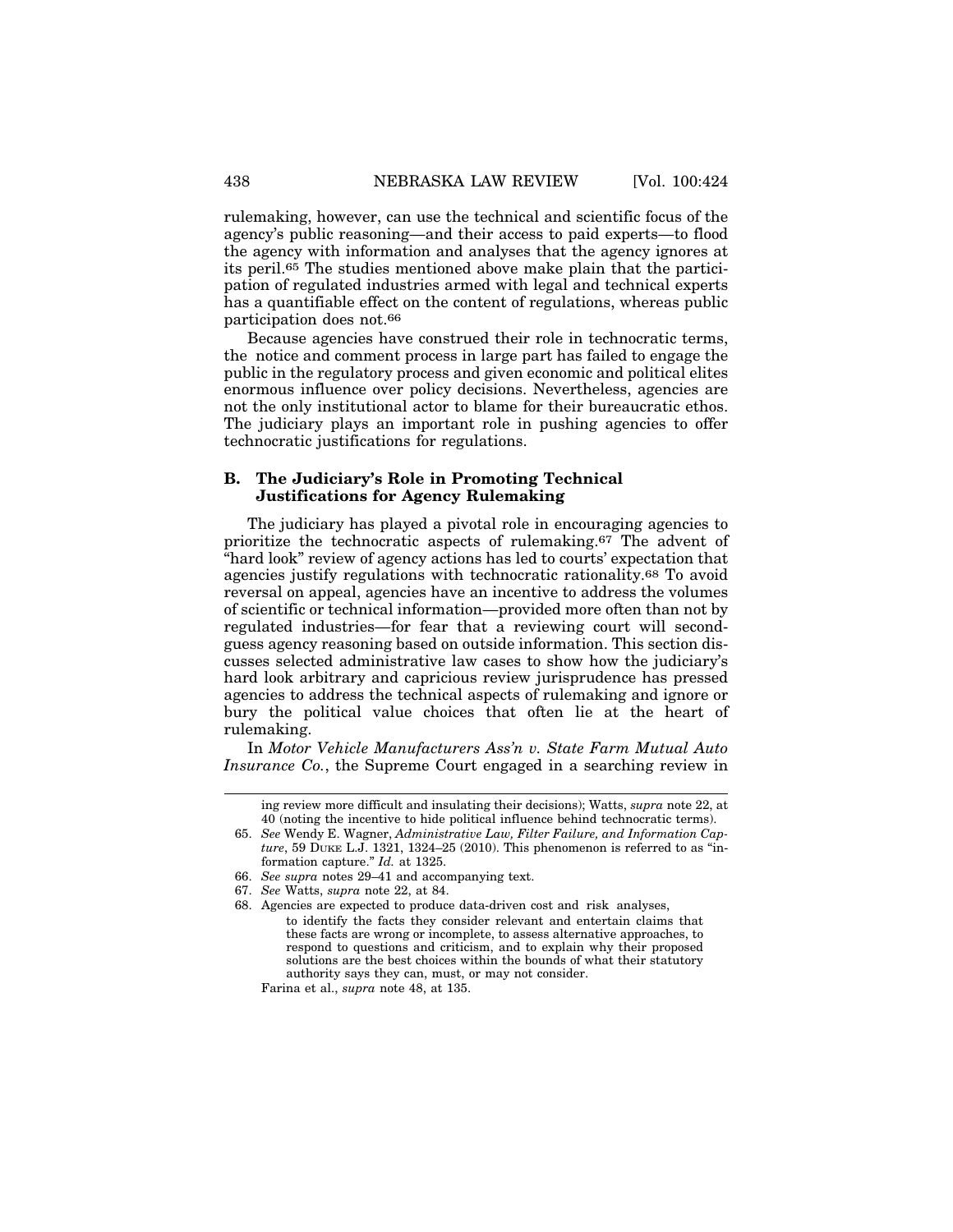determining whether the National Highway Traffic Safety Administration's (NHTSA) rescission of a rule requiring certain cars to be equipped with either airbags or automatic seatbelts was proper.69 Stating that under the arbitrary and capricious standard, an agency "must examine the relevant data and articulate a satisfactory explanation for its action,"70 the Court focused almost entirely on the technocratic justifications that the NHTSA used to justify its decision.71 Ultimately, the Court found that the NHTSA failed to fully analyze and adequately explain the revocation of the restraint standards.72 With this decision, the Supreme Court ushered in the hard look standard—a data-driven test for agency rules.73 Under this standard, courts must compare the decision to the available data to ensure that the agency has not "offered an explanation for its decision that runs counter to the evidence before the agency, or is so implausible that it could not be ascribed to a difference in view or the product of agency expertise."74

Nevertheless, the Court also described this review as "narrow" and cautioned that courts should not substitute their judgment for that of the agency.75 In contrast to *State Farm*, *Baltimore Gas and Electric Co. v. Natural Resources Defense Council, Inc.* is a prime example of the way courts can dial down their review to a "soft review."76 In upholding the Nuclear Regulatory Commission's rule regulating the environmental effects of a nuclear power plant's fuel cycle, the Court declared: "It is not our task to determine what decision we, as Commissioners, would have reached. Our only task is to determine whether the Commission has considered the relevant factors and articulated a rational connection between the facts found and the choice

<sup>69.</sup> Motor Vehicle Mfrs. Ass'n v. State Farm Mut. Auto Ins. Co., 463 U.S. 29, 34–39 (1983).

<sup>70.</sup> *Id.* at 43.

<sup>71.</sup> *Id.* at 51–57.

<sup>72.</sup> *Id.* at 57.

<sup>73.</sup> Kagan, *supra* note 8, at 2372.

<sup>74.</sup> *State Farm*, 463 U.S. at 43.

<sup>75.</sup> *Id.* ("We will, however, 'uphold a decision of less than ideal clarity if the agency's path may reasonably be discerned.'" (quoting Bowman Transp., Inc. v. Arkansas-Best Freight Sys., Inc., 419 U.S. 281, 286 (1974))).

<sup>76.</sup> Baltimore Gas & Elec. Co. v. Nat. Res. Def. Council, Inc., 462 U.S. 87, 103 (1983); *see also* Emily Hammond Meazell, *Super Deference, the Science Obsession, and Judicial Review as Translation of Agency Science*, 109 MICH. L. REV. 733, 736–37 (2011) (stating that super deference is "sometimes noted for the role it plays in judicial vacillation between 'hard' and 'soft' review").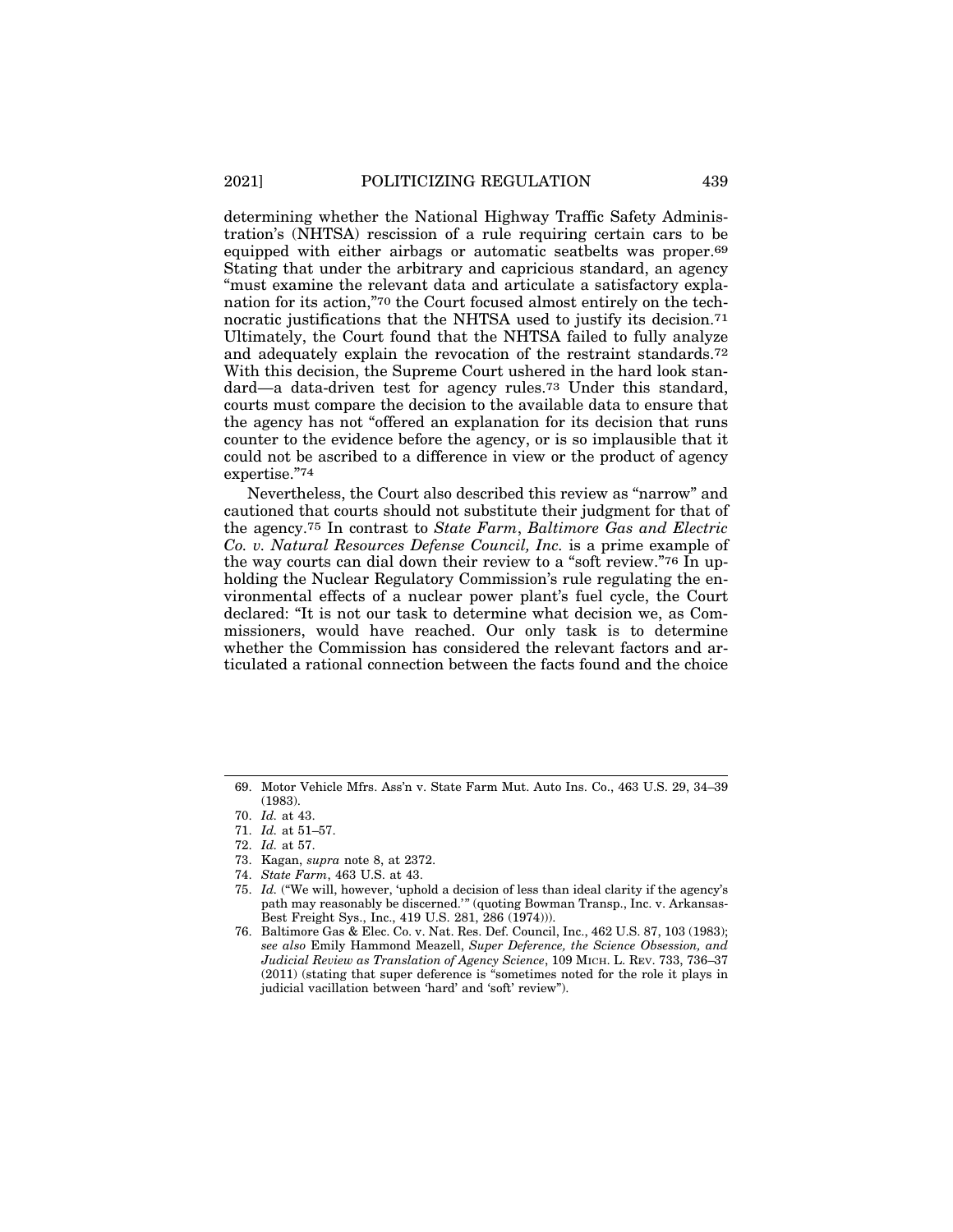made."77 Some commentators have deemed this kind of soft review of agency science "super deference."78

While there is some debate around whether super deference accurately describes how courts approach agency decision-making,79 there seems to be little debate that the arbitrary and capricious review standard is malleable "based on [the court's] assessment of contextual factors in a particular case."80 There are, of course, no clear lines between expertise and policy judgments or between policy judgments and politics.81 Courts are left to muddle through the task of drawing lines between appropriate exercises of policy judgment and inappropriate political influence. *State Farm* gave courts the latitude to "dial their scrutiny up and down,"82 but hard look review is not required, as shown in *Baltimore Gas*. Consequently, agencies can only guess how a court would review a regulation if it were challenged, and therefore it behooves agencies to produce a voluminous record of scientifically

<sup>77.</sup> *Baltimore Gas*, 462 U.S. at 105 (first citing *Bowman Transp.*, 419 U.S. at 285–86; then citing *Citizens to Pres. Overton Park, Inc. v. Volpe*, 401 U.S. 402 (1971)). The NRDC challenged the rule because the agency did not consider health, cumulative, and socioeconomic effects, but the Court determined that it was not arbitrary and capricious for the agency to set a net value based on generic costs and benefits for use in individual proceedings where case-specific information would be considered as well. *Id.* at 93, 101–04.

<sup>78.</sup> Meazell, *supra* note 76, at 733.

<sup>79.</sup> *Compare* Carla Mattix & Kathleen Becker, *Scientific Uncertainty Under the National Environmental Policy Act*, 54 ADMIN. L. REV. 1125, 1158 (2002) (arguing that super deference is a part of arbitrary and capricious review), *with* Meazell, *supra* note 76, at 738 (arguing that courts are moving "away from super deference toward hard-look review").

<sup>80.</sup> Gillian E. Metzger, *The Roberts Court and Administrative Law*, 2019 SUP. CT. REV. 1, 35 (2019). This flexibility causes "significant unpredictability in the applicable standard of review." Wagner, *supra* note 65, at 1359–60 (citing JERRY L. MASHAW, GREED, CHAOS, AND GOVERNANCE: USING PUBLIC CHOICE TO IMPROVE PUBLIC LAW 181 (1999); *see also* Sidney A. Shapiro & Richard E. Levy, *Heightened Scrutiny of the Fourth Branch: Separation of Powers and the Requirement of Adequate Reasons for Agency Decisions*, 1987 DUKE L.J. 387, 411 (1987) ("The Court has vacillated over the degree of deference to be accorded agency decisions under the APA.").

<sup>81.</sup> *See* Holly Doremus, *Science Plays Defense: Natural Resources Management in the Bush Administration*, 32 ECOLOGY L.Q. 249, 290 (2005) ("Political choices cannot be removed from the process [of administrative decision-making]."); Thomas O. McGarity, *Our Science Is Sound Science and Their Science Is Junk Science: Science-Based Strategies for Avoiding Accountability and Responsibility for Risk-Producing Products and Activities*, 52 U. KAN. L. REV. 897, 932 (2004) ("[P]olicy nearly always drives the inferences that an expert draws from scientific studies."); Shannon Roesler, *Agency Reasons at the Intersection of Expertise and Presidential Preferences*, 71 ADMIN. L. REV. 491, 513 (2019) ("Both the presidentialcontrol and expertise models of agency decisionmaking rely on traditional conceptions of rationality that assume technical judgments can be separated from political judgments.").

<sup>82.</sup> Metzger, *supra* note 80.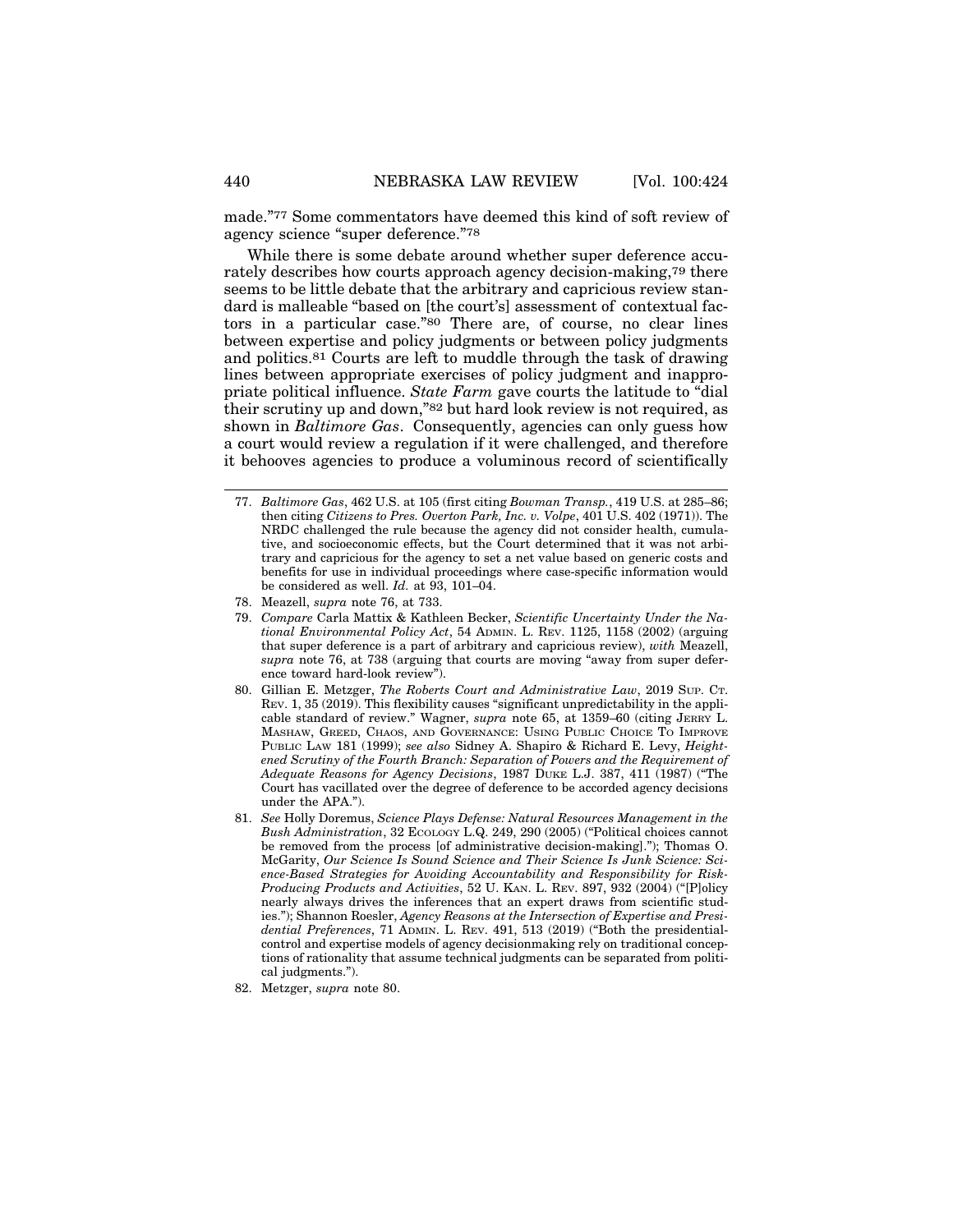and technically framed justifications for every component of a rule to stave off or defend against challenges.83

These two approaches were on display more recently in dueling opinions by Chief Justice Roberts and Justice Breyer in *Department of Commerce v. New York* after New York challenged the decision to add a citizenship question to the 2020 census.84 According to the majority opinion authored by Chief Justice Roberts, the decision to include a citizenship question was ultimately left to the Secretary of Commerce by statute, though that decision was informed by the technical analysis provided by the Census Bureau.85 The Secretary thus had the discretion to determine that the Census Bureau's analysis of whether inclusion would depress response rates was inconclusive.86 Chief Justice Roberts also wrote that the Court should not privilege the Census Bureau's expertise and data modeling "as touchstones of substantive reasonableness" over the Secretary's discretion to consider the Bureau's evidence along with other "incommensurables under conditions of uncertainty."87

In contrast, Justice Breyer's dissent meticulously reviewed the multiple Census Bureau analyses of response rates to determine that it was unreasonable for the Secretary to include the question when the experts at the Census Bureau recommended that the question be left out.88 Justice Breyer's dissent characterized the decision as almost entirely one of technocratic analysis, 89 while Chief Justice Roberts' opinion cast it as primarily one of policy and discretion delegated to the Secretary by Congress.90 Both opinions, no less, claimed they were straightforwardly applying the arbitrary and capricious review standard set out in *State Farm*.91 And both have a good claim to being right. Though Justice Breyer's dissent is more in line with the Court's searching review in the *State Farm* case itself,<sup>92</sup> in general the Supreme Court's arbitrary and capricious review is less searching than often acknowledged.93 As the different approaches of Chief Justice

- 90. *Id.* at 2568–69 (majority opinion).
- 91. *See id.* at 2567–68; *id.* at 2585 (Breyer, J., concurring in part and dissenting in part).
- 92. *See* Motor Vehicle Mfrs. Ass'n v. State Farm Mut. Auto Ins. Co., 463 U.S. 29 (1983).

<sup>83.</sup> *See* Wagner*, supra* note 65, at 1359–60.

<sup>84.</sup> Dep't of Com. v. New York, 139 S. Ct. 2551 (2019).

<sup>85.</sup> *Id.* at 2561.

<sup>86.</sup> *Id.* at 2571.

<sup>87.</sup> *Id.* The Court ultimately remanded the decision back to the agency because although the Court found the Secretary's decision objectively reasonable, his reasons for that decision were a pretext. *Id.* at 2575–76.

<sup>88.</sup> *Id.* at 2584, 2587–93 (Breyer, J., concurring in part and dissenting in part).

<sup>89.</sup> *Id.*

<sup>93.</sup> *See* Jacob Gersen & Adrian Vermeule, *Thin Rationality Review*, 114 MICH. L. REV. 1355, 1358–59 (2016).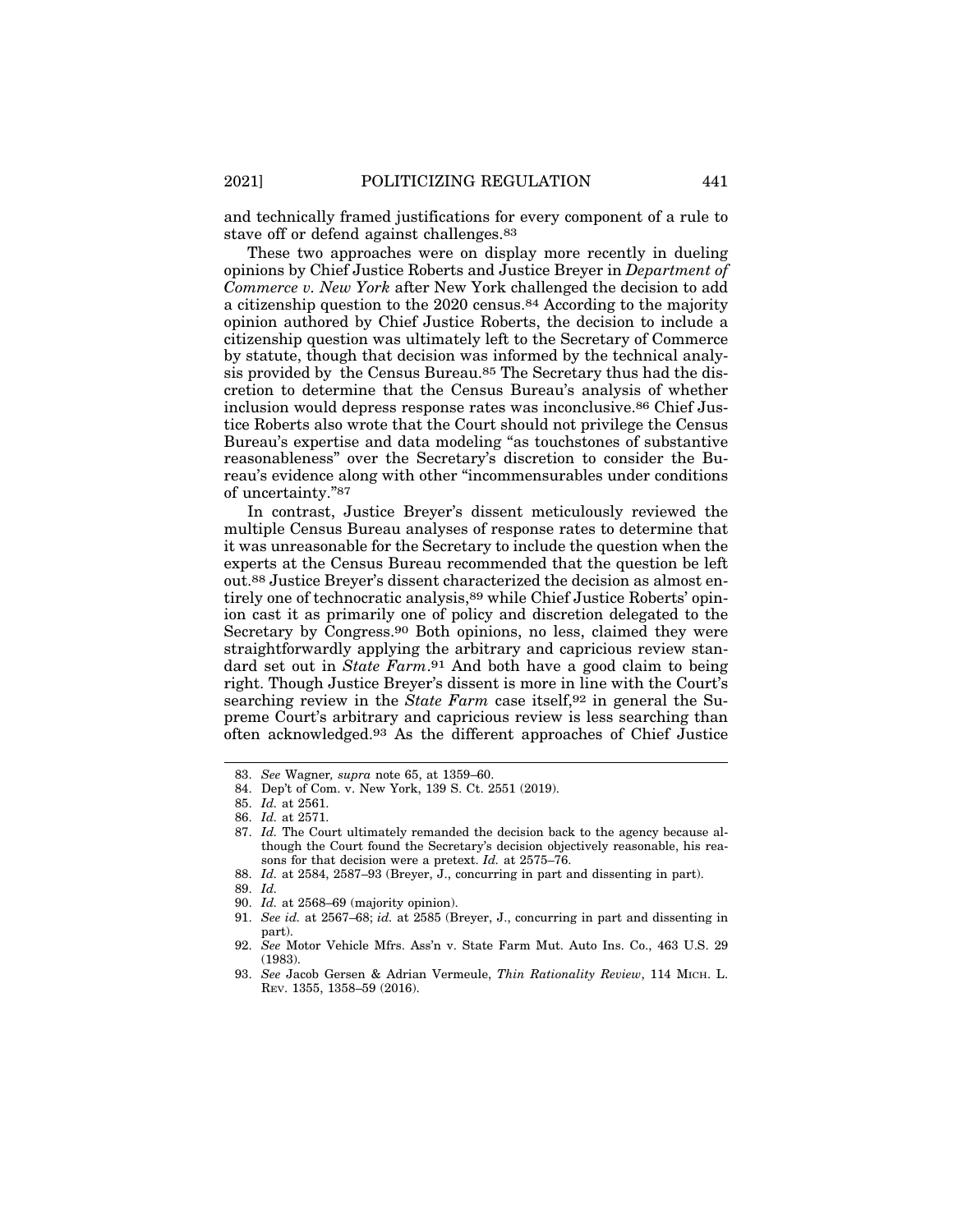Roberts and Justice Breyer demonstrate, questions susceptible to being posed in scientific terms, such as whether to include a citizenship question on the census, are inevitably shot through with questions of policy.94 Neatly separating the two is an impossible task, leaving courts with plenty of latitude to frame the issue before them.95

The broader point here, however, is that while courts certainly recognize that partisan politics play a role in agency decisions and that some statutes leave the ultimate choice up to policymakers, it is not always clear when a court will conduct a searching, meticulous review of the agency's decision or characterize the decision as a policy judgment sufficiently informed by expert analysis. Relatedly, courts are uncomfortable when politics appear to play too overt a role in agency decisions,96 as appears to be the case in *Department of Commerce*.97 As a result, agencies have an incentive to conceal value judgments behind scientific or technical justifications for all rules because of the unpredictability of the application of the arbitrary and capricious standard. Professor Jerry Mashaw likens the courts to "robed roulette wheels churning out results—either 'case dismissed' or 'remanded to the agency for further development'—in a fashion that approximate[s] chance."98 If the agency draws a judge that engages in a hard look review in the mold of *State Farm* or the dissent in *Department of Commerce*, the agency has no chance to win if it has not stocked its reasoning with technical analysis.99 Even if the reviewing court conducts a soft look review, as in *Baltimore Gas* or *Department of Commerce*, construing the regulated problem as complex and technical can only help the agency avoid scrutiny, whereas revealing political considerations can lead to reversal.100 Judicial review simply adds another reason for agencies to conceal important value judgments that drive agency regulations under the "unassailable mantle of science."101

- 94. Examples of these types of questions include the biological effects of very lowdose contaminant exposures, the probability of extremely improbable events, the judgment that must be used to make decisions when thorough data is unavailable, and the value choices between different types of science.
- 95. Meazell, *supra* note 76, at 746 (noting that policy choices "cannot be avoided" in scientific inquiry).
- 96. *See* Watts, *supra* note 22, at 42–43 ("[H]ard look review currently incentivizes agencies to disclose only *certain* decisionmaking factors—scientific, technical, or statutory factors—that are likely to gain judicial approval.").
- 97. Dep't of Com. v. New York, 139 S. Ct. 2551, 2574–76 (refusing to ignore the inconsistency between the agency's action and its explanation).
- 98. MASHAW, *supra* note 80, at 181; *see also* Bressman, *supra* note 22, at 485 (calling judicial review a "moving target").
- 99. *See* Wagner, *supra* note 65, at 1360.
- 100. *See, e.g.,* Massachusetts v. EPA, 549 U.S. 497, 533–35 (2007) (remanding to the EPA its decision not to regulate carbon dioxide emissions from cars due, in part, to its reliance on policy considerations).
- 101. Meazell, *supra* note 76, at 736.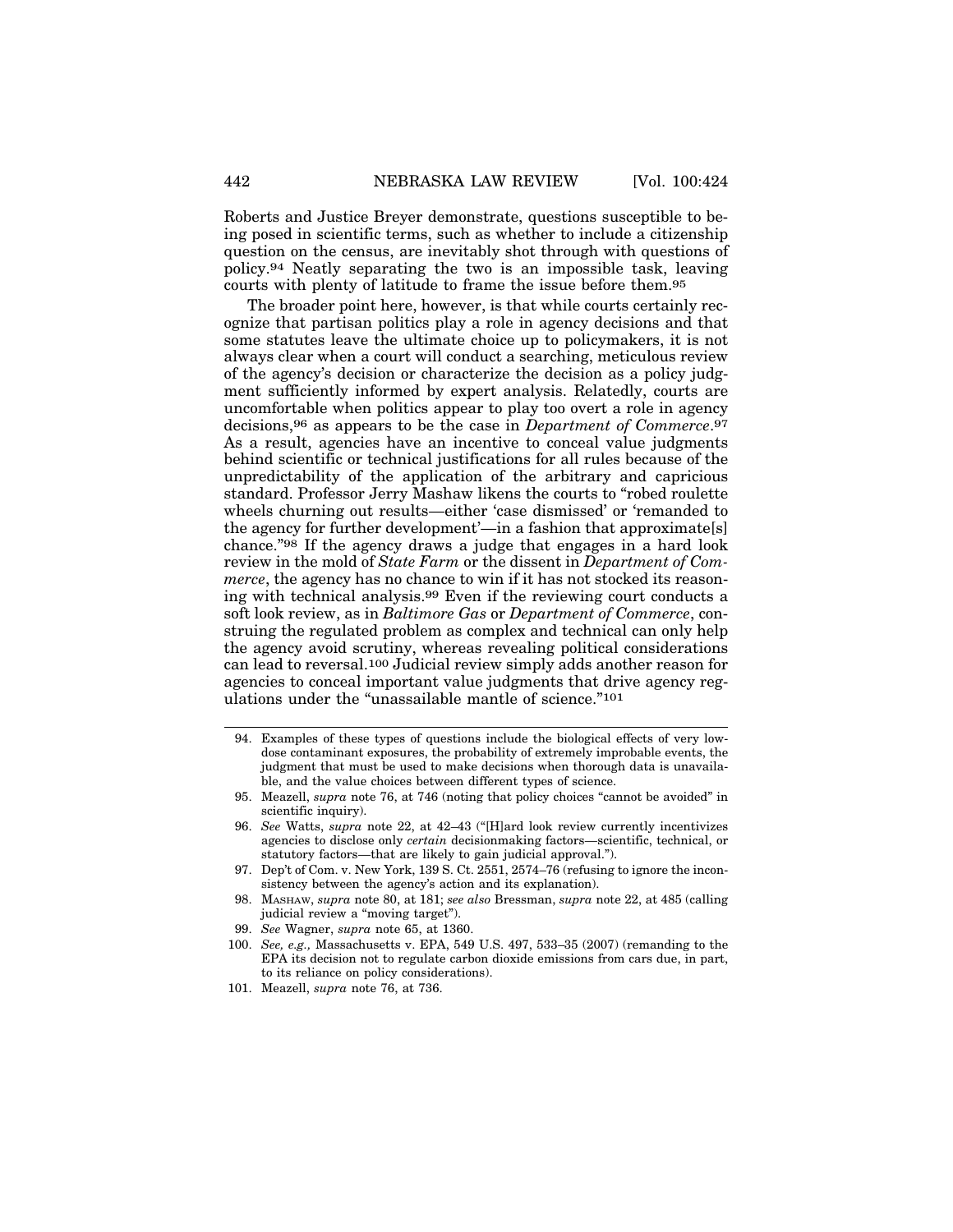Agencies, accordingly, have little political or legal incentive to seek out and take seriously the values of the general public. In the end, most people have no opportunity to participate in the bulk of decisions that their own government makes. As Michael Lind recently put it, "[C]asting votes is like putting coins into a broken vending machine. When there is no response, frustrated people tend to kick the machine."102 It is no wonder, then, that there is frustration with the lack of access to agency decision-making processes where (unlike elections) there is no obvious way for ordinary citizens to influence the substance of national policy. The vending machine of the administrative state, to extend Michael Lind's colorful metaphor, is not just broken it isn't designed to accept the coins inserted. The commonly held notion of political engagement with the administrative state through individual comments does not fit comfortably with conflicting notions about the value of neutral and objective regulation expected by the courts and practiced within agencies. The flawed, but powerfully attractive, philosophical underpinnings of this tension is the focus of the next Part.

#### III. "THE RULE OF NOBODY": THE PROCEDURAL REPUBLIC AND THE ADMINISTRATIVE STATE

Over twenty years ago, Michael Sandel argued that the lack of faith in the legitimacy of American government institutions was the product of a liberal "public philosophy" that manifested itself in what Sandel called the procedural republic.103 The administrative state is, at its core, an outgrowth of this procedural republic and has assumed its delegitimizing features, which contribute to antiestablishment and populist movements. This Part will explore the philosophical connections between the modern liberal account of government and technocratic administration.

#### **A. The Neutrality of the Liberal State**

The liberal public philosophy with which Sandel was concerned holds that government should be neutral among moral claims, relegating foundational moral questions to personal conviction.104 Government neutrality, the argument goes, is necessary to respect the moral agency of each individual.105 Rather than providing the forum for the

<sup>102.</sup> Michael Lind, *Saving Democracy from the Managerial Elite*, WALL ST. J. (Jan. 10, 2020, 11:15 AM), https://www.wsj.com/articles/saving-democracy-from-the-managerial-elite-11578672945?mod=HP\_listc\_pos4.

<sup>103.</sup> MICHAEL J. SANDEL, DEMOCRACY'S DISCONTENT: AMERICA IN SEARCH OF A PUBLIC PHILOSOPHY 4 (1996).

<sup>104.</sup> *Id.* at 12.

<sup>105.</sup> Michael J. Sandel, *The Political Theory of the Procedural Republic*, 93 REVUE DE MÉTAPHYSIQUE ET DE MORALE  $57, 67$  (1988).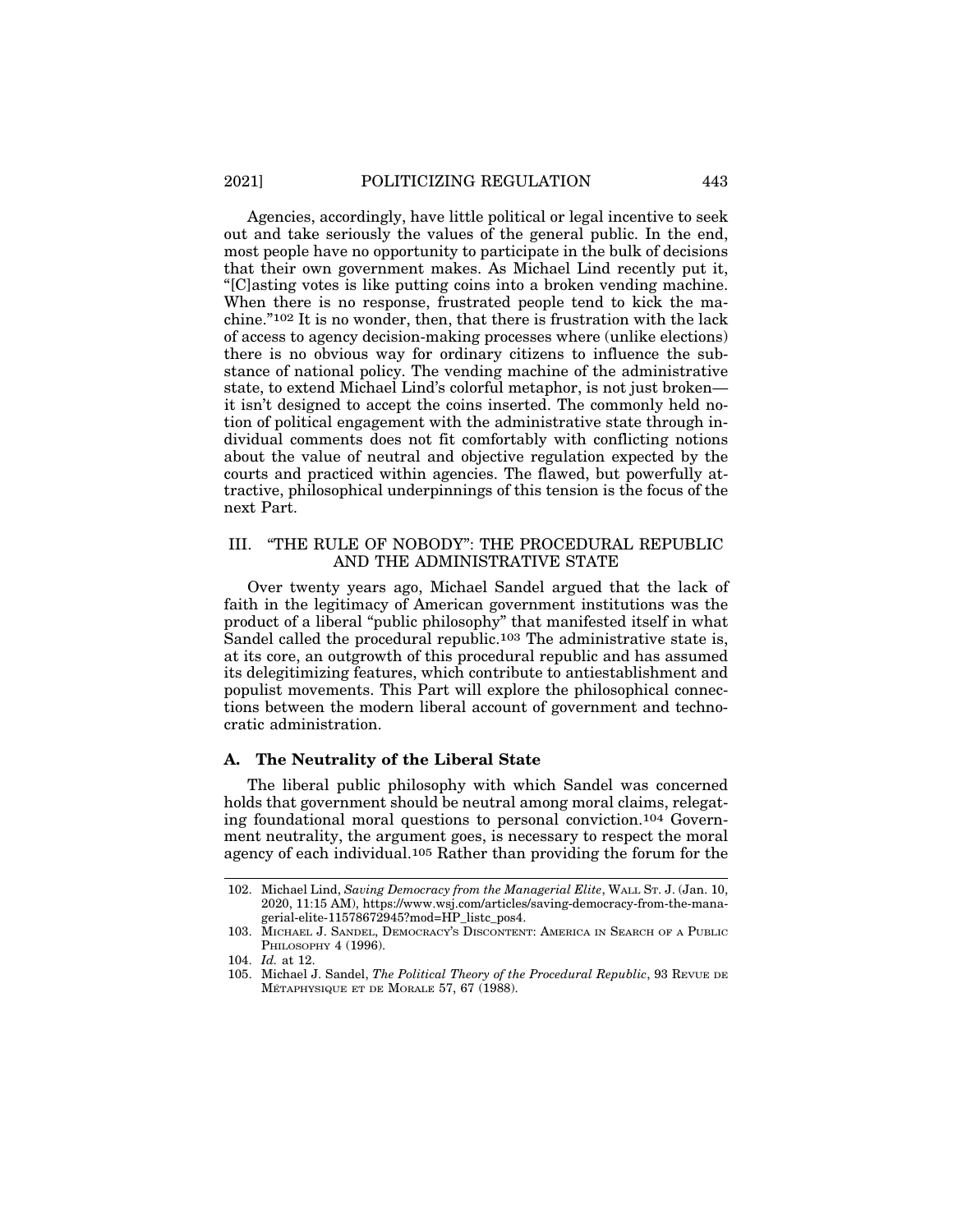development of the character of its citizens, government exists to secure a neutral framework of rights and procedures so that people can exercise their moral agency to choose their own ends. In the procedural republic, people are "freely choosing, individual selves."106 Consequently, the moral constraints of family, religion, or country have no claim on the morality of the ends chosen by any individual, and thus cannot be a legitimate basis for regulation by the state. "Freed from the dictates of nature and the sanction of social roles, the human subject is installed as sovereign, cast as the author of the only moral meanings there are."107 Thus, the only moral imperative for government is to ensure that the right to choose one's own ends is preserved by neutral procedures.108 Government should, as it were, stay out of the business of defining the common good.109 A commitment to the procedural republic permits "politics and government [to] live[ ] side by side, but touch[ ] almost nowhere."110

In this way, however, the ideal of state neutrality "is not morally self-sufficient but parasitic on a notion of community it officially rejects."111 The very choice to deem individuals as the only rightful claimants to their moral ends as an animating principle of government depends on the anterior assumption that we, as a political community, have *already* decided that government must respect the sole moral autonomy of the individual. To be sure, this view is attractive as the basis for government because it appears to be no choice at all. Rather, it flows from pre-political rights that attach to individuals by virtue of their existence. But the ideal of state neutrality is *itself* a value judgment about the moral agency of the individual that, according to this liberal philosophy, each individual—as a citizen—should be free to reject or accept. In a world in which the state must remain neutral, however, individuals could never have chosen that value collectively as a governing principle because to do so would improperly impose a particular morality on every citizen. The notion of state neutrality ineluctably trades on a moral commitment to a shared value that denies the ability of the political community to act collectively to

<sup>106.</sup> Michael J. Sandel, Democracy's Discontent: America in Search of a Public Philosophy, Keynote Address (1997), *in* 85 GEO. L.J. 2073, 2080 (1997) (but noting the procedural republic may cause certain unwanted dependencies).

<sup>107.</sup> Michael J. Sandel, *The Procedural Republic and the Unencumbered Self*, 12 POL. THEORY 81, 87 (1984). Liberalism conceives of "the individual as something given, complete in itself, and of liberty as a ready-made possession of the individual, only needing the removal of external restrictions in order to manifest itself." John Dewey, *The Future of Liberalism*, 32 J. PHIL. 225, 226 (1935).

<sup>108.</sup> *See* Sandel, *supra* note 105, at 60; *see also* SANDEL, *supra* note 103, at 12–13 (arguing the capacity to choose between competing values is essential).

<sup>109.</sup> *See* SANDEL, *supra* note 103, at 54.

<sup>110.</sup> KURT VONNEGUT, PLAYER PIANO 120 (The Dial Press 2006) (1952).

<sup>111.</sup> Sandel, *supra* note 107, at 91.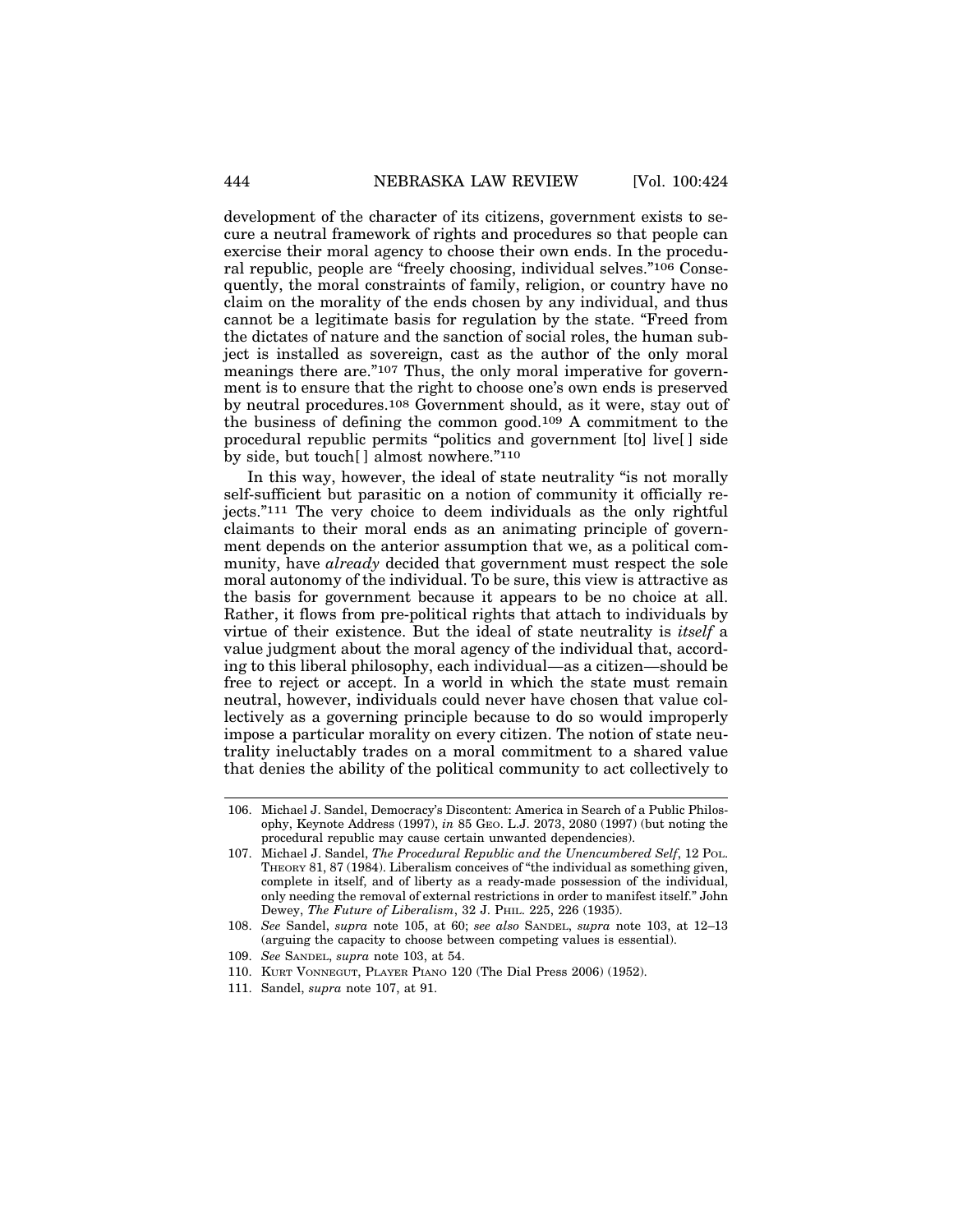affirm that commitment. The procedural republic, accordingly, exaggerates the extent of consensus on contested moral values.

The administrative state currently buys in to the liberal assumption that choosing neutrality (i.e*.*, choosing to justify its actions on technocratic rationality) is itself a neutral choice. By assuming the valuelessness of liberal neutrality, the administrative state masks values in neutrality and replicates the false assumption of consensus on regulatory policy. The administrative state does not see a need for the public to assert common values in regulations because it perceives regulation as neutral, allowing individuals' private ordering of their own moral ends without disruption. In fact, public inclusion through democratic control over regulatory policy is dangerous to individual freedom because a value-neutral result cannot be guaranteed.112 The state can—and indeed must—simply recede into the background as a mechanism for aggregating individuals' private values in search for a neutral perspective from which to regulate.113 Hannah Arendt pointedly called this kind of government "the rule of nobody."114 Paradoxically, the individual is lost in the commitment to neutrality, which renders particular persons "abstract" and "outside of time."115 And unlike democratic politics, the administrative state acts as if it can ensure neutrality, but there is little reason to see this assumption as legitimate unless neutrality is first secured as the common public value to guide all regulatory decisions.

<sup>112.</sup> *See, e.g.*, Bressman, *supra* note 22, at 496, 498 (noting arbitrary government threatens individual liberty, and that elected officials sometimes act in their own self-interest); DOUGLAS A. KYSAR, REGULATING FROM NOWHERE: ENVIRONMENTAL LAW AND THE SEARCH FOR OBJECTIVITY 49–50 (2010) (noting the attractiveness of a method of regulation that imposes no value judgment but perfectly aggregates individual preferences because it is free of the "oppressive potential" of other forms of political organization); *see also* Jedediah Britton-Purdy et al., *Building a Law-and-Political-Economy Framework: Beyond the Twentieth-Century Synthesis*, 129 YALE L.J. 1784, 1813 (2020) ("The affirmative idea that a market order secures an important form of the liberal value of neutrality interacts here with the negative idea that any political judgments about which social interests to secure or advance are likely to involve capture, entrenchment, and spurious claims to a (probably non-existent) 'public interest . . . .'").

<sup>113.</sup> *See* KYSAR, *supra* note 112, at 45 (describing the search for an objective "view from nowhere<sup>"</sup> from which to regulate).

<sup>114.</sup> HANNAH ARENDT, THE HUMAN CONDITION 45 (2d ed. 2018).

<sup>115.</sup> KATRINA FORRESTER, IN THE SHADOW OF JUSTICE: POSTWAR LIBERALISM AND THE REMAKING OF POLITICAL PHILOSOPHY 245 (2019) (discussing Judith Shklar's critique of liberal philosophy in her seminal book *Ordinary Vices*); KYSAR, *supra* note 112 (arguing that in the search for objective justifications for action, we lose the particular individual moral reasons for acting). According to John Dewey, liberalism is an ahistorical philosophy "in which . . . particular ideas of individuality and freedom were asserted to be absolute and eternal truths; good for all times and all places." Dewey, *supra* note 107.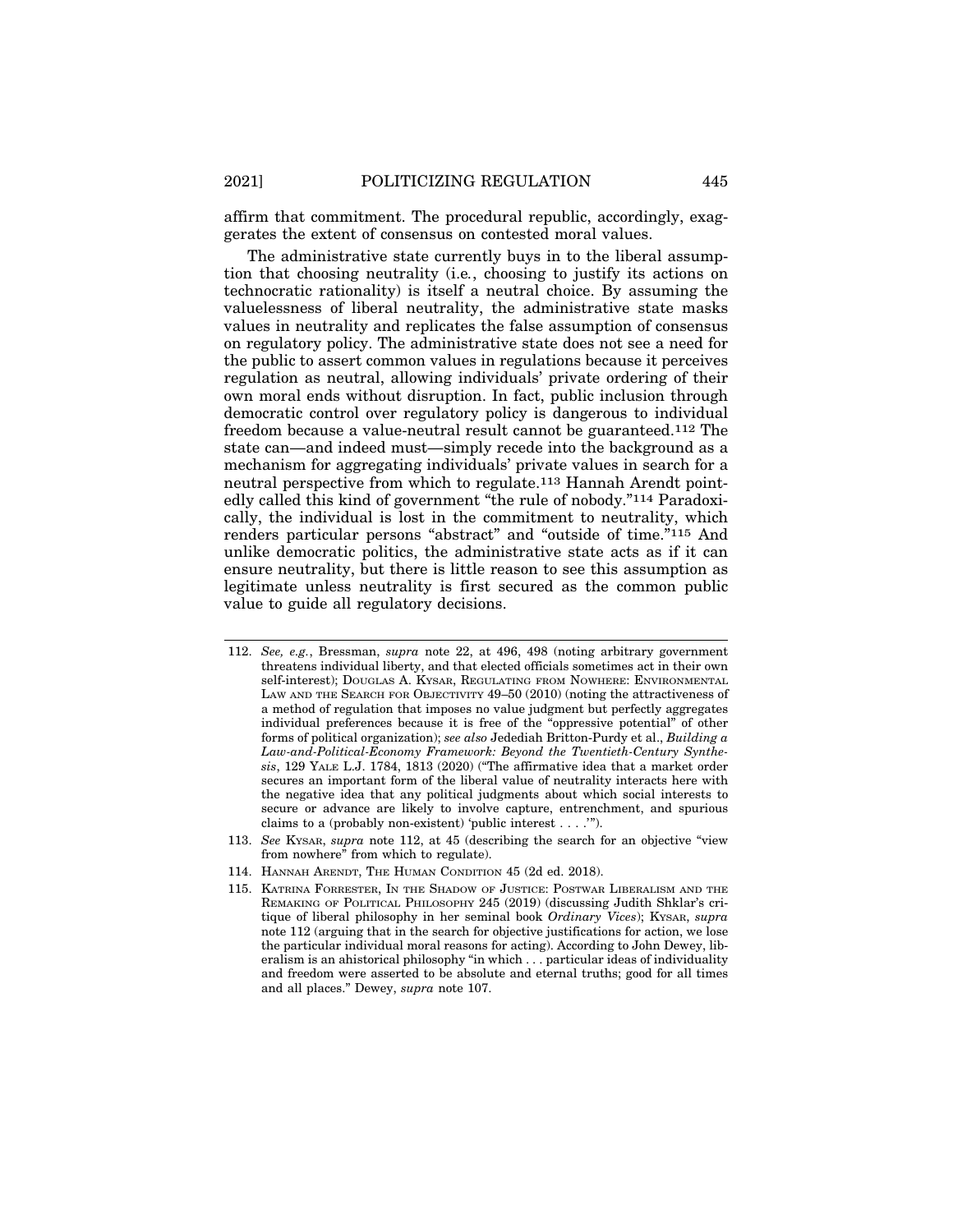#### **B. The Liberal Proceduralist Administrative State**

The liberal goal of state neutrality manifests itself in each regulatory decision. The administrative state's commitment to technocratic rationality as the justification for agency actions only conceals what are, in reality, value-laden decisions.116 Pursuit of the appearance of neutrality in the administrative state is a form of this same public philosophy Sandel identified as the source of discontent in the current political arrangement.117 Regulating on the basis of the public's moral judgment is out of the question because it would impose the moral judgment of others on individuals who may not share it. On the other hand, justifying regulatory action on objective facts and rational analysis appears to ensure that decisions made by the administrative state do not interfere with an individual's ability to choose their own ends. The administrative state cannot infringe upon the ability of an individual to choose their own moral ends because no one can deny the objective state of the world.118

Nonetheless, any rational, technocratic means–ends methodology is a social construction that is "neither objective nor unbiased."119 The pervasive use of market-oriented methods, like cost–benefit analysis, to set regulatory policy is a prime modern example of the attempt to maintain state neutrality. Market-oriented regulations use price signals from real markets or, where no relevant market exists, create artificial markets by surveying and aggregating private price preferences to select regulations. For proponents of market-oriented regulation, "the market proves a unique site in which to determine and achieve social good in liberal societies: the consenting individual is the author of the norms under which she will live . . . . without requiring anyone to consent to a comprehensive account of the social good."120

<sup>116.</sup> *See* Farina et al., *supra* note 48, at 131–32 ("Increasingly, we recognize that regulatory decisions are heavily value-laden, even when they also require deployment of scientific or other specialized knowledge."); Nabatchi, *supra* note 50; Meazell, *supra* note 76, at 736; Sidney Shapiro & Richard Murphy, *Public Participation Without a Public: The Challenge for Administrative Policymaking*, 78 MO. L. REV. 489, 495 (2013) ("Administrative policymaking demands that agencies make value choices, and in a democracy, the agency should be politically accountable for its choices.").

<sup>117.</sup> *See* SANDEL, *supra* note 103, at 4–7.

<sup>118.</sup> *Cf.* HANNAH ARENDT, BETWEEN PAST AND FUTURE: EIGHT EXERCISES IN POLITICAL THOUGHT 141 (Penguin Books 2006) (1961) ("For to live in a political realm with neither authority nor the concomitant awareness that the source of authority transcends power and those who are in power, means to be confronted anew, without the religious trust in a sacred beginning and without the protection of traditional and therefore self-evident standards of behavior, by the elementary problems of human living-together.").

<sup>119.</sup> Shapiro & Schroeder, *supra* note 56, at 446.

<sup>120.</sup> Britton-Purdy et al., *supra* note 112, at 1814–15. Elizabeth Anderson has similarly argued that "unlaundered private preferences are not the best input into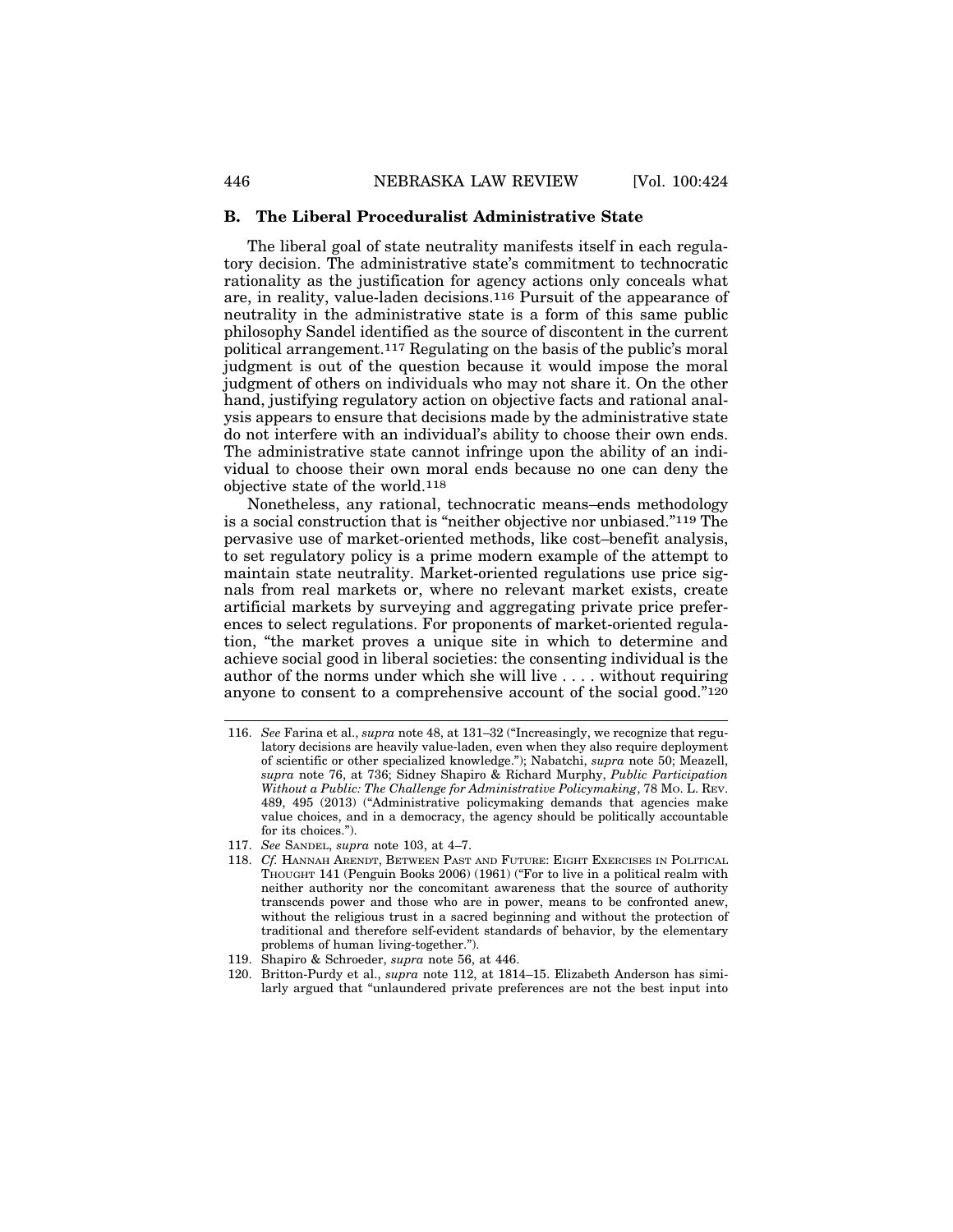Cost–benefit analysis, however, is not neutral because "[i]t expresse[s] a particular view of power and legitimacy"121 and necessarily incorporates certain moral assumptions that are often not publicly acknowledged.122 Cost–benefit analysis rests on the questionable assumption that costs and benefits are commensurable and monetizable—that is, that they can be measured accurately in the same units: dollars and cents.123 Yet it is controversial on moral grounds to place an explicit dollar value on the things we value for nonmonetary reasons—for example, the continued existence of a particular species,124 the value of a human life,125 or a society free of discrimination.126 The attempt to assign value in a purportedly scientifically objective way for a cost–benefit analysis "avoid[s] engagement with the fundamental questions of value that are necessarily implied in political judgments about what should count as 'costs' and 'benefits.'"127 Replacing political judgment with scientific rationality threatens to flatten individual liberty by smuggling in values that end up animating regulation.<sup>128</sup>

Cost–benefit analysis exemplifies the broader problem of the pervasive "trans-scientific" issues agencies are asked to address.129 A trans-scientific issue is one that can be asked in scientific terms but cannot be truly addressed by science because its answer necessarily

- 121. Britton-Purdy et al., *supra* note 112, at 1806.
- 122. *See* Roesler, *supra* note 81, at 520–22.
- 123. Michael J. Sandel, What Money Can't Buy: The Moral Limits of Markets, Address at Brasenose College for the Tanner Lectures on Human Values (May 11–12, 1998), *in Lecture Library*, TANNER LECTURES, https://tannerlectures.utah.edu/\_resources/documents/a-to-z/s/sandel00.pdf [https://perma.cc/ 7NYZ-QUZJ] (last visited Aug. 27, 2021); *see also* Frank Ackerman & Lisa Heinzerling, *Pricing the Priceless: Cost-Benefit Analysis of Environmental Protection*, 150 U. PA. L. REV. 1553, 1557–59 (2002) (discussing how cost–benefit analysis monetizes the protection of the environment and problematically attaches price tags to priceless things); Amartya Sen, *The Discipline of Cost-Benefit Analysis*, 29 J. LEGAL STUD. 931, 948 (2000) (arguing that equating market-centered contingent valuations for the preservation of the environment to a private commodity that can be purchased disregards important social choice options).
- 124. *E.g.*, KYSAR, *supra* note 112, at 213–14 (discussing the EPA's attempt to place a monetary value on fish and other organisms that would be killed by being sucked into cooling water intakes at power plants across the country).
- 125. *E.g.*, Reeve T. Bull, *Making the Administrative State "Safe for Democracy": A Theoretical and Practical Analysis of Citizen Participation in Agency Decisionmaking*, 65 ADMIN. L. REV. 611, 615 (2013).
- 126. *E.g.*, Lisa Heinzerling, *Quality Control: A Reply to Professor Sunstein*, 102 CALIF. L. REV. 1457, 1464 (2014).
- 127. Britton-Purdy et al., *supra* note 112, at 1805.
- 128. ARENDT, *supra* note 114. Arendt argues that social and behavioral sciences "aim to reduce man as a whole, in all his activities, to the level of a conditioned and behaving animal." *Id.*
- 129. Roesler, *supra* note 81, at 521 (citing Wagner, *supra* note 55, at 1629).

democratic decision-making, precisely because . . . they do not constitute a public interest, even in aggregate." Elizabeth Anderson, *The Epistemology of Democracy*, 3 EPISTEME 8, 11 (2006).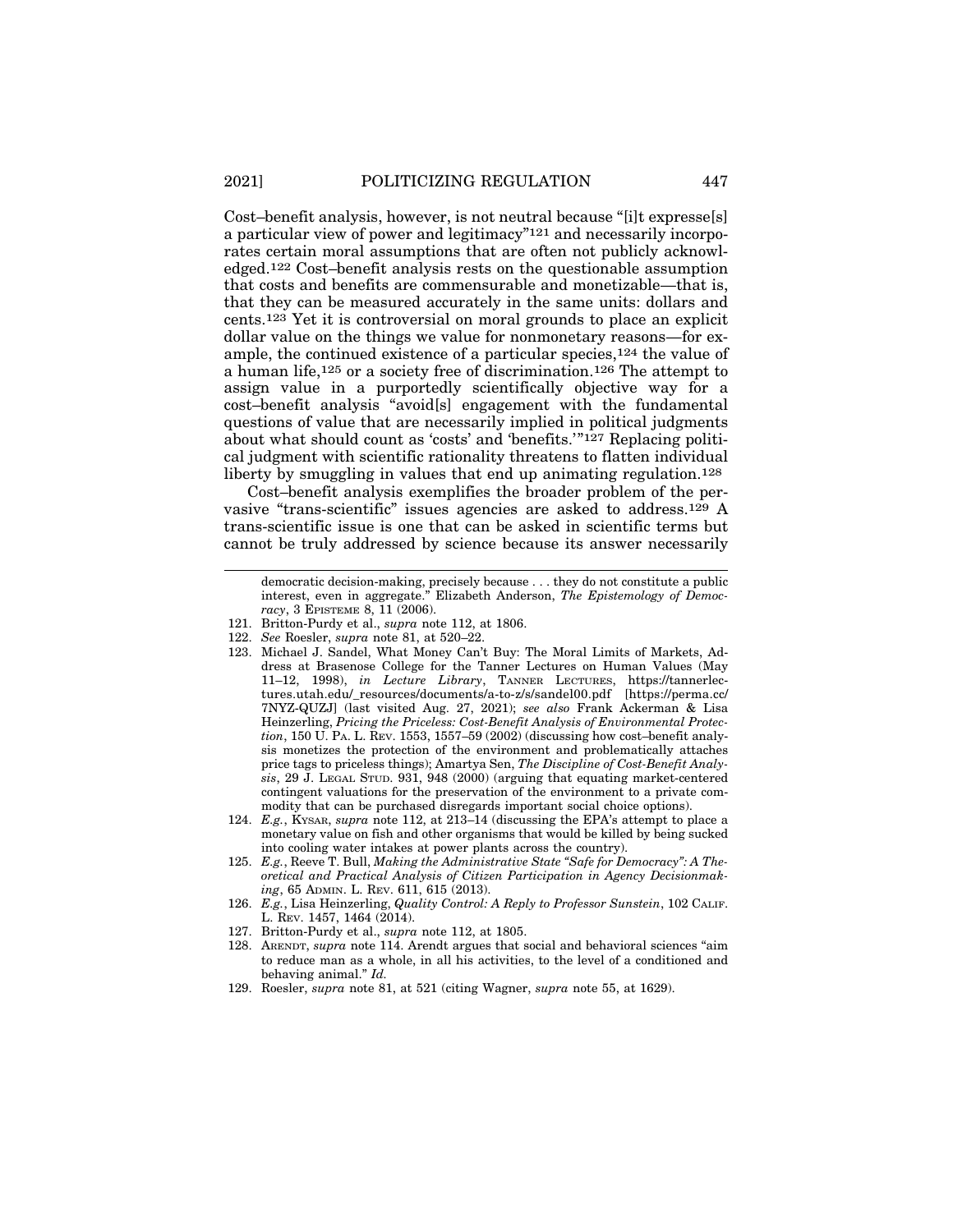rests on value judgments.130 The question of how much ozone is safe can be posed, evaluated, and purportedly solved in scientific terms. But the underlying risk assessment, i.e., what level of safety is acceptable, cannot be answered by any scientific inquiry. That the Obama EPA could set an ozone standard that the Bush EPA rejected, based on the same administrative record, highlights the inherently valueladen choice at the center of many regulatory decisions.131 The scientific justifications for both standards only mask, but do not replace, the underlying value choices.132 No matter what the state of the world *is*—something expert analysis may be able to tell us accurately—it cannot tell us what to *do* about it.133 Decisions among possible regulatory actions differ as much on moral or ideological grounds as they do on matters of factual and technical expertise, even if agencies and courts only acknowledge the latter.134

In this account of the administrative state, public comment procedures are the obverse of the neutral state. The opportunity to comment recognizes the freely choosing individual's procedural right to participate. The right to participate, however, is necessarily limited by the commitment to neutrality. Participation can never be allowed to affect the substance of policy except in highly limited ways that formally respect the rationality of the decision. As such, participation must be limited to providing inputs (facts, technical data, etc.) required for the neutral decision-making process. "But of course, in modern society every particular individual is weak and in no position to demand rights or recognition."135 Without the financial ability to hire experts, or the political clout to influence the President or their political appointees, individuals are left with only a hollow procedural

- 132. *See id.* at 1798. Professor McGarity notes that sometimes value choices are embedded so deeply in the agency's scientific assessment that it is difficult for observers to determine which values the agency is basing its decision on. *Id.*
- 133. *See, e.g.*, BERTRAND RUSSELL, HUMAN SOCIETY IN ETHICS AND POLITICS 3–4 (1955). "[E]thics is bound up with life, not as a physical process to be studied by the biochemist, but as made up of happiness and sorrow, hope and fear, and the other cognate pairs of opposites that make us prefer one sort of world to another." *Id.* at 4.
- 134. *See* ALASDAIR MACINTYRE, AFTER VIRTUE: A STUDY IN MORAL THEORY 107–08 (3d ed. 2007).
- 135. John Ferejohn, *Two Views of the City: Republicanism and Law*, *in* REPUBLICAN DEMOCRACY: LIBERTY, LAW AND POLITICS 128, 149 (Andreas Niederberger & Philipp Schink eds., 2013).

<sup>130.</sup> *See* Alvin M. Weinberg, *Science and Trans-Science*, 10 MINERVA 209, 209–13 (1972).

<sup>131.</sup> *See generally* Thomas O. McGarity, *Science and Policy in Setting National Ambient Air Quality Standards: Resolving the Ozone Enigma*, 93 TEX. L. REV. 1783 (2015) (describing the administrative record and noting the difference in rulemaking outcomes between the Bush Administration and the Obama Administration).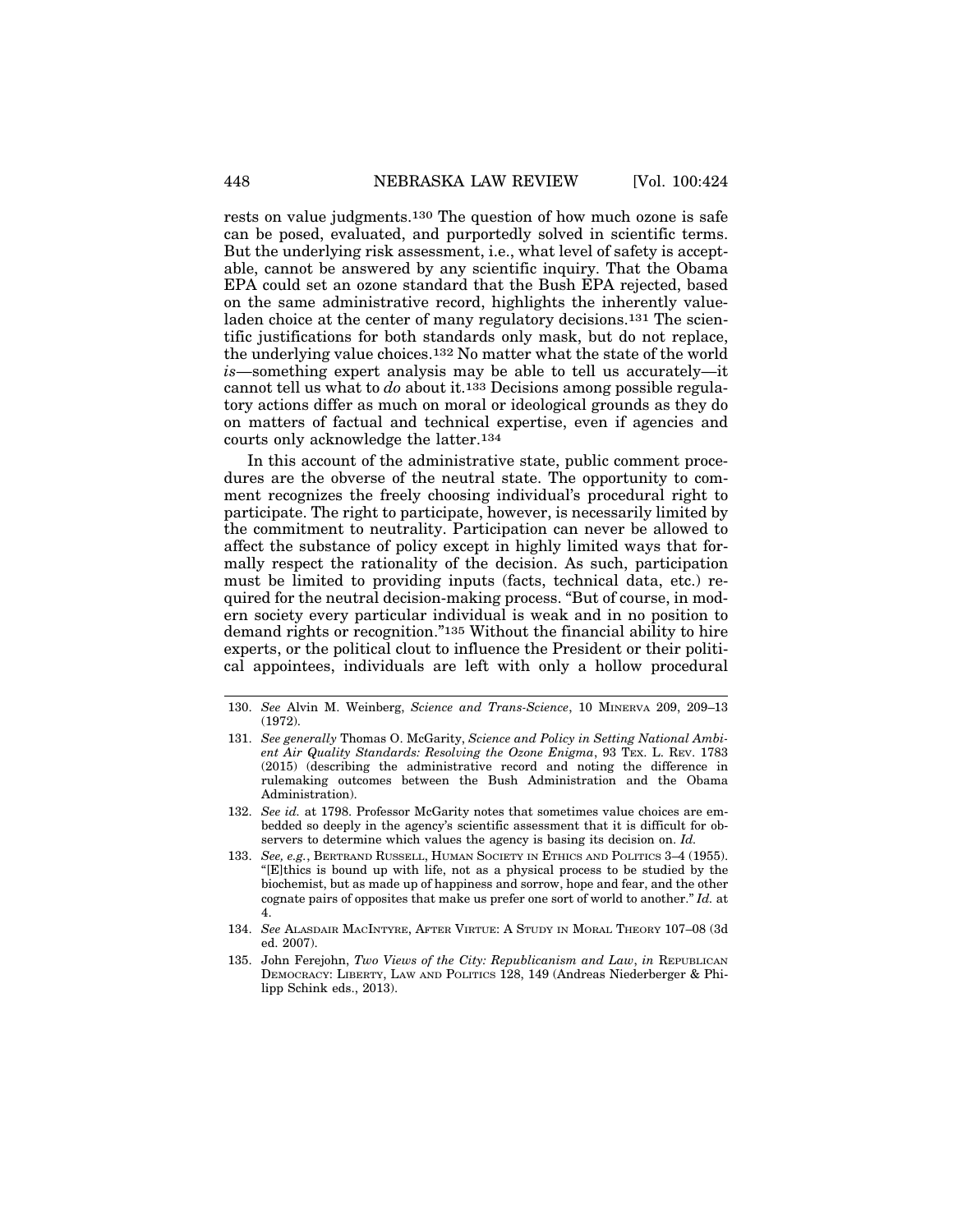right, while political and economic elites contest the substance of regulatory policy.136

#### **C. The Liberal Proceduralist Administrative State Fosters Anti-Establishment Politics**

As the empirical studies cited in Part I demonstrate, expert participation on behalf of business interests shapes the substance of regulation in favor of those interests.137 Pursuit of technocratic rationality, often in the form of market-oriented regulations, "has reinforced a very non-neutral drift toward elite control of government, increasingly described by political scientists as 'oligarchy.'"138 Indeed, justifying regulation on technocratic grounds may make agencies uniquely susceptible to industry manipulation because the methodologies used are highly complex, superficially objective, and fact-intensive.139 Outside experts hired by private interests can provide data or technical analyses that advance their own agenda in a way that is far from transparent.140 This state of affairs is possible precisely because agencies regardless of how they actually make decisions—publicly justify their actions by resort to a bureaucratic ethos, thereby ensuring that the public cannot compete within the constraints of bureaucratic rationality, while private interests can.

Professor Yascha Mounk labels this problem "undemocratic liberalism," which describes a regime wherein formal rights are respected and even cherished, but the vast majority of decisions are not subject to democratic control.141 Mounk notes that the United States' "commitment to liberal rights remains deeply ingrained. But the form this liberalism takes is increasingly undemocratic."142 Important decisions are made by bureaucrats or judges largely insulated from political

138. Britton-Purdy et al., *supra* note 112, at 1823–24.

<sup>136.</sup> *See* Shapiro & Murphy, *supra* note 116, at 497; Barron & Kagan, *supra* note 28 (arguing that notice and comment "tends to promote a conception of the regulatory process as a forum for competition among interest groups, rather than as a means to further the public interest"); Mendelson, *supra* note 39, at 1371 (explaining that comments discussing value judgments receive less attention because agencies are hyper-focused on technocratic analysis); *see also supra* notes 24–46 and accompanying text (asserting that generally the political and economic elites are the only members of society to truly influence and alter regulatory policy).

<sup>137.</sup> *See supra* Part I.

<sup>139.</sup> *See* Shapiro & Schroeder, *supra* note 56, at 495. The more technical the issues in a rulemaking, the more likely well-funded interests will participate in information capture. Wagner, *supra* note 65, at 1325.

<sup>140.</sup> *See* Shapiro & Schroeder, *supra* note 56, at 495.

<sup>141.</sup> *See generally* YASCHA MOUNK, THE PEOPLE VS. DEMOCRACY: WHY OUR FREEDOM IS IN DANGER AND HOW TO SAVE IT 53–98 (2018).

<sup>142.</sup> *Id.* at 92.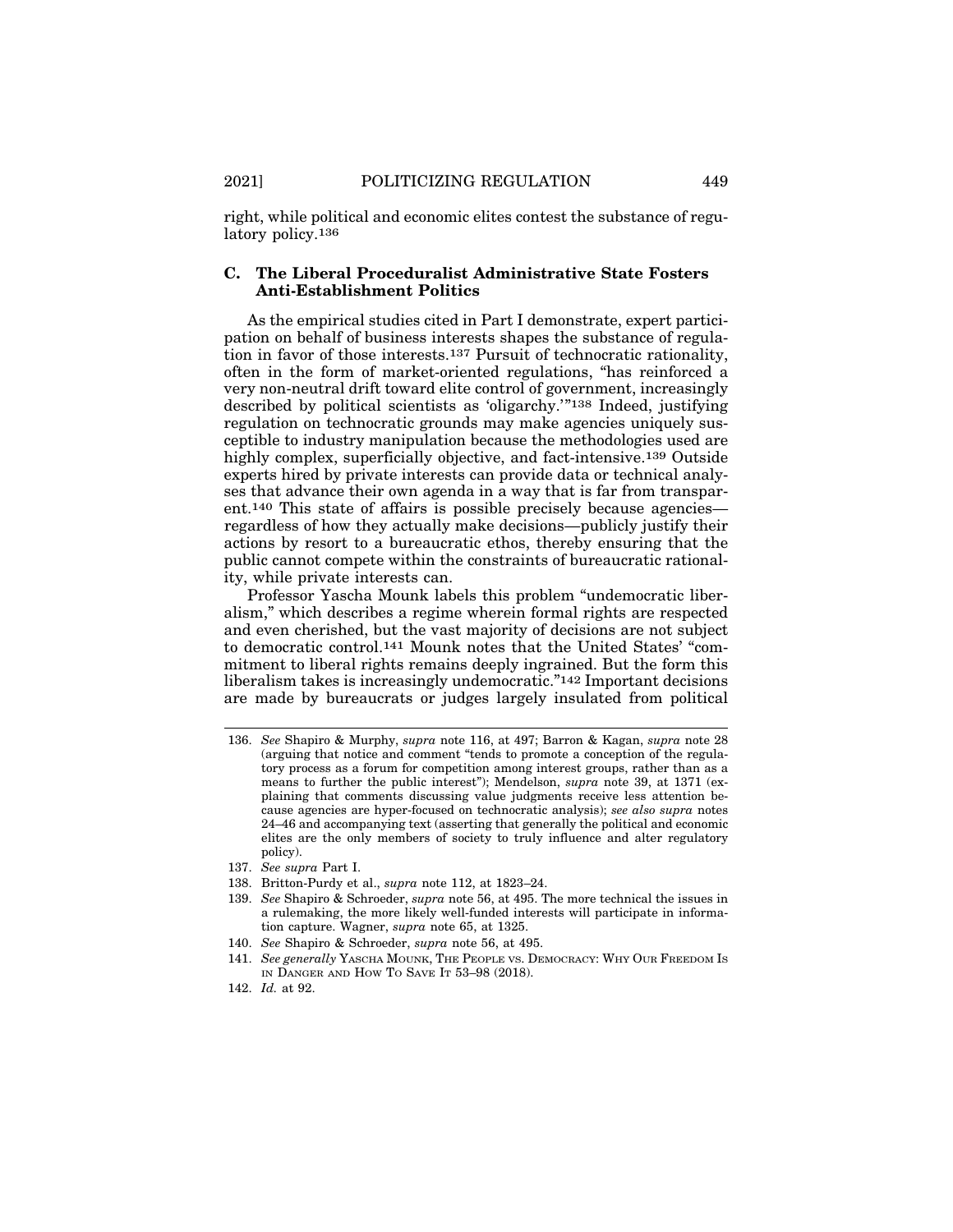control.143 The administrative state is an undemocratic liberal regime that is far more responsive to economic and political elites, preventing the public from informing the agency of its conception of the common good. "Even though debates about proposed laws seemingly retain significance, an unfair policy making process gives ruling elites a huge advantage in advancing their own interests."144 By "unfair," Mounk means a policy process that gives undue access and influence to economic or political elites such that policy is skewed in their favor.145 On Mounk's account, ordinary citizens find this state of affairs intolerable.146

Unsurprisingly, political scientists have linked the exclusion of the public from rulemaking to the estrangement and distrust citizens feel toward government.147 Citizen estrangement has been further linked to the balkanization or tribalization of American politics by denying citizens a public forum to make collective decisions.148 Once it becomes clear that agencies are, in fact, making value judgments and those value judgements are subject to intense private interest lobbying, the ground is primed for antiestablishment politicians to exploit citizens left out of self-government.149

"[A]s the theory of cultural cognition teaches us, we can't help but draw on our cultural values to evaluate the impact policies will have on the attainment of society's secular ends,"150 and as Mounk suspects, burying the value choices made by regulators underneath a patina of neutrality contributes to the political outbursts we see today.151 Expecting those in power to justify public policy impartially cannot make public officials actually impartial, "[i]t can only make them less *aware* of the influence that our cultural commitments exert on their

<sup>143.</sup> *Id.*

<sup>144.</sup> *Id.* at 93.

<sup>145.</sup> *Id.* at 92–93.

<sup>146.</sup> *Id.* at 35. Control of the administrative state by elites rather than the public "inspires a deep distrust in the political system that grows more corrosive with each passing year." Mounk, *supra* note 14.

<sup>147.</sup> *See* Durant & Ali, *supra* note 13. Citizens may become disengaged from the political process because they believe the system would not be responsive to their participation. Mounk, *supra* note 14, at 107; Mendelson, *supra* note 39, at 1373 ("[T]o the extent members of the public perceive that the opportunities to participate are not authentic, they may be deterred from engaging in the government process.").

<sup>148.</sup> Nabatchi, *supra* note 50, at 383 (first citing ROBERT J. SAMUELSON, THE GOOD LIFE AND ITS DISCONTENTS: THE AMERICAN DREAM IN THE AGE OF ENTITLEMENT, 1945-1995, at 236 (1995); and then citing ARTHUR M. SCHLESINGER, JR., THE DIS-UNITING OF AMERICA: REFLECTIONS ON A MULTICULTURAL SOCIETY 18 (1992)).

<sup>149.</sup> *See* MOUNK, *supra* note 141, at 34–35, 60–61, 94; Mounk, *supra* note 14, at 108.

<sup>150.</sup> MOUNK, *supra* note 141, at 144.

<sup>151.</sup> *See* Dan M. Kahan, *The Cognitively Illiberal State*, 60 STAN. L. REV. 115, 144–45 (2007).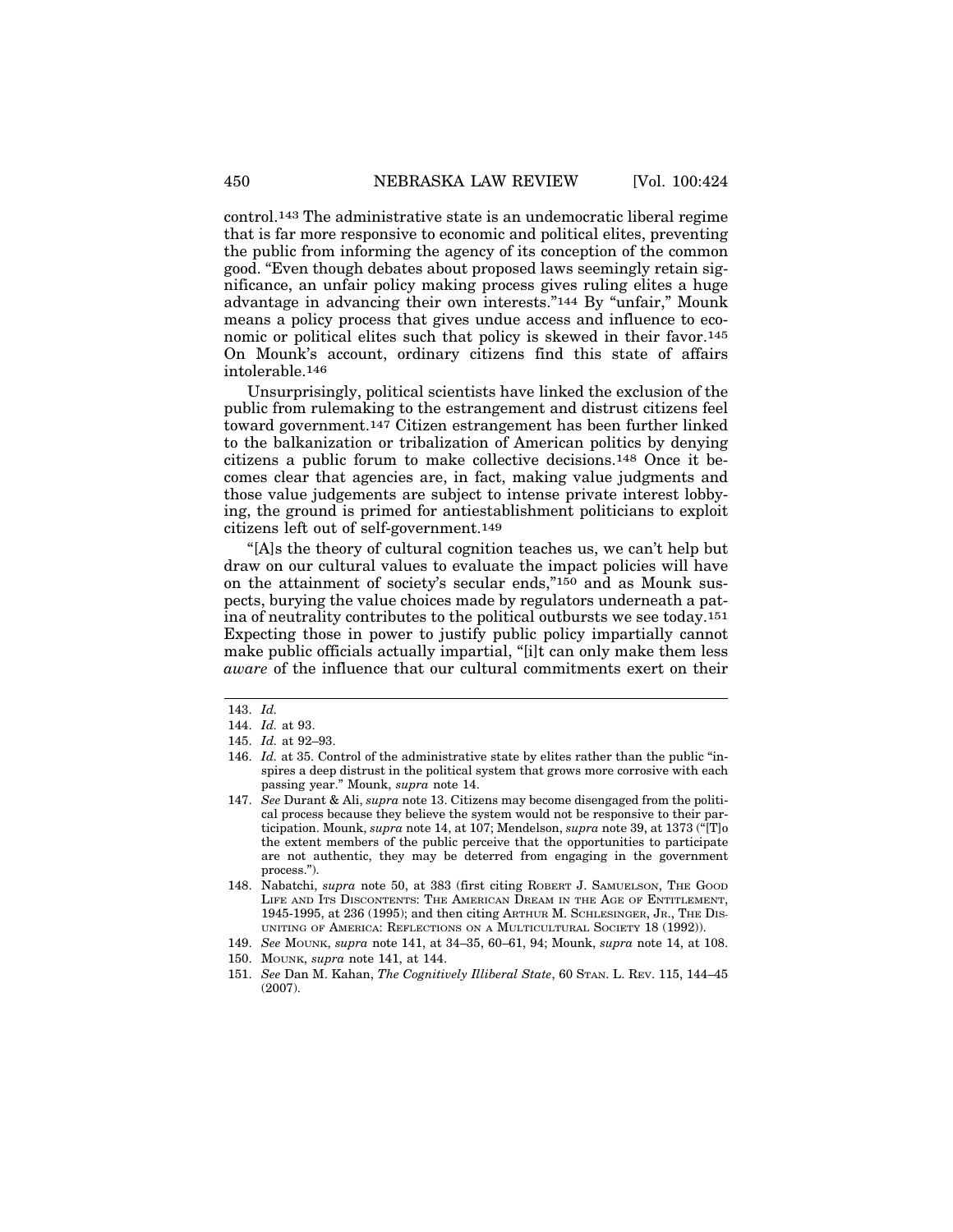policy preferences."152 The public, however, is cognizant of how values influence policy, making "the smug insistence of their adversaries that such policies reflect a neutral and objective commitment to the good of all citizens" a particularly infuriating and disingenuous claim.153 It is no wonder that appeals to facts, science, or cost–benefit analysis sway few people to believe that any given regulatory policy is the right policy. Whatever the policy, it is broadly seen as the imposition of one set of values over another at the hands of whatever group happens to control the levers of regulatory policy. Just as the procedural republic is formally neutral but in fact inextricably bound up with value choices that are no longer open to democratic deliberation and contestation, so too is the administrative state.

#### IV. IF YOU DON'T LIKE THE WEATHER NOW, JUST WAIT A FEW MINUTES: THE PROBLEMS OF POLITICAL CONTROL THROUGH THE EXECUTIVE

With the fundamental flaw of the modern administrative state squarely laid out, it becomes clear that reintroduction of politics to the administrative state is an integral part of knitting the public and its government back together. Before turning to what I argue should be done to address the fundamental flaw laid out above, it is necessary to confront the most obvious, but problematic, way to introduce politics into administrative decisions—the President.

Advocates for returning administrative policy to political control have argued that the President, as a nationally elected figure, is uniquely positioned to impose public values on at least some important agency decisions.154 The President, after all, can be held accountable by voters for the policies emanating from their administration in a way that courts and agency staff cannot.155 Proponents of this idea argue that "[o]nce Congress relinquishes the power to determine the

<sup>152.</sup> *Id.*

<sup>153.</sup> *Id.* at 144–45.

<sup>154.</sup> *See* Kagan, *supra* note 8, at 2335. "[B]ecause the President has a national constituency, he is likely to consider, in setting the direction of administrative policy on an ongoing basis, the preferences of the general public, rather than merely parochial interests." *Id.*

Doubtless, the President's willingness to take political responsibility, even for generally popular rulemaking initiatives, reflects our growing awareness and acceptance that rulemaking is not simply a technocratic process performed in neutrality by objective experts; rulemaking has a distinctly political cast, and that may make the President's actions seem even comforting.

Peter L. Strauss, *Presidential Rulemaking*, 72 CHI.-KENT L. REV. 965, 967 (1997); *see also* Kathryn A. Watts, *Controlling Presidential Control*, 114 MICH. L. REV. 683, 715 (2016) (noting that President Obama's public involvement with certain regulatory initiatives increased political accountability of those policies).

<sup>155.</sup> *See* Kagan, *supra* note 8, at 2335; Strauss, *supra* note 154.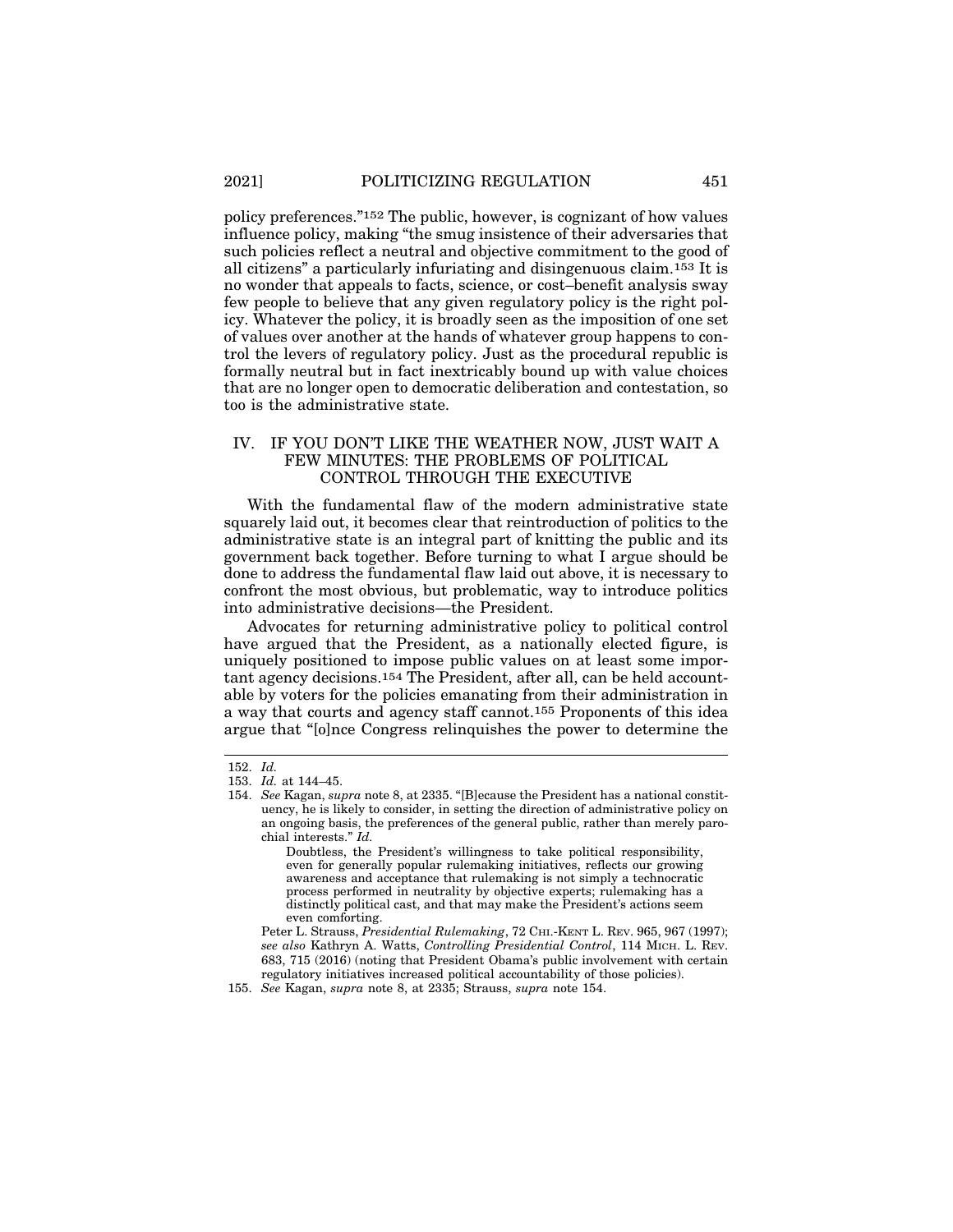details of regulatory policy, the President must assume it because the Constitution permits no other option. . . . [T]he Constitution requires an elected, focused governmental official to exercise that power rather than a bunch of bureaucrats."156

But tying the legitimacy of the administrative state to the electoral accountability of the President poses a host of theoretical and practical problems that are as likely to erode legitimacy as they are to enhance political accountability. Responses to these well-known shortcomings rely on the professionalism and technocratic rationality of the bureaucracy to limit political influence that is deemed illegitimate, but those responses cannot avoid the intrinsic legitimacy problems of technocratic rationality.157

There is little debate today that the modern Presidency exerts immense control over the administrative state. The President's formal control over the administrative state can take a number of forms: from presidential directives commanding agencies to undertake certain regulatory actions, to review of regulations by the Office of Information and Regulatory Affairs (OIRA) within the Executive Office of the President (EOP), to the President's authority to fire political appointees. The Supreme Court has repeatedly validated the President's extensive control of the administrative state because the President is uniquely accountable to the electorate.158 As multiple scholars have pointed out, however, majoritarian accountability cannot do all the work required to justify the President's control.159 Consider that four of the last eight presidential elections were won by a plurality of the votes cast,160 and in both 2000 and 2016, the candidate who won received fewer votes than the candidate who lost.161 The majoritarian argument for presidential control simply breaks down when Presidents can, and do, get elected without securing a majority of votes.

Even more troublesome for supporters of presidential control is that, once in office, Presidents may have a greater incentive to please their political contributors and allies than to appeal to the majority of

160. The winning candidate was elected by a plurality of votes cast in the 1992, 1996, 2000, and 2016 presidential elections. *See The American Presidency Project: Statistics*, U.C. SANTA BARBRA, https://www.presidency.ucsb.edu/statistics/elections/ 2016 [https://perma.cc/M3LA-X5WZ] (last visited July 13, 2021).

161. *See id.*

<sup>156.</sup> Bressman, *supra* note 22, at 489.

<sup>157.</sup> *See supra* Parts I–II.

<sup>158.</sup> *See* Free Enter. Fund v. Pub. Co. Acct. Oversight Bd., 561 U.S. 477, 513–14 (2010); Seila Law LLC v. Consumer Fin. Prot. Bureau, 140 S. Ct. 2183, 2191–92 (2020).

<sup>159.</sup> *See* Bressman, *supra* note 22, at 466, 493–95 (collecting sources) (arguing that constitutional scholars question whether majoritarianism best explains the structure of the Constitution).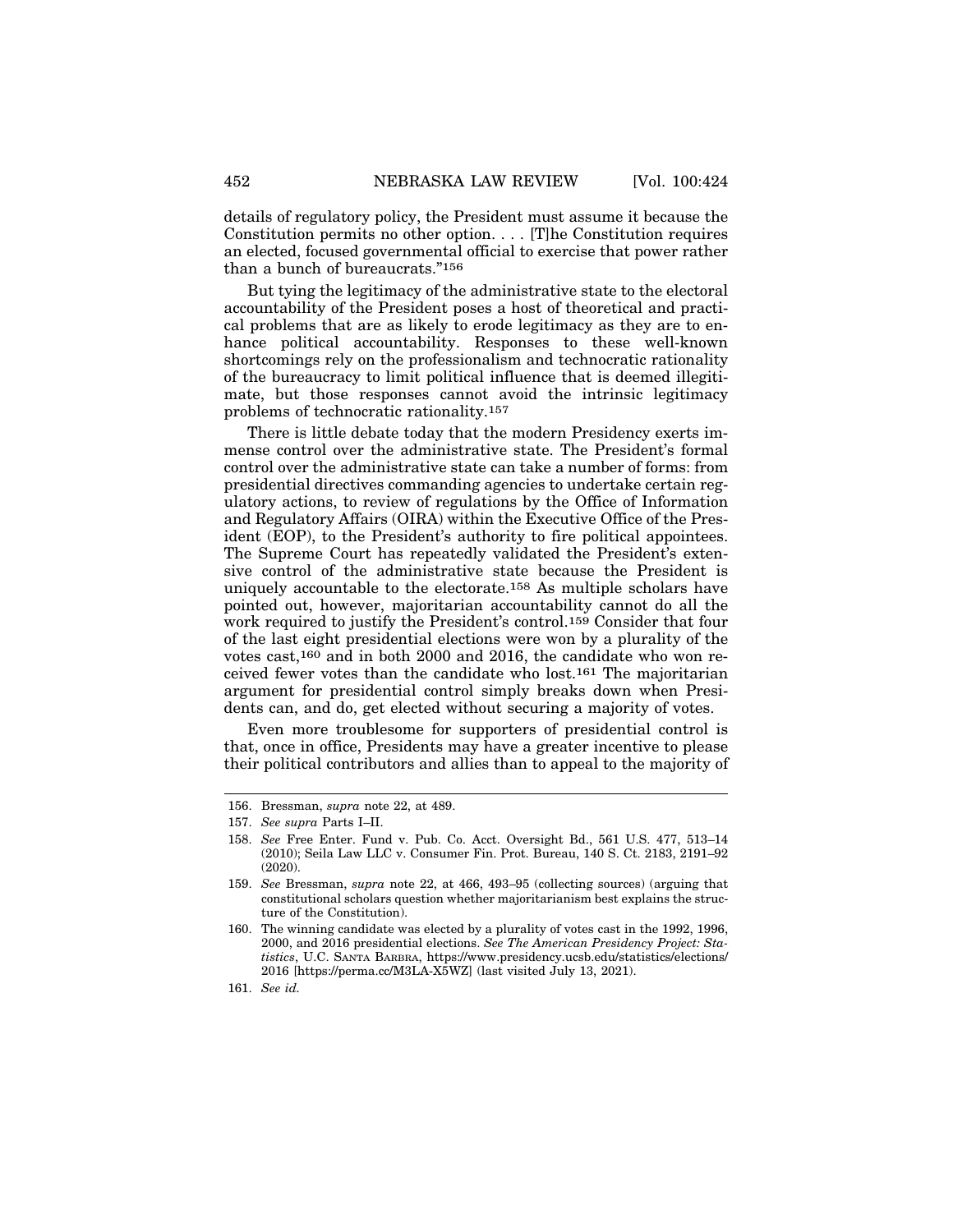Americans.162 In today's polarized political landscape, playing to one's base is often a better electoral strategy than appealing to a wider audience.163 Presidential candidates also have financial incentives to appeal to individuals in their base due to their increased reliance on individual donors, who are more likely to be partisan.164

The problems with presidential administration have become starkly evident in the policy gyrations across the last four presidential administrations.165 Climate change regulation is a good example. The Bush Administration refused to regulate carbon dioxide under the Clean Air Act, going so far as to tell the EPA that OIRA would not even open the email containing the proposed rule meant to regulate carbon dioxide.166 The Obama Administration reversed that stance by first finding that carbon emissions threatened public health and welfare,167 and then issuing the Clean Power Plan and vehicle emissions standards to curb greenhouse gas emissions.168 The Trump Administration repealed the Clean Power Plan and replaced it with the Affordable Clean Energy Rule, a much weaker regulation, and also repealed

- 164. *See* Richard H. Pildes, *Romanticizing Democracy, Political Fragmentation, and the Decline of American Government*, 124 YALE L.J. 804, 826–27 (2014).
- 165. *See* Kagan, *supra* note 8, at 2336; Watts, *supra* note 154, at 693; Strauss, *supra* note 154; Sharece Thrower, *Policy Disruption Through Regulatory Delay in the Trump Administration*, 48 PRESIDENTIAL STUD. Q. 517, 518–21 (2018) (listing a number of directives issued by President Trump in various policy areas requiring agency heads to delay, review, or rescind Obama-era regulations); Zeke Miller & Aamer Madhani, *On Day One, Biden Targets Trump Policies on Climate, Virus*, AP NEWS (Jan. 20, 2021), https://apnews.com/article/joe-biden-inauguration-dayone-d6637de1ce993d272108337c1030b79d [https://perma.cc/P2X8-TB27].
- 166. Nina A. Mendelson, *Disclosing "Political" Oversight of Agency Decision Making*, 108 MICH. L. REV. 1127, 1153 (2010) (citing Felicity Barringer, *White House Refused To Open Pollutants E-Mail*, N.Y. TIMES (June 25, 2008), https:// www.nytimes.com/2008/06/25/washington/25epa.html [https://perma.cc/K2N3- V83Z]).
- 167. Endangerment and Cause or Contribute Findings for Greenhouse Gases Under Section 202(a) of the Clean Air Act, 74 Fed. Reg. 66,496 (Dec. 15, 2009) (to be codified at 40 C.F.R. ch. 1).
- 168. Carbon Pollution Emission Guidelines for Existing Stationary Sources: Electric Utility Generating Units, 80 Fed. Reg. 64,662 (Oct. 23, 2015) (to be codified at 40 C.F.R. pt. 60).

<sup>162.</sup> Bressman, *supra* note 22, at 493 (citing DANIEL A. FARBER & PHILIP P. FRICKEY, LAW AND PUBLIC CHOICE: A CRITICAL INTRODUCTION 21–24 (1991)).

<sup>163.</sup> *See, e.g.*, Ronald Brownstein, *Trump Settles on His Reelection Message*, ATL. (Mar. 7, 2019), https://www.theatlantic.com/politics/archive/2019/03/trumps-2020-strategy-double-down-his-base/584350/ [https://perma.cc/2W5X-LWVB] (arguing that President Trump's reelection strategy will be to continue to appeal to his most loyal supporters); Michael Tomasky, *Biden's Journey Left*, N.Y. REV. (July 2, 2020), https://www.nybooks.com/articles/2020/07/02/joe-bidens-journeyleft/ [https://perma.cc/54TL-B3L3] (noting that Joe Biden's presidential campaign moved farther to the left to secure the democratic base in the general election).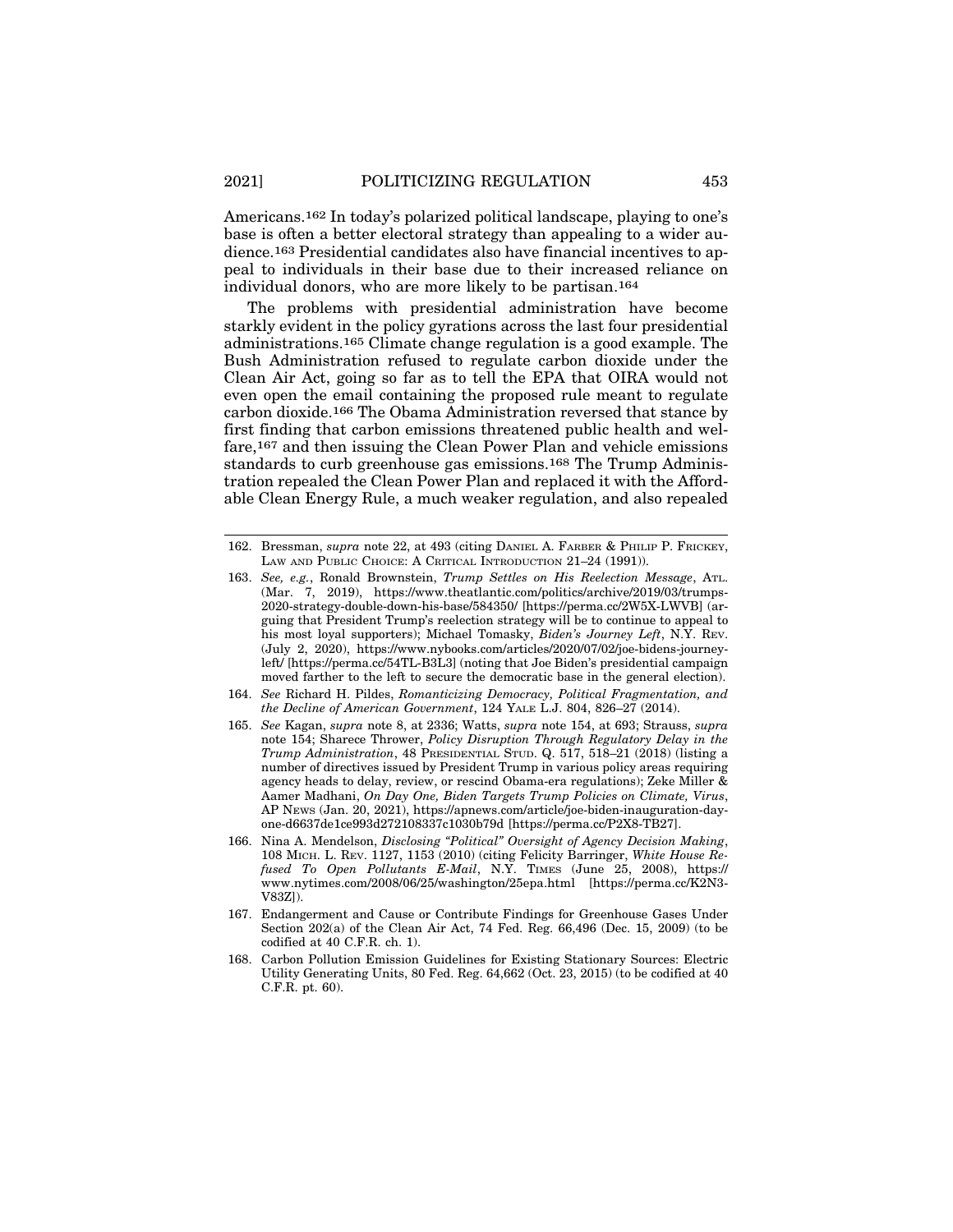the more stringent Obama-era vehicle emissions standards.169 States and environmental groups challenged both repeals.170 The D.C. Circuit vacated and remanded the Affordable Clean Energy Rule back to the EPA,171 while litigation surrounding the vehicle emissions standards is on pause until the Biden Administration decides whether to rescind the Trump Administration rule.172 To borrow from Mark Twain, presidential policy making looks a lot like New England weather: if you don't like it now, just wait a few minutes. Given these shortcomings, it is difficult to maintain the argument that the President has anything but a coincidental incentive to consider national preferences, the public interest, or the common good in regulatory policy.173

Supporters of presidential control are not blind to these shortcomings. Recently, scholars have attempted to design ways to moderate the President's influence on the administrative state so that only legitimate political involvement is permitted.174 Disclosure of presidential

- 170. *See, e.g.*, Am. Lung Ass'n v. EPA, 985 F.3d 914 (D.C. Cir. 2021) (challenging the Affordable Clean Energy Rule); Petition for Review, Union of Concerned Scientists v. Nat'l Highway Traffic Safety Admin, No. 19-1230 (D.C. Cir. Oct. 28, 2019) (challenging vehicle emissions standards).
- 171. *Am. Lung Ass'n*, 985 F.3d at 995.
- 172. Order, *Union of Concerned Scientists*, No. 19-1230 (D.C. Cir. Feb. 8, 2021). The Biden Administration appears poised to resurrect some form of greenhouse gas emission regulation. *See* Sabrina Shankman et al., *Biden Signs Sweeping Orders To Tackle Climate Change and Rollback Trump's Anti-Environment Legacy*, IN-SIDE CLIMATE NEWS (Jan. 21, 2021), https://insideclimatenews.org/news/2101 2021/biden-executive-orders-climate-change/ [https://perma.cc/E6RW-2FN5].
- 173. *See, e.g.*, McGarity, *supra* note 131, at 1785–98 (noting that the Obama Administration and the Bush Administration set two different ambient air quality standards based on the same administrative record and both standards were reasonable).
- 174. *See, e.g.*, Watts, *supra* note 154, at 726–45 (arguing that presidential influence in rulemaking should be tethered to the statute at issue, raw political partisanship should not be a permissible consideration, and presidential influence should be

<sup>169.</sup> *See* Katherine McCormick, *How Clean Is Clean?: An Analysis on the Difference Between the Affordable Clean Energy Rule and the Clean Power Plan and Why States Should Adhere to Stricter Emissions Standards*, 37 PACE ENV'T L. REV. 103, 125 (2019) ("The finalized [Affordable Clean Energy] rule will do little to decrease the United States' contribution to worldwide emissions."). Climate change regulation is not the only area that has experienced wild policy swings across administrations. Financial, healthcare, housing, and education policy have all seen policy reversals from administration to administration. *See* Michael A. Livermore & Daniel Richardson, *Administrative Law in an Era of Partisan Volatility*, 69 EMORY L.J. 1, 48–49 (2019); Thrower, *supra* note 165, at 521 (noting the longstanding practice of freezing unpublished regulations at the beginning of a new administration). President Biden has continued—and by some accounts even expanded—the practice of undoing the regulatory agenda of a previous president of a different political party. *See* Zachary B. Wolf, *On Executive Actions, Biden Is Blowing His Predecessors out of the Water*, CNN (Feb. 8, 2021, 7:59 AM), https:// www.cnn.com/2021/02/06/politics/what-matters-february-5/index.html [https:// perma.cc/2HPE-S9VY].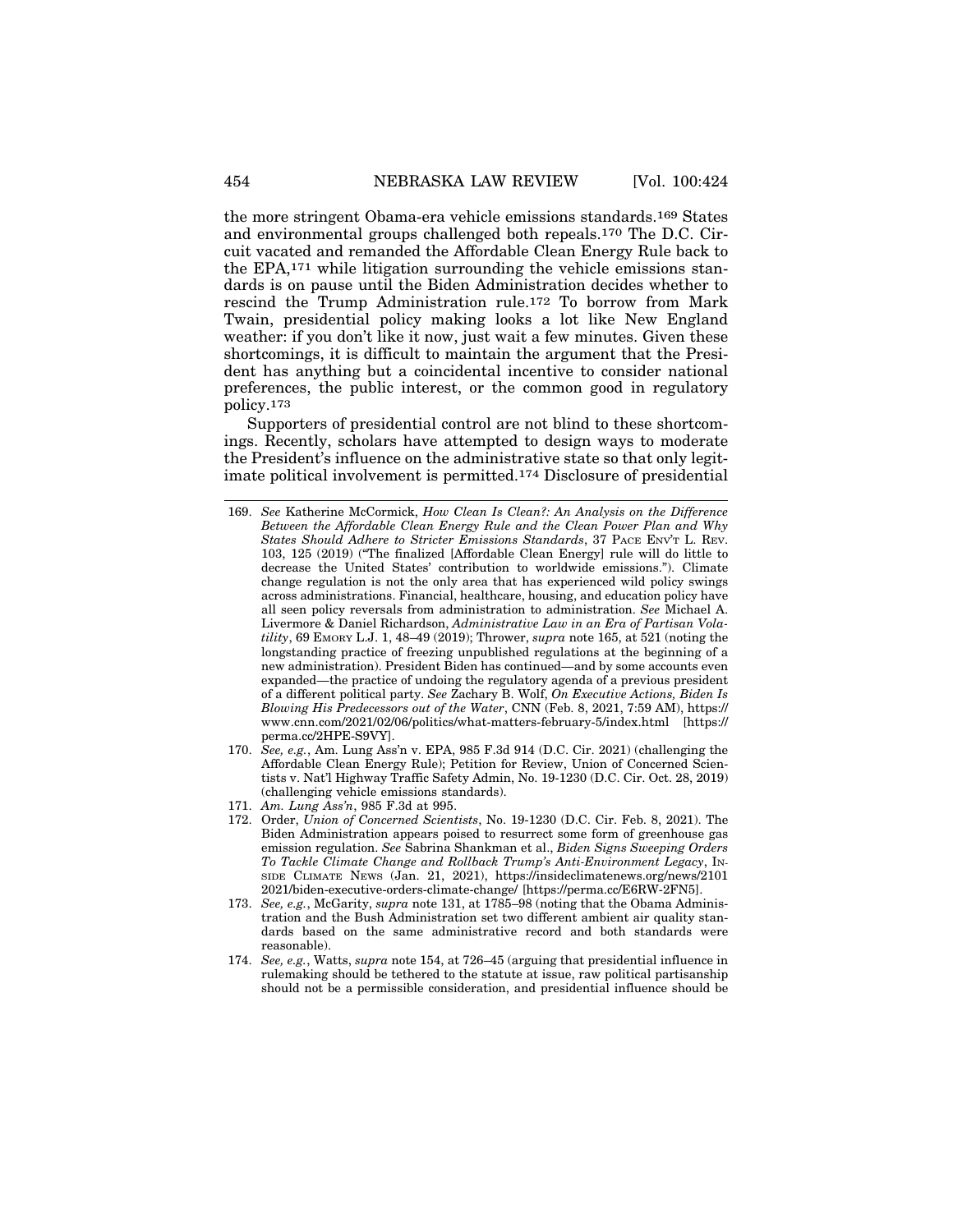involvement175 and review by the judiciary have been touted as two solutions to constrain inappropriate presidential interference with agency regulations.176

#### **A. Disclosure of Presidential Involvement**

Though modern presidents have made a show of publicly directing agencies to carry out their political preferences,177 many regulatory initiatives are carried out behind closed doors through the OIRA process,178 which hampers political accountability. Successive executive orders have empowered OIRA to review proposed regulations deemed "significant" or that raise novel legal or technical issues,179 and OIRA review often prompts agencies to change or withdraw proposed rules.180 The OIRA review process centralizes political power within the EOP, giving the President and their staff control over regulatory

made transparent to reduce reliance on impermissible considerations); Mendelson, *supra* note 166, at 1163–65 (arguing that presidential influence on rulemaking should be disclosed to increase electoral accountability and reduce improper political influence); Watts, *supra* note 22, at 83 (arguing for greater disclosure of presidential influence in rulemaking, but suggesting that courts should police whether presidential influence is legitimate or an exercise of raw partisanship); Kagan, *supra* note 8, at 2351 (arguing that courts should constrain presidential influence in areas not permitted by statute and that Congress should draw delegations narrowly if it does not want to give the President wide policy latitude).

<sup>175.</sup> For the purposes of this Article, presidential involvement is defined as including involvement from staff of the EOP, which includes the Office of Management and Budget (OMB) and OIRA.

<sup>176.</sup> Mendelson, *supra* note 166, at 1159–66 (advocating for publicly disclosing presidential involvement).

<sup>177.</sup> *See, e.g.*, Peter Nicholas & Ted Mann, *Trump Highlights Record on Rolling Back Obama Regulations*, WALL ST. J. (Apr. 25, 2017, 8:14 PM), https://www.wsj.com/ articles/trump-showcases-record-on-rolling-back-obama-regulations-1493163001 [https://perma.cc/3P3G-EC2P] (reporting that the Trump Administration drew significant attention to its rollback of Obama-era regulations as an achievement marker for President Trump's first 100 days in office); Watts, *supra* note 154, at 692–706 ("Obama, however—taking a cue from Clinton—has also relied heavily on overt command, trying to turn the regulatory state into an extension of his own political agenda by frequently issuing written directives and publicly claiming ownership of regulatory policy.").

<sup>178.</sup> *See* Watts, *supra* note 154, at 699 ; Mendelson, *supra* note 166, at 1151–54 (noting how Executive influence exerted through the OIRA review process can be difficult to discern and providing examples).

<sup>179.</sup> *See* Exec. Order No. 12,866, *supra* note 62 (issued by President Clinton); David M. Driesen, *Is Cost-Benefit Analysis Neutral?*, 77 U. COLO. L. REV. 335, 364 (2006) (noting the Bush Administration's use of President Clinton's executive order regarding regulatory review); Exec. Order No. 13,563, *supra* note 62 (issued by President Obama); CASS R. SUNSTEIN, THE COST-BENEFIT REVOLUTION 20 (2018) (noting that President Trump retained President Obama's executive order imposing cost–benefit analysis).

<sup>180.</sup> *See, e.g.*, Mendelson, *supra* note 166, at 1151 ("[O]ver 90 percent of economically significant rules underwent some change or withdrawal during the OIRA review process.").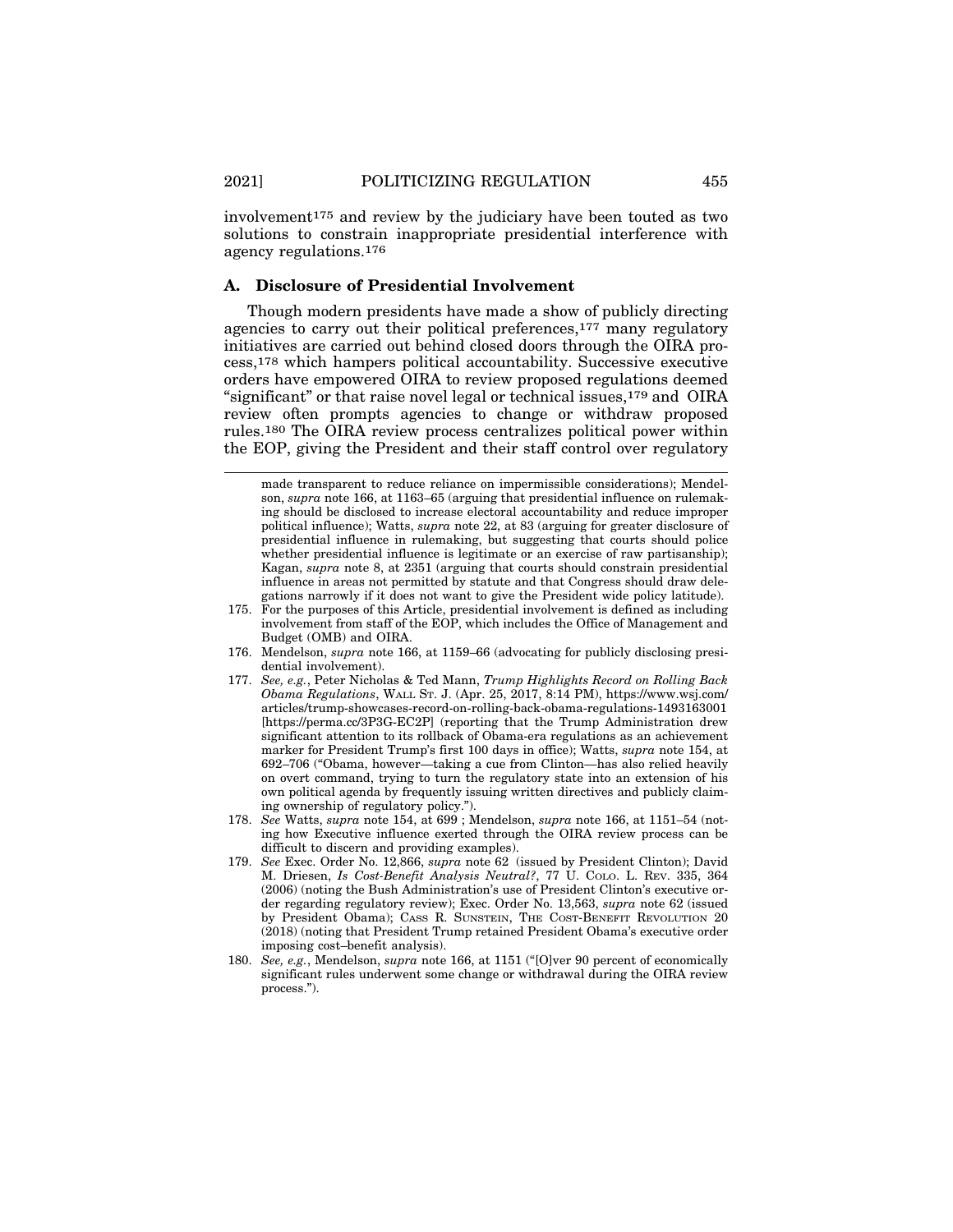policy,181 but since OIRA reviews are rarely made public, such policy priorities are obscured.182 OIRA's interactions with and influence over proposed rules are decidedly secretive and difficult to track183 and have been criticized as political<sup>184</sup> and byzantine.<sup>185</sup>

Scholars claim that disclosure would require the agency to publicly declare and describe the interactions it had with the President or any staff from the EOP in every rulemaking, thus revealing the effect of the President's political influence on the final regulation.186 More specifically, disclosure would reveal the influence of the President's staff (primarily, but not exclusively, OIRA) on proposed agency rules.187 Disclosure of these interactions would supposedly increase accountability by exposing to the public and Congress the value choices the President prioritized in the regulation.

Scholars further argue that disclosure would constrain the President's political influence over agencies by exposing, and thus deterring, any special treatment of parochial interests through the manipulation of the agency's technical analysis. This last point is premised on the assumption that the President would pay a political price, rather than receive a political reward, for favoring special interests. But in today's polarized political climate, it is not entirely clear that this assumption is accurate. Whether disclosure alone could bolster electoral accountability given the current mechanics of presidential elections has also yet to be seen. Finally, an effective congressional response to public disclosure of presidential influence is unlikely to materialize because Congress would have to pass a bill with a supermajority of both houses to overcome a likely presidential veto.188

<sup>181.</sup> For a discussion of the OIRA review process, see *supra* note 62.

<sup>182.</sup> Mendelson, *supra* note 166, at 1157.

<sup>183.</sup> *See id.* Official records in the Bush Administration understated the influence of OIRA on agency rulemakings. *Id.* at 1154. Further, there is little to no public information about the Clinton Administration OIRA or the Obama Administration OIRA. *Id.*

<sup>184.</sup> *See* Daniel A. Faber et al., *Reforming 'Regulatory Reform': A Progressive Framework for Agency Rulemaking in the Public Interest*, 12 ADVANCE: J. ACS ISSUE BRIEFS 3, 11 (2018) (finding that OIRA selects rules to review based on their "novelty or sensitivity," which is often a political decision); *see, e.g.,* Watts, *supra* note 154, at 699.

<sup>185.</sup> *See, e.g.*, Heinzerling, *supra* note 62, at 342–44 (explaining that when submitting a proposed regulation to OIRA for review, the EPA may not be able "to tell who exactly was in charge of making the ultimate decision"); Cass R. Sunstein, *The Office of Information and Regulatory Affairs: Myths and Realities*, 126 HARV. L. REV. 1838, 1855 (2013) .

<sup>186.</sup> Mendelson, *supra* note 166, at 1163–66.

<sup>187.</sup> *Id.*

<sup>188.</sup> Neal Kumar Katyal, *Internal Separation of Powers: Checking Today's Most Dangerous Branch from Within*, 115 YALE L.J. 2314, 2320 (2006) (citing Terry M. Moe & William G. Howell, *The Presidential Power of Unilateral Action*, 15 J.L. ECON.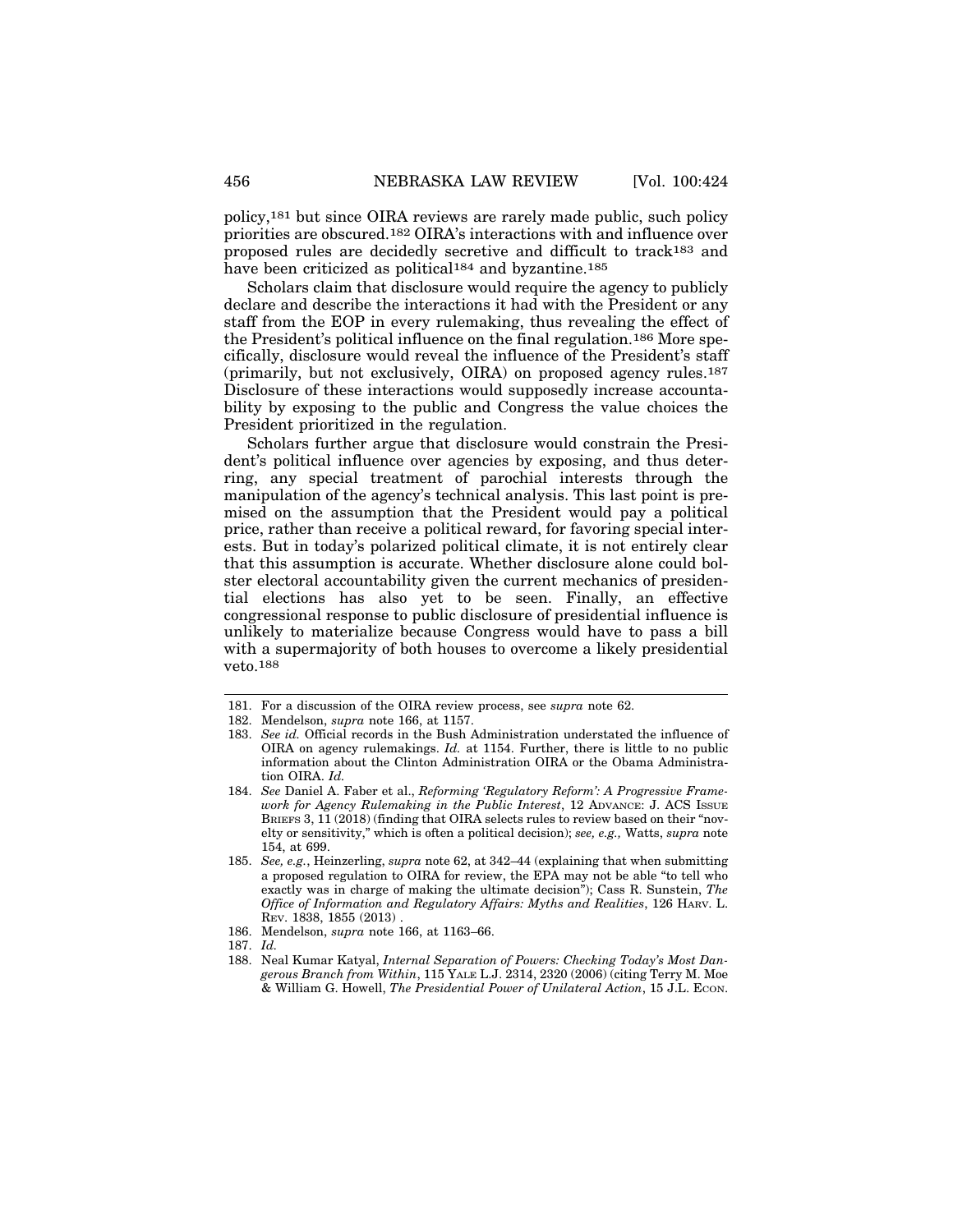#### **B. Judicial Review of Presidential Involvement**

Judicial review, in addition to its traditional role of evaluating the rationality of agency decision-making, would be enlisted to enforce disclosure requirements and evaluate whether the political reasons revealed through disclosure requirements are legitimate.189 As it turns out, legitimate political influence is difficult to define. Professor Kathryn Watts has advanced a somewhat nebulous definition that designates political influence as legitimate if it reinforces "accountability, public participation, and representativeness."190 Accordingly, this definition likely rules out "[t]he President said so" as a reason, but a statement that a given regulation "better aligns with the administration's goals and comprehensive strategies" would pass muster.191 Surely only the politically inept would be unable to characterize a decision as something that fits within the administration's view of the public good. It is not clear what such an open-ended definition adds to the already ambiguous definition of legitimacy. Professor Nina Mendelson, on the other hand, has argued that we should not define political legitimacy *ex ante*. Rather, disclosing political influence in rulemaking will prompt a debate within the judiciary (and the public at large) on what constitutes legitimate political influence.192

Regardless of how legitimate political influence is defined, asking the judiciary to act as the legitimacy referee to the President's political priorities raises a host of problems. As a practical matter, courts are often reluctant to pass judgment on the political priorities of Congress and the President—the so-called political branches. Recall the Supreme Court's recent decision in *Department of Commerce*. Even with the issue of political influence squarely before the Court, the Court scrupulously avoided passing judgment on the wisdom of the Secretary of Commerce's political choices. Instead, the Court remanded the decision to the Secretary on the grounds that the Secretary's stated reason was pretextual.193 Yet, there was nothing stopping the Court from also passing judgment on the Secretary's true political motiva-

<sup>&</sup>amp; ORG. 132 (1999)) ("The veto power thus becomes a tool to entrench presidential decrees, rather than one that blocks congressional misadventures. And because Congress *ex ante* appreciates the supermajority-override rule, its members do not even bother to try to check the President, knowing that a small cadre of loyalists in either House can block a bill.").

<sup>189.</sup> Mendelson, *supra* note 166, at 1166; Kagan, *supra* note 8, at 2377.

<sup>190.</sup> Watts, *supra* note 22, at 83 (citing CHRISTOPHER F. EDLEY, JR., ADMINISTRATIVE LAW: RETHINKING JUDICIAL CONTROL OF BUREAUCRACY 21 fig.1, 196–97 (1990)).

<sup>191.</sup> *See* Mendelson, *supra* note 166, at 1176 (arguing that justifying a regulatory policy as consistent with executive policy preferences is "more legitimate . . . because [it is] less arbitrary than '[t]he President said so'"); Watts, *supra* note 22, at 73.

<sup>192.</sup> *See* Mendelson, *supra* note 166, at 1177.

<sup>193.</sup> Dep't of Com. v. New York, 139 S. Ct. 2551, 2575–76 (2019).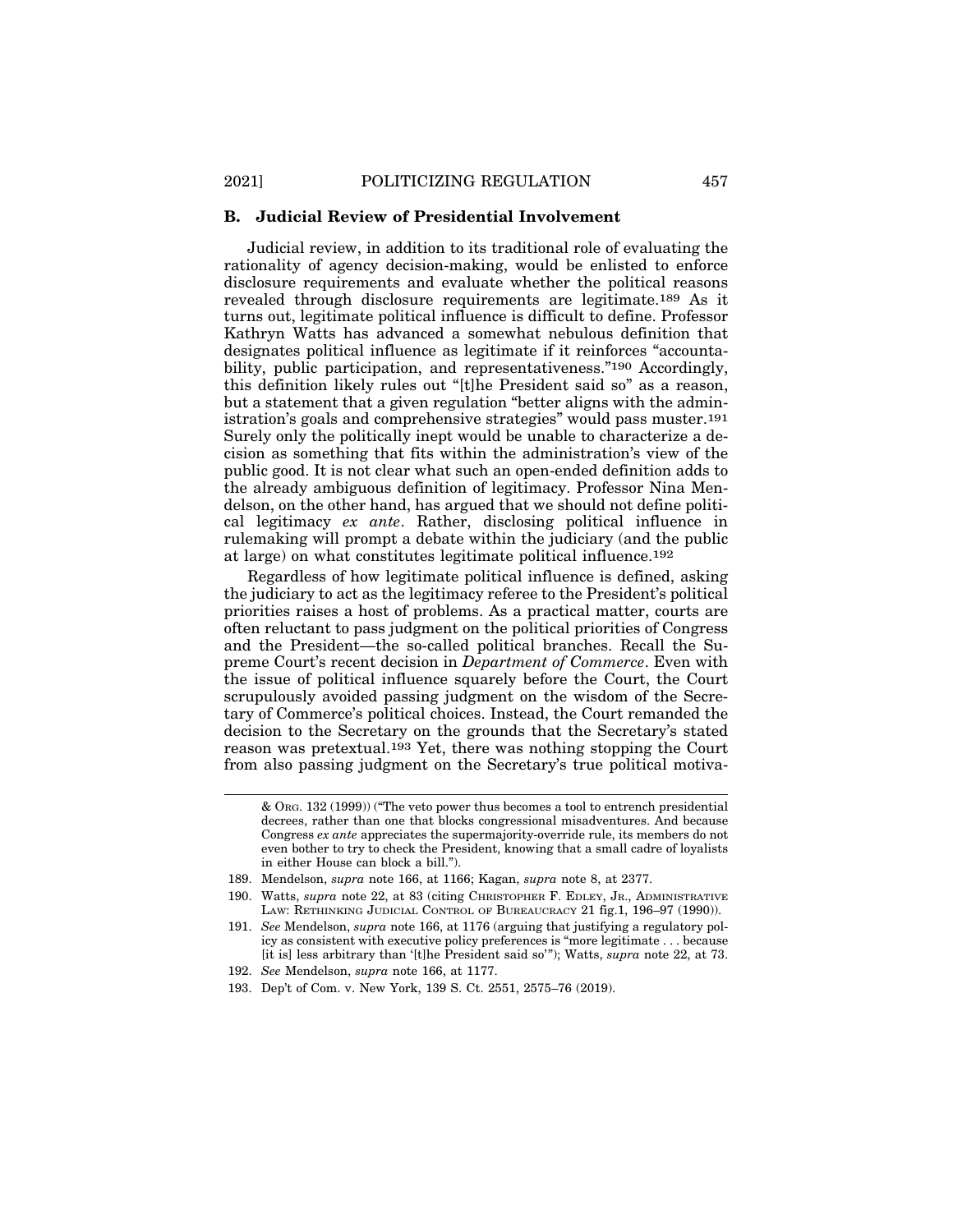tions. By choosing to stop short, the Court intentionally kept itself out of a highly charged political dispute.194

There is good reason for the Court's hesitation to become embroiled in political disputes. Like agency staff, judges have no special claim to deciding questions of values. They are neither political experts with a greater understanding of the public interest or the common good nor are they popular representatives.195 Though no one seriously believes that judges call balls and strikes,196 as the now-famous phrase goes, the judiciary's ability to command popular support and the obedience of the other branches is based in no small measure on the rickety myth that courts really do take the law as they find it.197 To live in a world where that "noble lie"198 no longer holds sway would be to live in a world in which the conventional role of the judiciary in our constitutional structure would be uncertain at best.199 Just as agencies have an incentive to portray their decisions as neutral and objective,

- 197. *See* MARTIN SHAPIRO, LAW AND POLITICS IN THE SUPREME COURT: NEW AP-PROACHES TO POLITICAL JURISPRUDENCE 31 (1964) (noting the importance of "popular and professional expectations of 'neutrality'" to the Supreme Court's "prestige"); *see also* Jason Iuliano, *The Supreme Court's Noble Lie*, 51 U.C. DAVIS L. REV. 911, 964–65 (2018) ("[T]he Justices operate at the grace of the people. In the absence of broad public support, the Court is powerless to compel the President or Congress to abide by its rulings.").
- 198. Iuliano, *supra* note 197, at 960–62 (comparing the Supreme Court's maintenance of the lie that justices apply the law mechanistically to Plato's myth of the metals, otherwise known as the noble lie).
- 199. *See* Harry T. Edwards, *The Role of a Judge in Modern Society: Some Reflections on Current Practice in Federal Appellate Litigation*, 32 CLEV. ST. L. REV. 385, 388

<sup>194.</sup> There are, of course, prominent examples of the Court wading into charged political issues. The decision in *Bush v. Gore* is the prime modern example. Bush v. Gore, 531 U.S. 98 (2000). Nevertheless, those decisions are likely to cause delegitimization of the Court in the eyes of the public. Many judges, Chief Justice Roberts among them, undoubtedly view cases like *Bush v. Gore* with some trepidation. Chief Justice Roberts' majority opinion in the political gerrymandering case *Rucho v. Common Cause*, wherein the Court held that political gerrymandering is a political question and thus nonjusticiable, is an example of this wariness to involve the Court in highly charged political disputes. Rucho v. Common Cause, 139 S. Ct. 2484, 2506 (2019).

<sup>195.</sup> *See* RONALD DWORKIN, FREEDOM'S LAW: THE MORAL READING OF THE AMERICAN CONSTITUTION 74 (1996) (describing the "insight" of Supreme Court justices "into .. great issues" as "not spectacularly special"). At the same time, Dworkin was a defender of judicial review, *see* Ronald Dworkin, *What Is Equality? Part 4: Political Equality*, 22 U.S.F. L. REV. 1, 29 (1987) (arguing that judicial review is consistent with democracy and praising its ability to increase the accuracy of political decisions), and argued that when judges fail to reach the "right" result, the losing party has been treated unjustly, *see* Ronald Dworkin, *Hard Cases*, 88 HARV. L. REV. 1057, 1108 (1975).

<sup>196.</sup> Richard A. Posner, *The Role of the Judge in the Twenty-First Century*, 86 B.U. L. REV. 1049, 1051 (2006) ("No serious person thinks that the rules that judges in our system apply, particularly appellate judges and most particularly the Justices of the U.S. Supreme Court, are given to them the way the rules of baseball are given to umpires. The rules are created by the judges themselves.").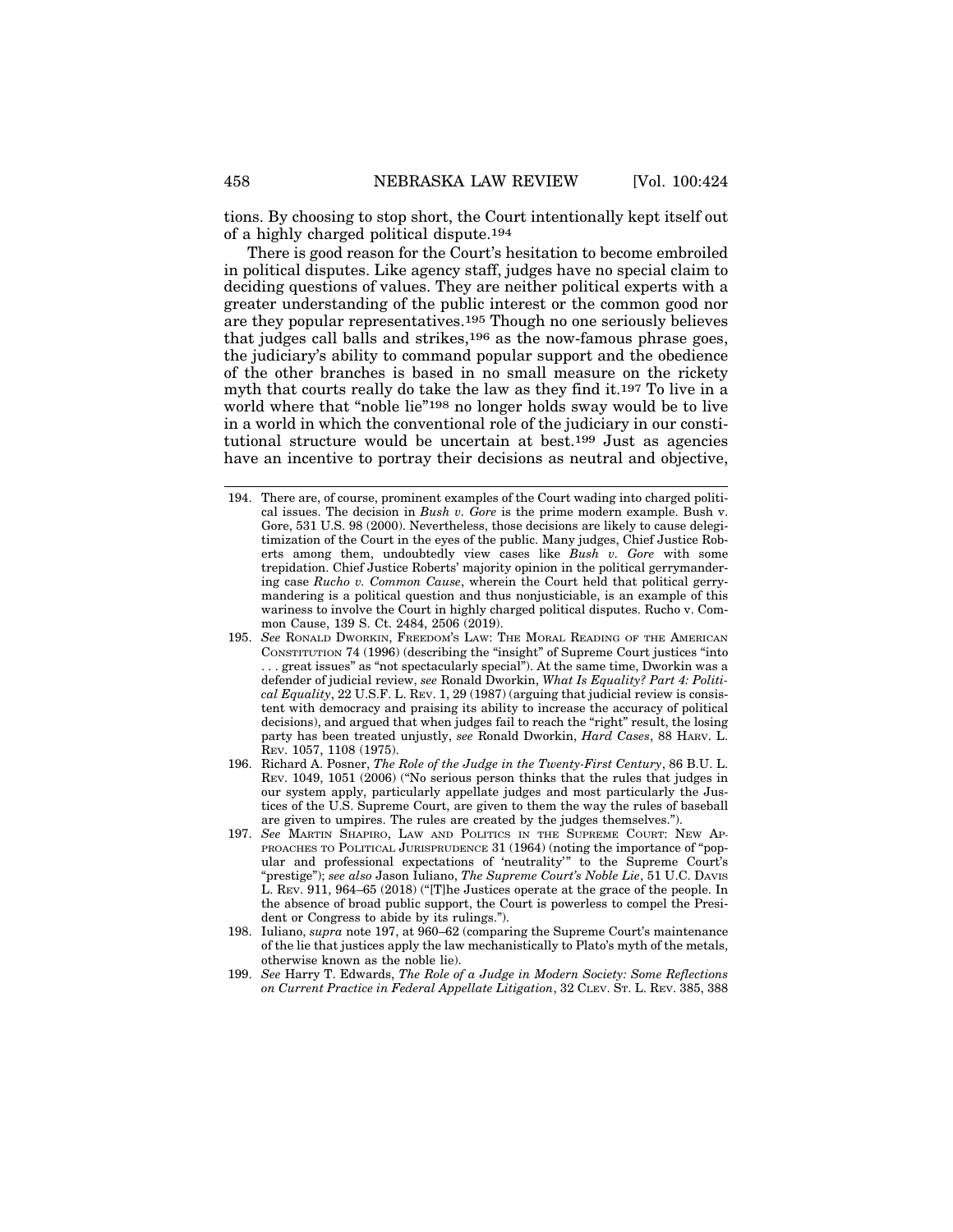the judiciary has ample reason to preserve the noble lie, even if few take it literally. Seeking to preserve the myth likely entails a healthy dose of judicial restraint in deciding nakedly political disputes.

Recent proposals that rely on judicial review to increase administrative accountability as a valuable check to presidential political influence must contend with the problems inherent in judicial review of political priorities. In doing so, the proposals have failed to meaningfully distinguish themselves from the current arbitrary and capricious review standard. Expanding on then-Professor Kagan's position in her seminal piece, *Presidential Administration*, Watts argues that if agencies publicly disclose presidential political priorities in the rulemaking process, then courts should permit the agency to rely on those priorities200 in choosing among regulations that "the relevant statute, evidence, and science would support."201 Thus, were an agency deciding between two potential rules, both of which were aligned with statute and existing evidence, the agency could consider the President's stated preference for one over the other.202 Under Watts' proposal, a court could credit consideration of the President's political priorities as determinative and sustain the regulation on those grounds only when science and evidence do not rule out particular courses of action—if they ever could.203

For instance, both a decision to regulate greenhouse gas emissions and a decision not to regulate such emissions appear to be within the range of the current arbitrary and capricious review standard. The former hypothetical falls squarely in the hard look category, placing expert-driven analysis at the forefront of agency regulation. The latter is more akin to the soft look embodied by the *State Farm* Court's oftrepeated warning to courts not to substitute their judgment for that of the agency.204 In both cases, the technical aspects of the agency's decision play the primary role in either determining the content of the regulation or measuring the ultimate policy choice against the agency's technical review.

Supporters of a more formalized role for the President's political priorities in agency rulemaking are caught between Scylla—vesting too much power in the Executive—and Charybdis—subsuming politics to technocratic rationality. As in mythology, neither option is palatable. The latter suffers all the problems that accompany a reli-

<sup>(1983) (&</sup>quot;[A] surprisingly large number of people, both within and without the legal community, question [judicial lawmaking's] legitimacy in *any* form.").

<sup>200.</sup> *See* Watts, *supra* note 22, at 32–33.

<sup>201.</sup> *Id.* at 72–73.

<sup>202.</sup> *Id.* ("[T]he agency should *not* be allowed to rely upon political considerations alone . . . .").

<sup>203.</sup> *See id.* at 73.

<sup>204.</sup> *See* Motor Vehicle Mfrs. Ass'n v. State Farm Mut. Auto Ins. Co., 463 U.S. 29, 43 (1983).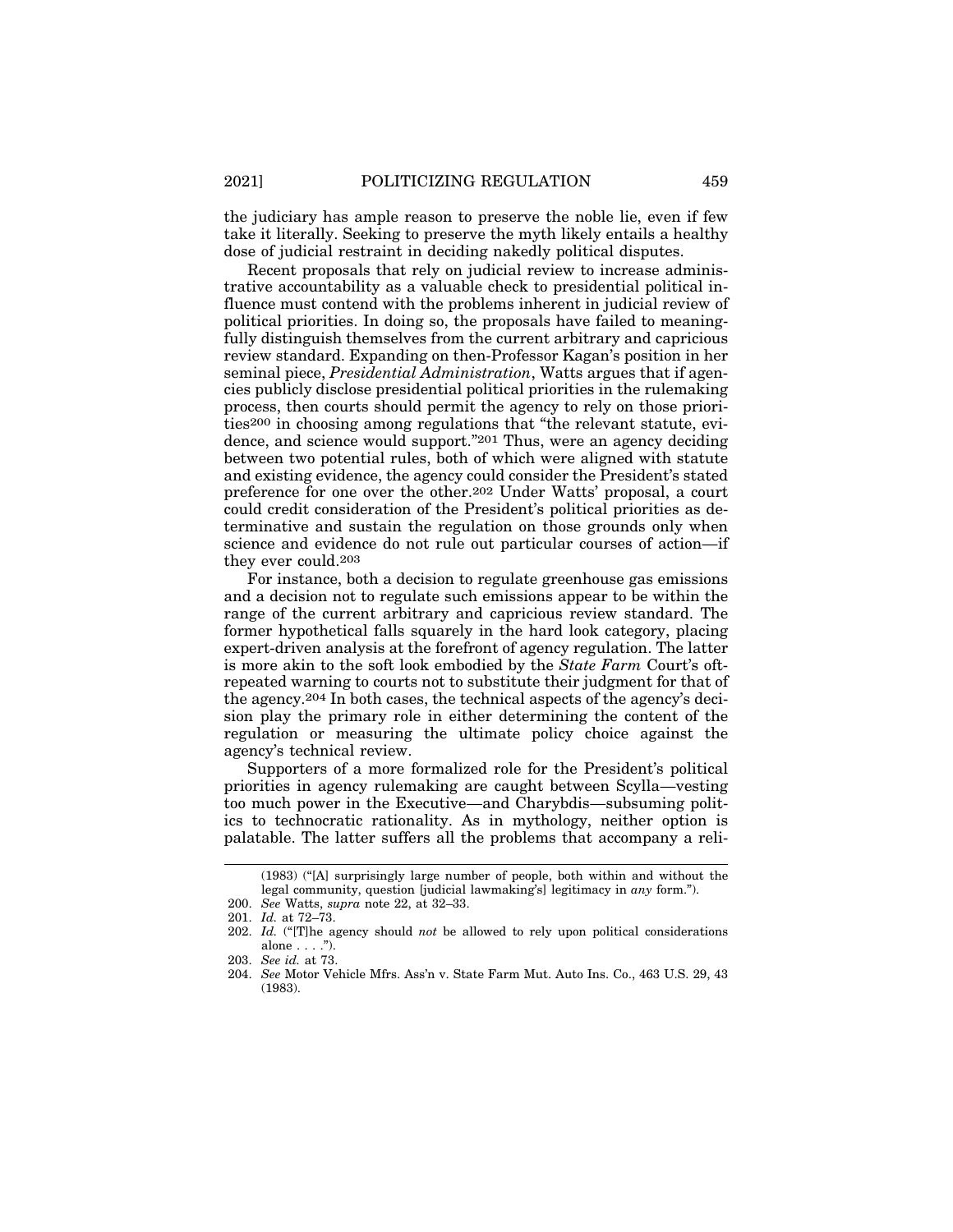ance on technocratic government, as explored in Parts I and II.205 The former risks handing power to "the most dangerous branch"206 with few truly effective options to constrain arbitrary power.207 It is a course of muddling through that may never get at the heart of the legitimacy problems of the administrative state because it fails to prioritize reforms that permit citizens to determine their own political fate and therefore is unlikely to improve the administrative state's standing in the eyes of the public.208 The remaining Parts will discuss how a republican theory of politics can point the way toward a more

#### V. FREEDOM AS NONDOMINATION OR FREEDOM FROM POLITICS? THE DELIBERATIVE MODEL AND TWO VERSIONS OF REPUBLICANISM

inclusive, publicly-minded, and publicly-directed administrative state.

Now that the dilemma of technocratic governance and presidential control has been explored, this Part begins the discussion of a republican approach to administrative decision-making that resolves the dilemma. Republican political theory first made an explicit appearance in administrative law scholarship with the development of the deliberative model of administrative rulemaking.209 The deliberative model originated in the late 1980s and early 1990s as an answer to concerns about agency legitimacy.210 By this time, older justifications for the administrative state's lawmaking discretion, like the expertise model,

<sup>205.</sup> *See supra* Parts I–II.

<sup>206.</sup> Michael Stokes Paulsen, *The Most Dangerous Branch: Executive Power To Say What the Law Is*, 83 GEO. L.J. 217, 219 (1994).

<sup>207.</sup> *But see* Evan D. Bernick, *Faithful Execution: Where Administrative Law Meets the Constitution*, 108 GEO. L.J. 1, 41–44 (2019) (arguing that the Take Care Clause in Article II could function as a meaningful restraint on arbitrary presidential decision-making).

<sup>208.</sup> A related point applicable to both disclosure and judicial review proposals is that the President and their staff do not personally get involved in every rulemaking. *See* Bressman, *supra* note 22, at 514 (noting presidential involvement "is sporadic at best"). The rulemakings not subject to the President's personal involvement or the involvement of EOP staff are thus left to the ordinary technocratic rulemaking process.

<sup>209.</sup> Professor Mark Seidenfeld's 1992 article, *A Civic Republican Justification for the Bureaucratic State*, 105 HARV. L. REV. 1511 (1992), is the most comprehensive exposition of the deliberative model, and although more recent articles have continued to debate and refine the deliberative model, *see* Seidenfeld, *supra* note 22, at 1397; Arkush, *supra* note 41, at 1477; Glen Staszewski, *Political Reasons, Deliberative Democracy, and Administrative Law*, 97 IOWA L. REV. 849 (2012), the structure laid out in Seidenfeld's 1992 article is still the touchstone for the deliberative model.

<sup>210.</sup> *See, e.g.*, Robert B. Reich, *Public Administration and Public Deliberation: An Interpretive Essay*, 94 YALE L.J. 1617 (1985); MARTIN SHAPIRO, WHO GUARDS THE GUARDIANS?: JUDICIAL CONTROL OF ADMINISTRATION 26–34 (1988); Cass R. Sunstein, *Beyond the Republican Revival*, 97 YALE L.J. 1539 (1988); Seidenfeld, *supra* note 209.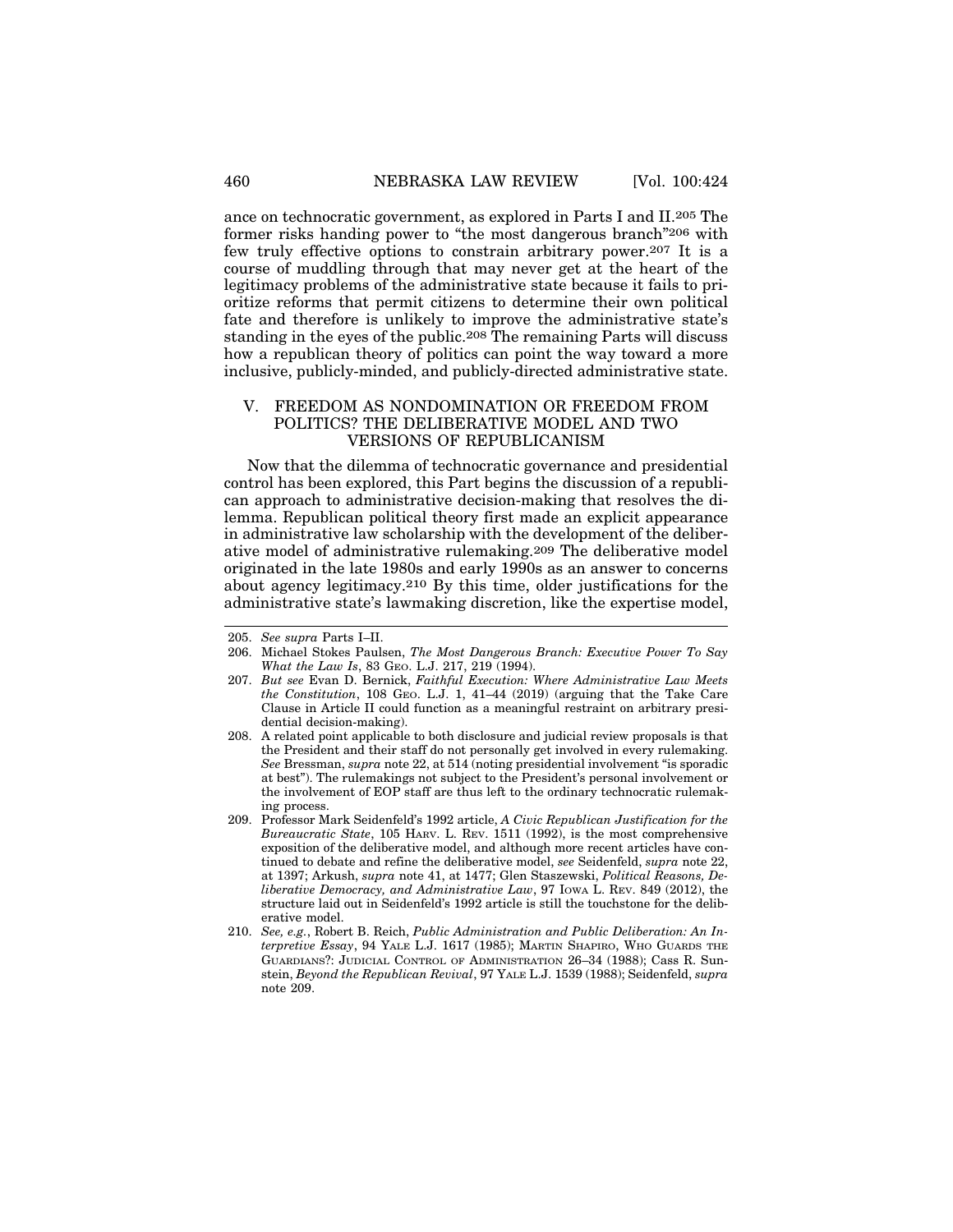had worn thin (at least in academic circles), and newer justifications for agency legitimacy, like the interest group (or pluralist) account, could not conclusively put to rest serious doubts about the proper role of private interest in government.211 As noted deliberative model proponent Professor Mark Seidenfeld put it, "[I]n the modern state, many agency decisions involve political choices that 'make law,' even though agencies exist outside traditional conceptions of our tripartite national government."212 Drawing on republican political theory, deliberative model proponents were suspicious of government due to the role of private interest groups in creating regulatory policies. They sought to answer questions about legitimacy by resorting to a theoretical framework for government regulation based on the common good with agency procedures designed to promote such regulation.213

With its suspicion of the role of private interest in government, the deliberative model at least nominally recognizes the value of public participation and deliberation; however, the theoretical underpinning of the deliberative model fails to take public participation in deliberation seriously or, worse, discounts it entirely.214 This contradiction between the superficial goals of the deliberative model and its theoretical foundation prevents the deliberative model from serving as a solution to the problems caused by the liberal proceduralist view of the administrative state. Indeed, Seidenfeld has gone so far as to argue that a lack of incentives, time, and resources means the general public is insufficiently informed to contribute meaningfully to policy making deliberation.215 In some versions of the deliberative model, providing public-regarding reasons for government action is consid-

<sup>211.</sup> *See* Stewart, *supra* note 21, at 1681–88, 1762–70 (discussing the inability of older concepts of administrative law, like the expertise model, to account for agency discretion and critiquing the interest, or pluralist, representation account of administrative law as susceptible to private interests); Seidenfeld, *supra* note 22, at 1407–09 (noting the various ways the pluralist account of administrative law may bias regulations in the favor of powerful private interests); Seidenfeld, *supra* note 209, at 1536 ("[P]luralism invariably produces political distortions that serve to perpetuate existing bases of economic and political power.").

<sup>212.</sup> Seidenfeld, *supra* note 209, at 1513; *see also* Staszewski, *supra* note 209, at 851–53 (acknowledging that even under the deliberative model, political motivation cannot be easily divorced from agency decision-making); SHAPIRO, *supra* note 210, at 24 (noting that even judges cannot make entirely neutral decisions on issues of public policy).

<sup>213.</sup> *See* Seidenfeld, *supra* note 209, at 1528, 1533–34, 1541–42.

<sup>214.</sup> *See, e.g.*, *id.* at 1558 (stating that agencies fail to take into account the values of the minority); SHAPIRO, *supra* note 210, at 34 ("Surely the people want right administrative decisions, so as long as the administrators arrive at policies by careful deliberation, the people will approve their policies."); Glen Staszewski, *Reason-Giving and Accountability*, 93 MINN. L. REV. 1253, 1284 (2009) (arguing that reason-giving can replace electoral politics as a way to generate accountability).

<sup>215.</sup> Seidenfeld, *supra* note 22, at 1445.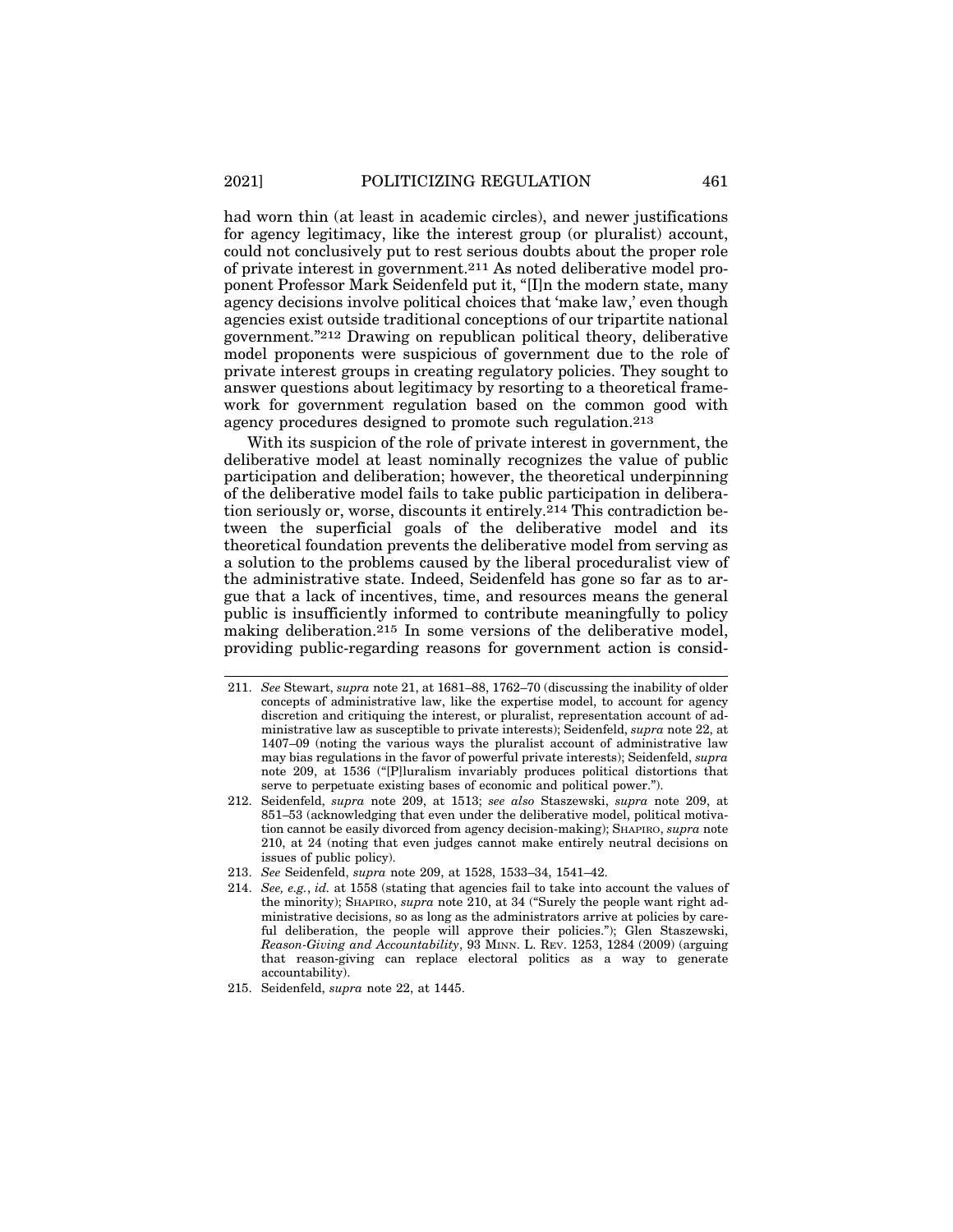ered enough to satisfy the republican demand that government actions track the common good.216 In all versions, agency staff deliberate with minimal input from the public through notice and comment.217 And because regulatory policy is often solidified before a proposed rule is released for comment, deliberative model theorists suggest that notice and comment serves the even more limited role of ensuring that no important interests were missed.218

By failing to classify widespread participation in deliberation as necessary, versions of the deliberative model associate too closely with the liberal proceduralist account of government and its pitfalls.219 In the absence of vigorous participation and deliberation in the rulemaking process by ordinary citizens, the deliberative model might produce regulations that track the common good, but only by happenstance. Even if public comment procedures provide agencies with some information about values held by individuals, without the institutional structure necessary to actually participate in deliberation and decide policy, citizens are unable to define the common good.

Despite the deliberative model's promise to fashion a more stable foundation for the administrative state, our inquiry has led us back to where we started: an administrative state hostile to the inclusion of the political considerations of the public. The deliberative model must be examined more closely to identify which of its features are drawn from republican political theory and to determine whether a more robust adoption of republicanism paves the way toward firmer ground for agency legitimacy.

<sup>216.</sup> *See, e.g.*, Staszewski, *supra* note 214.

<sup>217.</sup> *See id.* at 1288; SHAPIRO, *supra* note 210, at 34; Seidenfeld, *supra* note 209, at 1540; Staszewski, *supra* note 209, at 887–88.

<sup>218.</sup> Seidenfeld, *supra* note 22, at 1447. Deliberative model proponents have recognized that agency decisions cannot be neatly separated from political considerations. *See id.* at 1428–29; *see also* Staszewski, *supra* note 209, at 893 (arguing that political preferences have a role in the deliberative model and asserting that voting functions as a legitimization of those preferences). Like the proponents of presidential control examined in Part III, *supra*, Seidenfeld sees the benefit of considering the President's political preferences in the decision-making process. *See* Seidenfeld, *supra* note 22, at 1452–53. Notwithstanding, Seidenfeld cannot shake his distrust of political influence and argues in favor of restricting the President's influence. *See id.* at 1453. He suggests that Presidents should only have the ability to choose between predetermined alternatives selected by agency experts. *See id.* Where a President makes the choice, a reviewing court would be expected to discount the President's political preferences altogether and apply more rigor to the decision to ensure that the agency can defend the regulation on its rationality alone. *See id.* at 1456–57.

<sup>219.</sup> For a discussion of the liberal proceduralist account and its pitfalls, see *supra* Part II.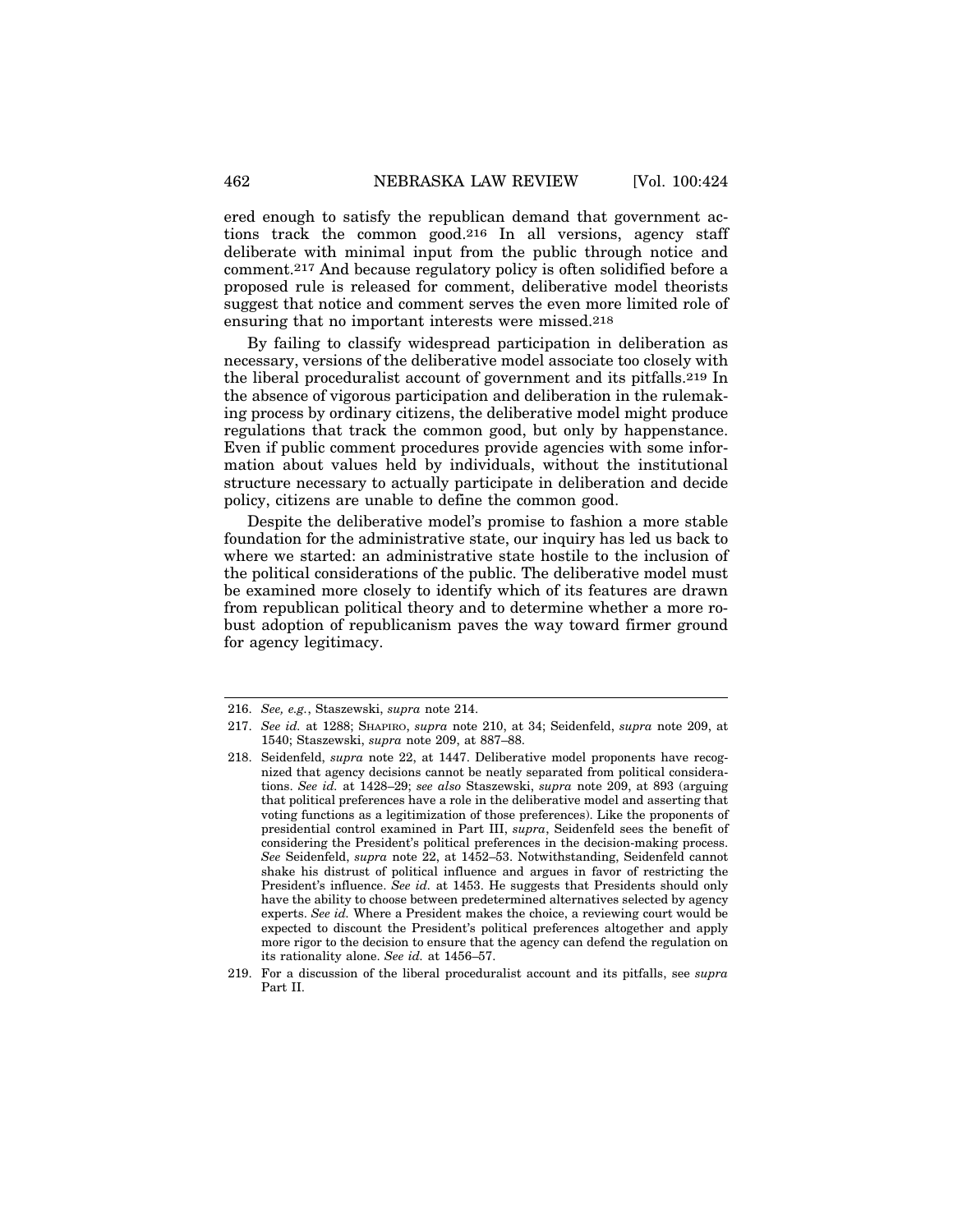#### **A. A Brief Background on Republican Political Theory**

The deliberative model draws its requirement that regulations be consistent with the common good and public-minded sensibilities from republican political theory.220 Because this Article is not a review of modern and historical republican theories, it will suffice to recognize two relevant forms of republican political theory.221 These are the main two modern branches of republican political theory, and each is associated with its respective historical progenitor.

The first branch has its roots in the political theory of Aristotle and classical Athenian politics,222 as described by J.G.A. Pocock in *The Machiavellian Moment: Florentine Political Thought and the Atlantic Republican Tradition*,223 and is often associated with modern theorists like Hannah Arendt and Michael Sandel. Aristotelian republicanism has, at its heart, a belief that participation in communal selfgovernment is the true nature of human beings and the only way to live freely.224 Only through active participation in the public life of the community can humans realize the good life, and the virtues required for active participation—namely those required to distinguish between private interest and the common good—must be cultivated.225 Sandel refers to the government effort to encourage citizens to cultivate certain virtues, which are both good in themselves and because they facilitate the kind of participation and deliberation necessary for self-government, as the "formative project."226 This "robust" form of republicanism ultimately relies on "the basic . . . tenant that the freedom of the political community must depend in the last resort on the public virtue of the citizens."227 In this way, the robust form of repub-

<sup>220.</sup> Seidenfeld, *supra* note 209, at 1528.

<sup>221.</sup> While I will only mention two forms of republicanism, it should be noted that this is a highly simplified approach. *See* Marco Geuna, *The Tension Between Law and Politics in the Modern Republican Tradition*, *in* REPUBLICAN DEMOCRACY: LIB-ERTY, LAW AND POLITICS  $\bar{5}$ , 8–9 (Andreas Niederberger & Philipp Schink eds., 2013).

<sup>222.</sup> *See* SANDEL, *supra* note 103, at 26 (noting the "strong version" of republicanism goes back to Aristotle).

<sup>223.</sup> *See generally* J.G.A. POCOCK, THE MACHIAVELLIAN MOMENT: FLORENTINE POLITI-CAL THOUGHT AND THE ATLANTIC REPUBLICAN TRADITION 66–67 (Princeton Classics ed. 2016) (1975) ("[T]hat tradition (which may almost be termed the tradition of mixed government) is Aristotelian, and the *Politics* . . . form[s] the earliest and greatest full exposition of it . . . .").

<sup>224.</sup> *See id.* at 67–68.

<sup>225.</sup> ARISTOTLE, POLITICS 23–24 (C.D.C. Reeve trans., Hackett Publ'g Co. 1998) (c. 350 B.C.E.).

<sup>226.</sup> SANDEL, *supra* note 103, at 5–6, 323.

<sup>227.</sup> David Miller, *Republicanism, National Identity, and Europe*, *in* REPUBLICANISM AND POLITICAL THEORY 133, 140–41 (Cécile Laborde & John Maynor eds., 2008).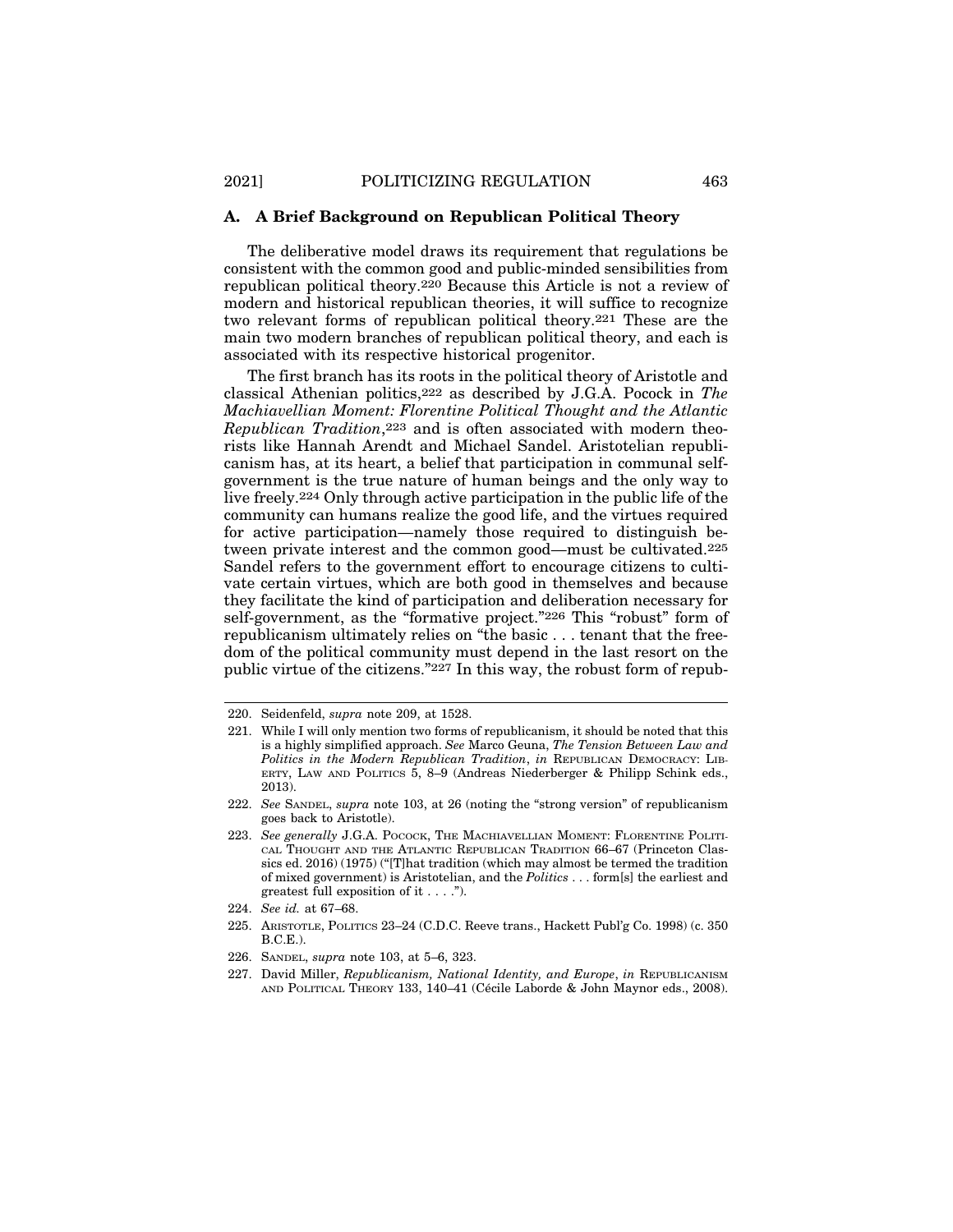licanism holds fast to the belief that citizens cannot delegate ultimate control over their political community to anyone but themselves.228

The second main branch of republicanism is associated with the political institutions of ancient Rome.229 Quentin Skinner, among others, developed the modern account of this form of republicanism as a critique of the historical and theoretical continuity of the Aristotelian republicanism described by Pocock.230 This form of republicanism "is not a form of Aristotelian politics."231 Instead, it describes a particular "form of negative liberty" that conceives of participation in public life by citizens not as the natural end of existence, but as a way to guard against the arbitrary exercise of government power.232 Thus, participation ensures liberty insofar as it is a bulwark against a government of private interest.233 Philip Pettit, the most famous modern expositor of this kind of republicanism, defined the primary goal of this brand of republicanism as "freedom as nondomination."234 Under this framework, individuals are free to choose their own ends so long as society commits to and avoids domination that would subject individuals to the arbitrary control of another.235 This form of republicanism also promotes the cultivation of certain civic virtues that are required for the maintenance of the commitment to freedom as nondomination. These virtues, unlike in the Aristotelian form, are not the ultimate goal of life—they are merely instrumental in protecting private liberty preserved by nondomination.236 Because the primary

- 230. Geuna, *supra* note 221, at 6–11.
- 231. *Id.* at 7.
- 232. *Id.*; *see* Henry S. Richardson, *Republicanism and Democratic Injustice*, 5 POL. PHIL. & ECON. 175, 179 (2006).

<sup>228.</sup> *See* Ferejohn, *supra* note 135, at 148 ("The Roman (classical [republican]) bargain . . . amounted to giving, or better, yielding to the people (or to nonelites) control over the law in return for elite control over policy. Laws and law-making at Rome were therefore direct or popular . . . ."); Miller, *supra* note 227, at 141.

<sup>229.</sup> *See, e.g.*, QUENTIN SKINNER, LIBERTY BEFORE LIBERALISM 5 (2012); Quentin Skinner, *Freedom as the Absence of Arbitrary Power*, *in* REPUBLICANISM AND POLITICAL THEORY, *supra* note 227, at 83, 85–87. The relationship between this form of republicanism and the operation of the Roman Republic of classical antiquity is still subject to debate. *See* John P. McCormick, *Republicanism and Democracy*, *in* RE-PUBLICAN DEMOCRACY: LIBERTY, LAW AND POLITICS 89, 99–100 (Andreas Niederberger & Philipp Schink eds., 2013) (noting modern forms of this type of republicanism have been less than enthusiastic about reviving institutions like the Roman Tribunate, which held veto power over any legislation introduced in the Senate).

<sup>233.</sup> *See* Philip Pettit, *Reworking Sandel's Republicanism*, *in* DEBATING DEMOCRACY'<sup>S</sup> DISCONTENT: ESSAYS ON AMERICAN POLITICS, LAW, AND PUBLIC PHILOSOPHY 40, 52 (Anita L. Allen & Milton C. Regan, Jr. eds., 1998).

<sup>234.</sup> *Id.* at 49.

<sup>235.</sup> *See id.* at 49, 54–55 (referring to this quasi-neutral position as "shared-value neutralism," meaning that the only societal requirement is that all share the value of nondomination after which one is free to live as they please).

<sup>236.</sup> *Id.*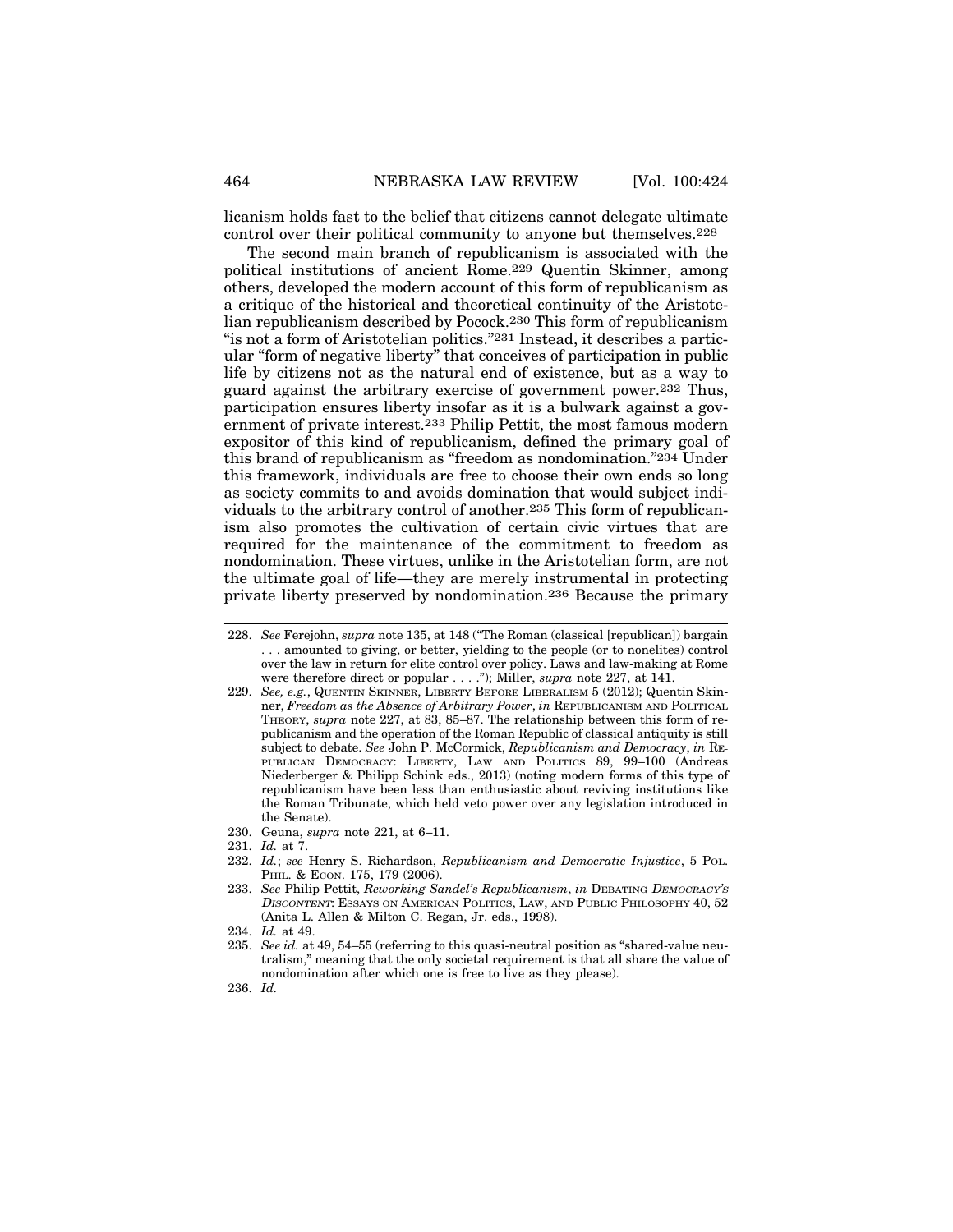goal of instrumental republicanism is to preserve negative liberty so that individuals may choose their own ends, it is less concerned about the cultivation of the character (or public virtue,237 as some might call it) of citizens through participation in self-rule.238 Instrumental republicanism is, as a result, often skeptical of politics, relying on depoliticized expert commissions in policy areas where theorists believe ordinary politics will produce the wrong result.239 This is why instrumental republicanism has been described as "a kind of quasi-liberal theory that is grounded on the kind of individualism on which liberalism is founded."240 It is this similarity that makes this kind of republicanism a poor vehicle for addressing the legitimacy problems of the administrative state.

#### **B. The Deliberative Model and Its Unexamined Connection to Instrumental Republicanism**

The deliberative model's similarity to the instrumental form of republicanism renders it incapable of bolstering the legitimacy of the administrative state. To see how the deliberative model mirrors instrumental republicanism, we need only consider the problem both seek to solve and the institutional arrangement chosen to solve it. Both are concerned that politicians will be too responsive to popular politics, and both therefore attempt to preserve the common good within depoliticized, expert-led institutions.<sup>241</sup> In a telling passage, Seidenfeld explains that "one cannot subject decisionmakers to more direct political pressure without threatening the civic republican ideal that decisionmakers act deliberatively."242 At bottom, both theories believe that policy should reflect the common good but are doubtful

<sup>237.</sup> *See* Miller, *supra* note 227.

<sup>238.</sup> *See* Pettit, *supra* note 233, at 54–55.

<sup>239.</sup> *See* Philip Pettit, *Depoliticizing Democracy*, 17 RATIO JURIS 52, 55–56 (2004) (citing criminal sentencing policy and prostitution as two examples where policy cannot be entrusted to democratic politics); *cf.* Ferejohn, *supra* note 135, at 148 (discussing Pettit's assertions); McCormick, *supra* note 229, at 105–12 (critiquing Pettit's framework); Miller, *supra* note 227; Michael Sandel, *Reply to Critics*, *in* DEBATING DEMOCRACY'S DISCONTENT: ESSAYS ON AMERICAN POLITICS, LAW, AND PUBLIC PHILOSOPHY, *supra* note 233, at 319, 325–26 (arguing against the instrumental version of republicanism).

<sup>240.</sup> Ferejohn, *supra* note 135, at 148. Pocock describes this kind of republicanism as "an empire of laws" that denies humans the chance to "shape themselves." POCOCK, *supra* note 223, at 558–59.

<sup>241.</sup> Seidenfeld, *supra* note 209, at 1576 (explaining that administrative agencies "fall between the extremes of the politically over-responsive legislature and the underresponsive courts" and arguing that as a result, administrative agencies can "check majoritarian tyranny"); Pettit, *supra* note 239, at 53 (arguing that if certain electoral interests are involved, politicians "cannot be reliably expected to decide . . . issues by reference just to considerations of the common good").

<sup>242.</sup> Seidenfeld, *supra* note 209, at 1541.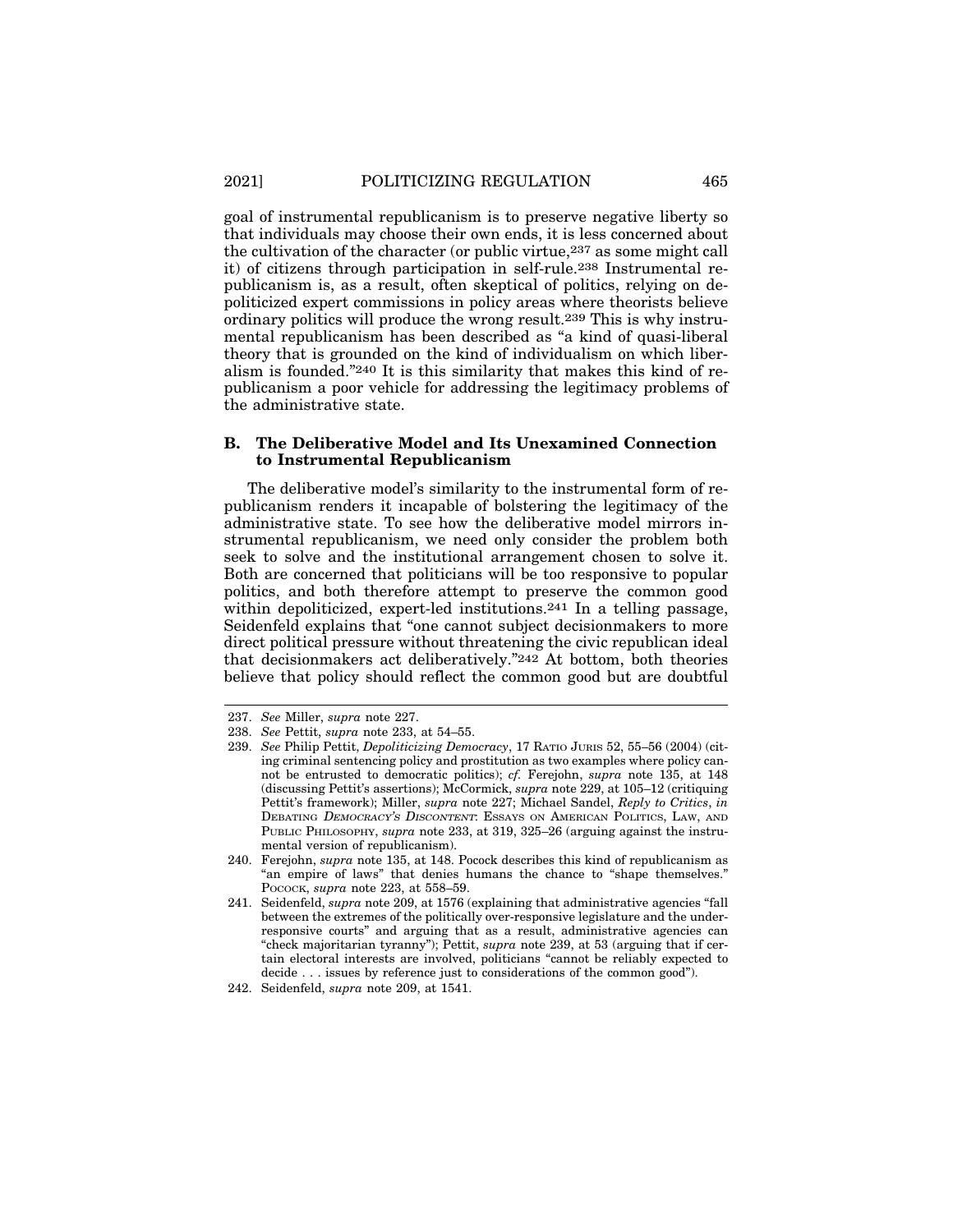that the general public has much of value to say about the content of that common good.243

Accordingly, the major difference between instrumental republicanism and the deliberative model turns out to be only superficial: Instrumental republicanism explicitly establishes a primary value to set the bounds of government action—freedom as nondomination whereas the deliberative model does not.<sup>244</sup> In practice, this is a distinction without a difference. Understanding this superficial distinction reveals why minimalist republican theories, like the deliberative model, cannot rise to the challenge the administrative state faces today. Because the deliberative model has absorbed the expertise model of the administrative state wholesale, it has done implicitly what instrumental republicanism does explicitly—adopted an objective conception of the common good. For the deliberative model, the common good amounts to whatever agency staff determine it is, as based on technocratic policy analysis. Democratic politics cannot guarantee the outcomes demanded by the deliberative model any more than it can guarantee the outcome demanded by instrumental republicanism. Yet each theory is unable to address the problems raised in this Article because the ends they seek—nondomination or rationally-supported policy—are unlikely to be determined without democratic contestation in the first place.245

Take, for example, criminal sentencing laws. Philip Pettit argues that leaving criminal sentencing laws up to elected representatives will necessarily lead to harsher criminal sentences because ordinary morals, driven by unthinking passion, will always favor harsh punishment for those who commit crime.246 Leaving aside the fact that today the dominant political movement is toward more lenient sentencing laws,247 Pettit assumes that the *only* end to criminal sentencing—that

<sup>243.</sup> *See* Seidenfeld, *supra* note 22, at 1445; Farina et al., *supra* note 48, at 142–44.

<sup>244.</sup> Pettit, *supra* note 233, at 51–54; Seidenfeld, *supra* note 209, at 1528 (noting that the form of civic republicanism drawn on by the deliberative model does not "posit[ ] some external conception of the common good"). *But see* Staszewski, *supra* note 209, at 899 (arguing that the deliberative process should be held to the arbitrary and capricious standard). In effect, though not in rhetoric, Seidenfeld's proposals are not meaningfully different from those advanced by Staszewski. *See* Seidenfeld, *supra* note 22, at 1456–57 (arguing that courts should completely disregard political considerations when reviewing regulations and examine them on their rationality alone).

<sup>245.</sup> *Cf.* Sandel, *supra* note 239, at 327 ("And just as people of differing moral and ideological persuasions disagree about the meaning of civic virtue and the qualities of character self-government requires, so people disagree about what counts as domination . . . . [H]ow to identify and cope with the sources of domination in the modern world is an intensely political questions that too often goes unaddressed in our politics.").

<sup>246.</sup> Pettit, *supra* note 239, at 54.

<sup>247.</sup> *See, e.g.*, Bill Rankin, *Nathan Deal's Criminal Justice Reforms Leave Lasting Legacy*, ATLANTA J.-CONST. (Dec. 21, 2018), https://www.ajc.com/news/local/deal-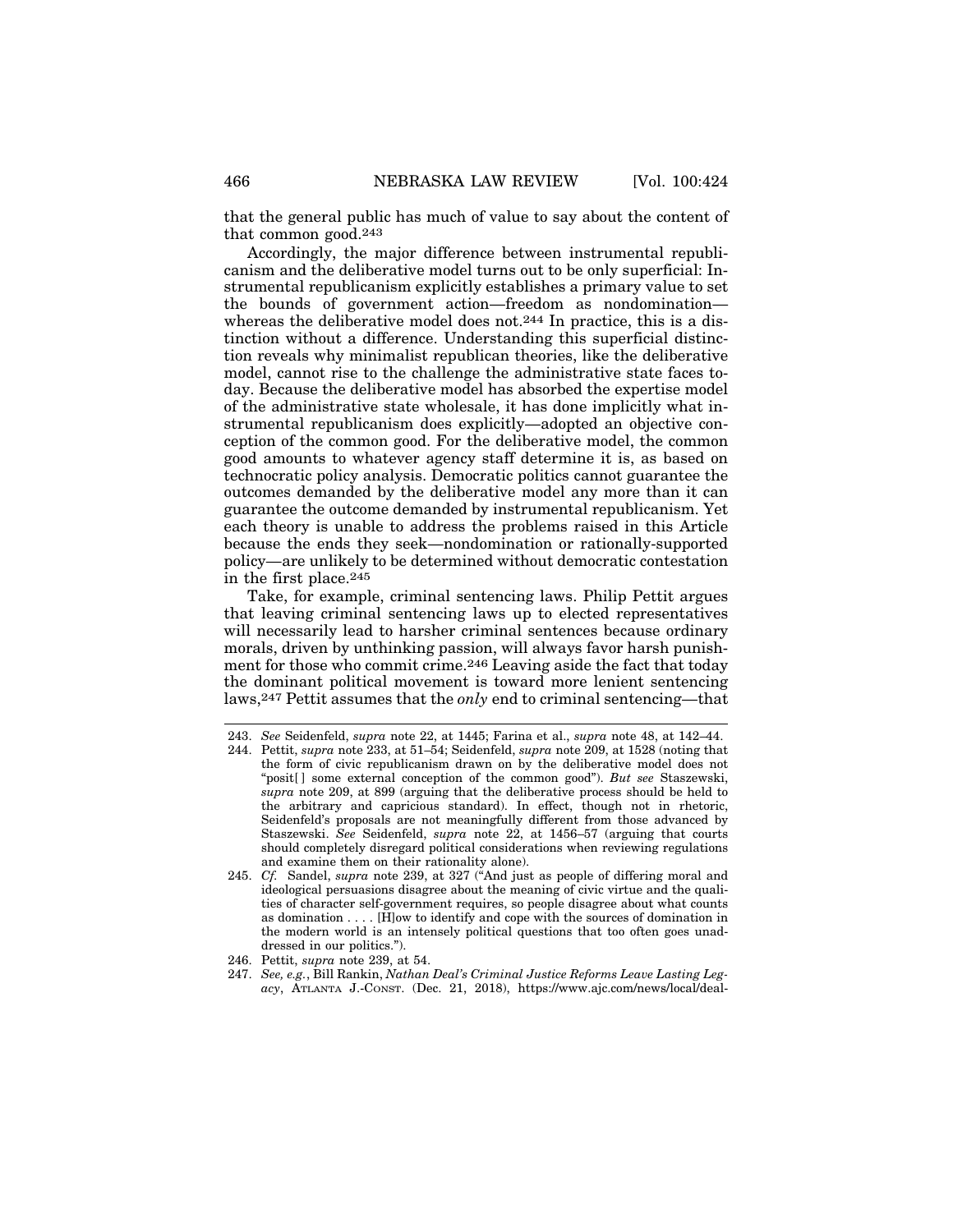is, the common good—is a policy whereby incarceration rates are kept as low as possible while crime rates are also kept low.248 Accordingly, criminal sentencing policy should be left to depoliticized expert commissions that can rationally deliberate about the facts and design a policy consistent with the common good.249 Pettit's description of criminal sentencing policy is certainly laudable—indeed, it may even be the common good—but a policy that reduces incarceration rates but leads to no increase in crime is not necessarily the right policy. Some people believe that criminal sentences should be harsh to demonstrate society's moral condemnation of certain crimes,250 while others believe any kind of incarceration is immoral.251 Without first establishing the political community's common good, no set of facts about the effects of one policy versus another can decide which one truly tracks the common good. What goals we should pursue and why we should pursue them are matters for the judgment of politics, not panels of experts.

Another example further illustrates the threat instrumental republicanism poses to repairing the estrangement of ordinary people from the administrative state. Seidenfeld references the 1997 rulemaking process by the National Highway Safety Administration (NHTSA) concerning whether to allow car dealerships to install an on–off switch for airbags.252 The NHTSA received 600 comments from the general public, nearly all of which favored allowing the installation of the on–off switches as a matter of personal choice.253 The agency, reasoning "that the public did not understand the costs and benefits of airbags," maintained its position that the switches should be restricted.254 Ultimately, the NHTSA promulgated a rule that severely limited airbag switch installation and simultaneously launched a public information campaign.255 The campaign aimed to educate

criminal-justice-reforms-leaves-lasting-legacy/ZMwb2vG7C4LurWoFESw46O/ [https://perma.cc/4WDB-NQEU]; Ames Grawert & Tim Lau, *How the FIRST STEP Act Became Law—and What Happens Next*, BRENNAN CTR. FOR JUST. (Jan. 4, 2019), https://www.brennancenter.org/our-work/analysis-opinion/how-firststep-act-became-law-and-what-happens-next [https://perma.cc/L8ZU-DG78].

<sup>248.</sup> *See* Pettit, *supra* note 239, at 54–55.

<sup>249.</sup> *Id.* at 55.

<sup>250.</sup> *See, e.g.*, Matthew Haist, *Deterrence in a Sea of "Just Desserts": Are Utilitarian Goals Achievable in a World of "Limiting Retributivism*,*"* 99 J. CRIM L. & CRIMI-NOLOGY 789, 793–94 (2009) (noting that some believe that society is morally obligated to punish wrongdoers).

<sup>251.</sup> *See, e.g.*, Allegra M. McLeod, *Prison Abolition and Grounded Justice*, 62 UCLA L. REV. 1156, 1239 (2015).

<sup>252.</sup> Air Bag On-Off Switches, 62 Fed. Reg. 62,406 (Nov. 21, 1997) (codified at 49 C.F.R. pts. 571, 595).

<sup>253.</sup> *Id.* at 62,413–16.

<sup>254.</sup> Seidenfeld, *supra* note 22, at 1433.

<sup>255.</sup> *See id.* at 1432–33 (citing Mendelson, *supra* note 39, at 1366). The agency's education campaign was designed to inform the public about the costs and benefits of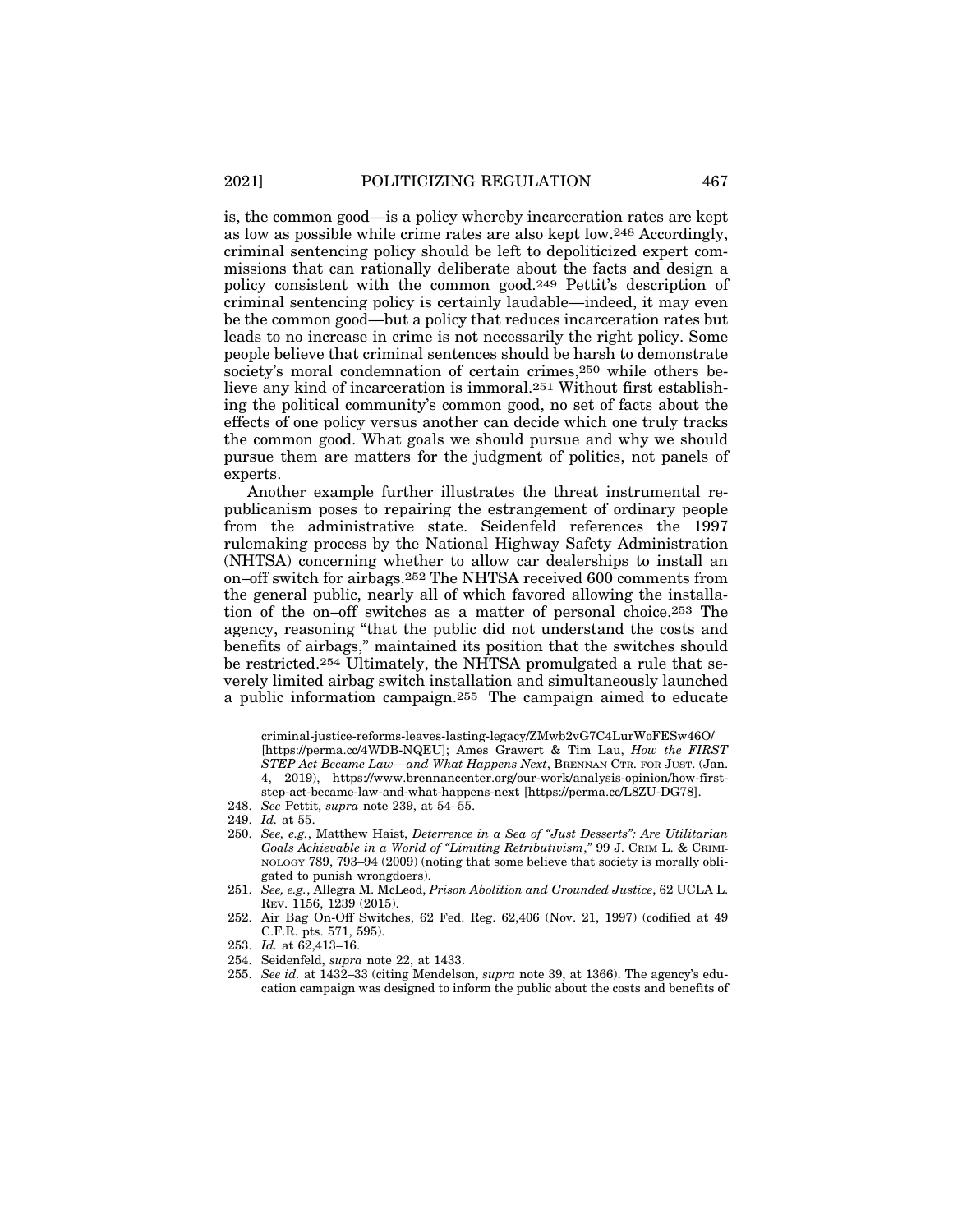the public on the "proper" perspective of the risks and benefits of airbags, which, as Seidenfeld notes, does not appear to have altered the public's view of the issue.256

Seidenfeld and Pettit approach these policy dilemmas from the assumption that the general public is hopelessly backward in their understanding of the true costs and benefits in of all kinds of policy, but especially policies that implicate some important value judgments personal autonomy in the case of airbag switches and just deserts in the case of criminal sentencing. If the public had the professional training of an economist (or some similar profession), they would understand that a rational person would only choose the policy chosen by the experts.

The mistake lies in the assumption that value judgments are not a proper basis for choosing one policy over another. It is simply not true, however, that those who favor one position do so because of some unthinking moral reaction, while those who reach the opposite conclusion do so by rationally weighing the facts in the absence of moral considerations. Both positions rely to some inescapable extent on moral commitments. Moral considerations are part and parcel of what the common good is. Claiming that shared moral commitments play no role in public policy just opens the door to submerging moral decisions under purportedly apolitical justifications. They are still there; they are just not up for debate.

These two examples demonstrate the ways in which the deliberative model has become a conduit for the fundamental flaw of the procedural republic. Notwithstanding the rhetoric about the deliberative model, it has taken on this character in practice because it is committed to an imagined objective, expert-derived common good in service of private ends.257 The deliberative model asks little of citizens (and at times demands citizens to keep out) but requires their tacit acceptance of the values it installs as the common good. The stance that agencies have no need for public input "can have a corrosive effect on civic life" and "may preempt what potential exists for the creation or discovery of shared commitments and public values."258 In circumstances where agencies eschew public input, nothing binds those who disagree with the policy to regard it as legitimate.259 "For such policies are then supported not by community consensus but only by debatable facts, inference, and tradeoffs,"260 making the disconnect between citizens and

airbag switches as the *agency* understood them in the hopes that the public would adopt its assessment that "there were few instances in which a switch to turn off airbags was warranted." *Id.*

<sup>256.</sup> *Id.* (citing Mendelson, *supra* note 39, at 1366).

<sup>257.</sup> *See* Pettit, *supra* note 233, at 49–50.

<sup>258.</sup> Reich, *supra* note 210, at 1637.

<sup>259.</sup> *See id.*

<sup>260.</sup> *Id.*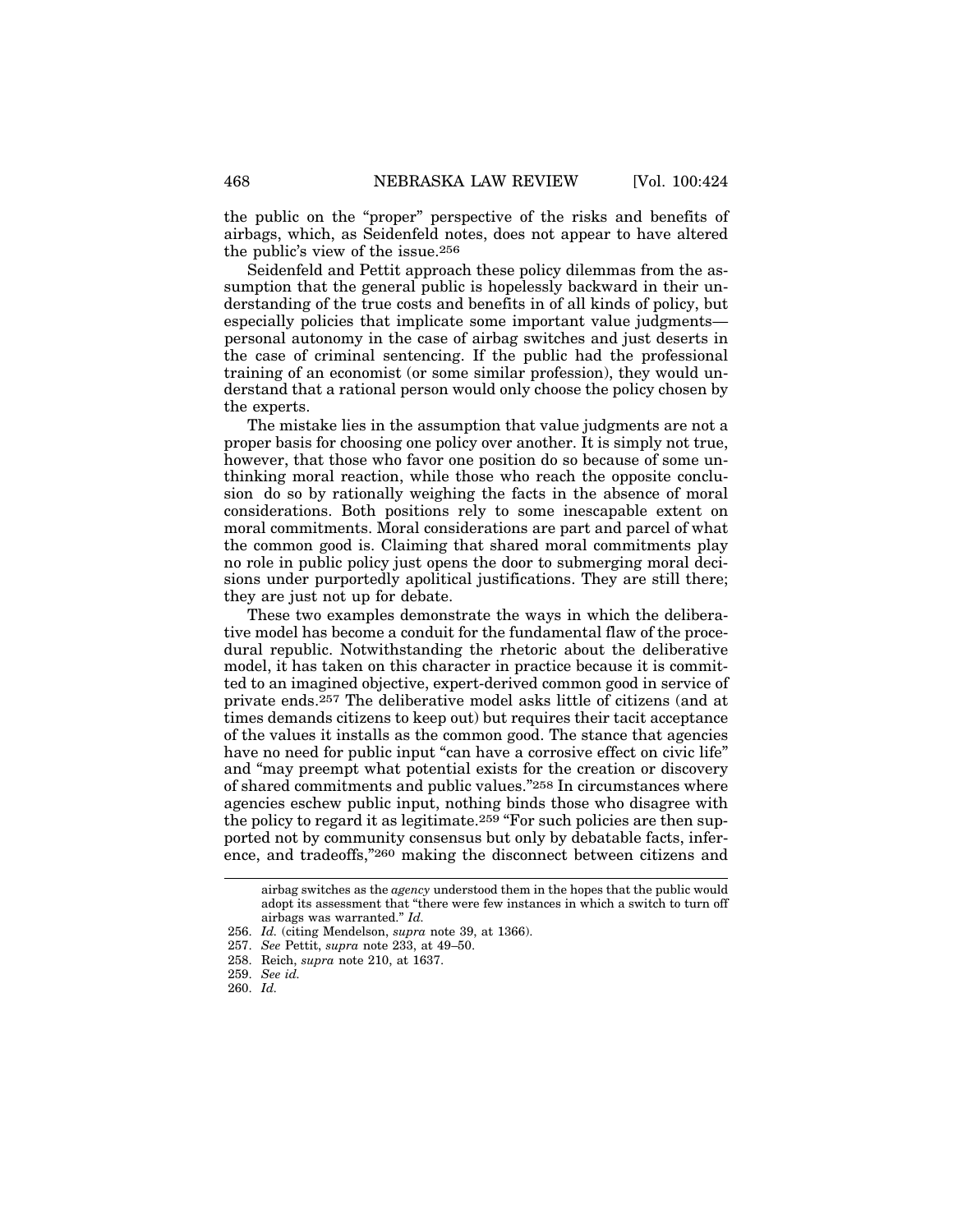the administrative state and the resulting political upheavals all the more likely.261 The deliberative model's "common and easy resort to [agency staff] . . . dwarf[s] the political capacity of the people, and . . . deaden[s] its sense of moral responsibility. It is no light thing to do that."262 The deliberative model is, therefore, less likely to be stable because it has no way to resolve debate between agencies and the people about the nature of the common good.263

The deliberative model's similarities with instrumental republicanism ensure that it cannot solve the problem of the legitimacy of administrative agencies. If the deliberative model's embrace of a modest form of republicanism fundamentally cannot rise to the modern challenge to administrative agencies, a more robust form of republicanism—one that recognizes the necessity of the formative project very well may be able to.

#### VI. FROM INDIVIDUALS TO CITIZENS: AN ARGUMENT FOR ROBUST REPUBLICAN POLITICS

The argument I have advanced thus far prioritizes politics because—unlike law, facts, or technocratic administration—only politics can accommodate the divergent interests of citizens, provide a forum for the expression of those interests, encourage the development of qualities needed to express interests to fellow citizens, promote the formation of common interests above private ones, and show the way toward a consensual understanding of the common good. By giving up on politics, as the deliberative model and other modern accounts of administrative law have, theories of administrative legitimacy have had to content themselves with the unavoidable tension between, on one hand, a large, active bureaucracy as the locus of most lawmaking and, on the other, a political structure that defines legitimacy in democratic terms. Leaving this tension unresolved has led to unfortunate consequences. Lack of faith in the ability of government to meet the challenges society faces in a rapidly changing world, the rise of antiestablishment political movements, and the divisive politics of our time are likely the bitter fruit of the unresolved legitimacy of our most active sector of government. In Tocqueville's words, the administrative state has taken a form in which "liberty can only advance by revo-

<sup>261.</sup> *See* Kahan, *supra* note 151.

<sup>262.</sup> Felix Frankfurter, *A Note on Advisory Opinions*, 37 HARV. L. REV. 1002, 1007 (1924) (quoting JOHN BRADLEY THAYER, JOHN MARSHALL 103–10 (De Capo Press 1974) (1901)). Both Justice Frankfurter and Professor Thayer were describing the corrosive effects of judicial review on questions of constitutionality. *See id.* at 1007–08. Nevertheless, the sentiment applies equally powerfully here.

<sup>263.</sup> *See* Sandel, *supra* note 239.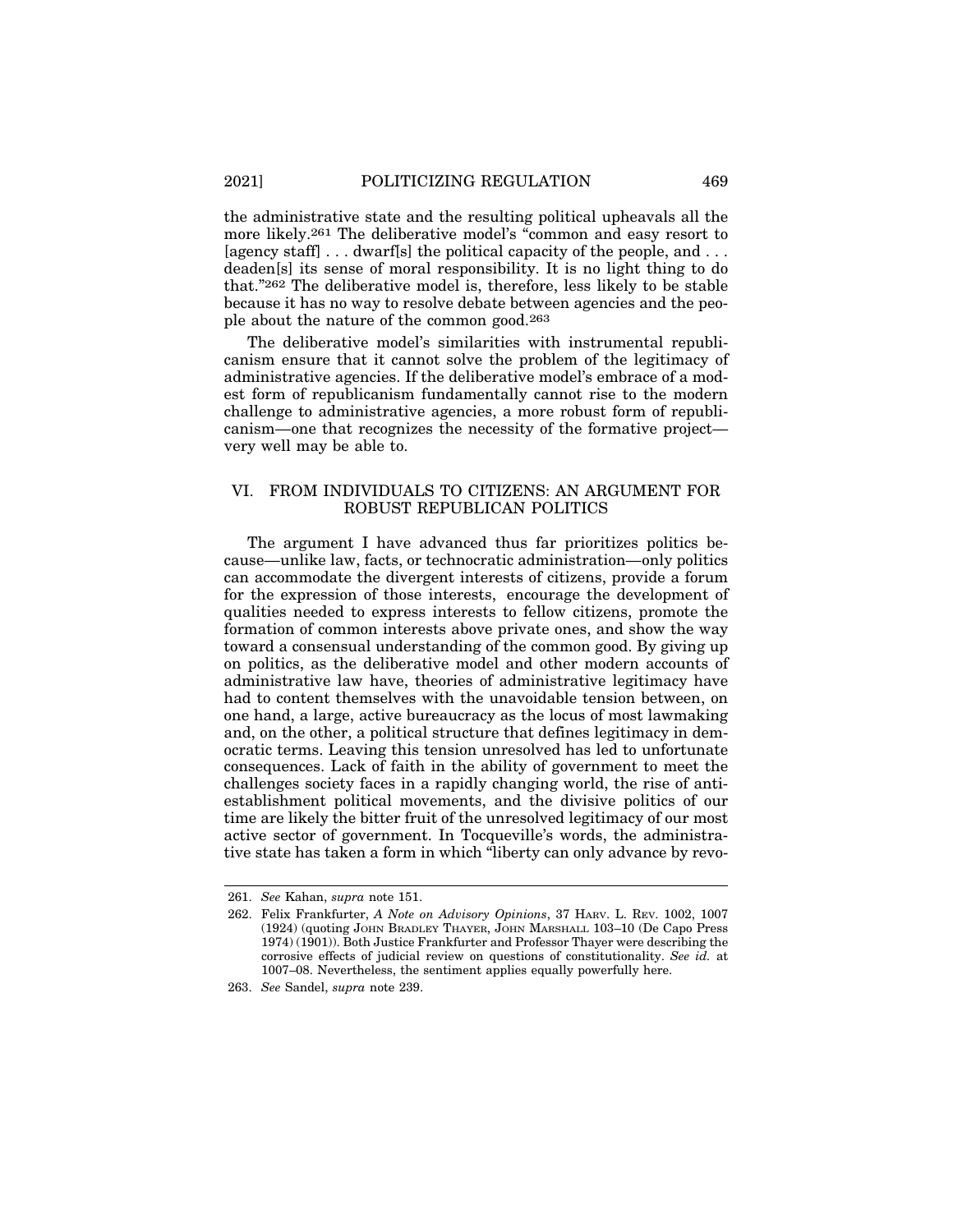lutions."264 And if this is the problem we face, then only a recommitment to politics is up to the challenge. Only through frequent participation "under conditions of responsibility" can regulatory policy escape the shadow of illegitimacy that comes with rulemaking by an agency expert or the President.265

At an abstract level, a robust form of republican politics must be a politics wherein freedom consists in common self-government, not just individual self-determination. As a corollary, minimalist republican theories "must broaden their focus . . . beyond government institutions. A civic republican conception of citizenship supposes that people must be engaged in framing the rules and administering the institutions that govern all aspects of their communal lives."266 Citizens can be free only when self-government rests not on the parochial interests of someone else but on the common good, as informed by the shared values and mutual ideas about what is best for the political community as a whole.267 These bonds between citizens are formed not through majoritarian government but instead through true self-government, which requires engagement with and deliberation of matters of public concern over and over again.268 Undoubtedly, the path to shared values will be hard-fought and contentious, and whatever notions about the common good that coalesce will be ephemeral and open to future debate. Yet, for all its indeterminacy, "public deliberation helps transform individual valuations into social values; it helps forge collective purposes, and, even more important, helps define and refine public morality. Through such deliberations, individuals become *citizens.*"269 Over time and with repeated engagement, individuals can form a political community of citizens.

But even more than creating shared bonds and shared values, engagement in politics cultivates the virtues required to live in a self-

<sup>264. 1</sup> ALEXIS DE TOCQUEVILLE, DEMOCRACY IN AMERICA 68 (Phillips Bradley ed., Henry Reeve trans. & Francis Bowin rev. trans., Alfred A. Knopf 1945) (1835).

<sup>265.</sup> Sandel, *supra* note 239, at 326.

<sup>266.</sup> Paul Brest, *Further Beyond the Republican Revival: Toward Radical Republicanism*, 97 YALE L.J. 1623, 1626 (1988).

<sup>267.</sup> *See* JOHN DEWEY, THE PUBLIC AND ITS PROBLEMS 146, 189, 215 (Swallow Press 1954) (1927) (asserting that organization of government officials should be done so as to secure public—not private—ends and arguing that the public should be organized to participate actively in decisions of public ends); Anderson, *supra* note 120, at 13 (noting that Dewey emphasized the value of bringing citizens together to define public problems and public solutions through discussion). Relegating the public to purely electoral means and excluding it from actual participation in governmental action to determine public ends amounts to a "form of coercion and suppression [that] is more subtle and more effective than . . . overt intimidation and restraint." JOHN DEWEY, THE MORAL WRITINGS OF JOHN DEWEY 265 (James Gouinlock ed., 1994).

<sup>268.</sup> *See* Reich, *supra* note 210, at 1632.

<sup>269.</sup> *Id.*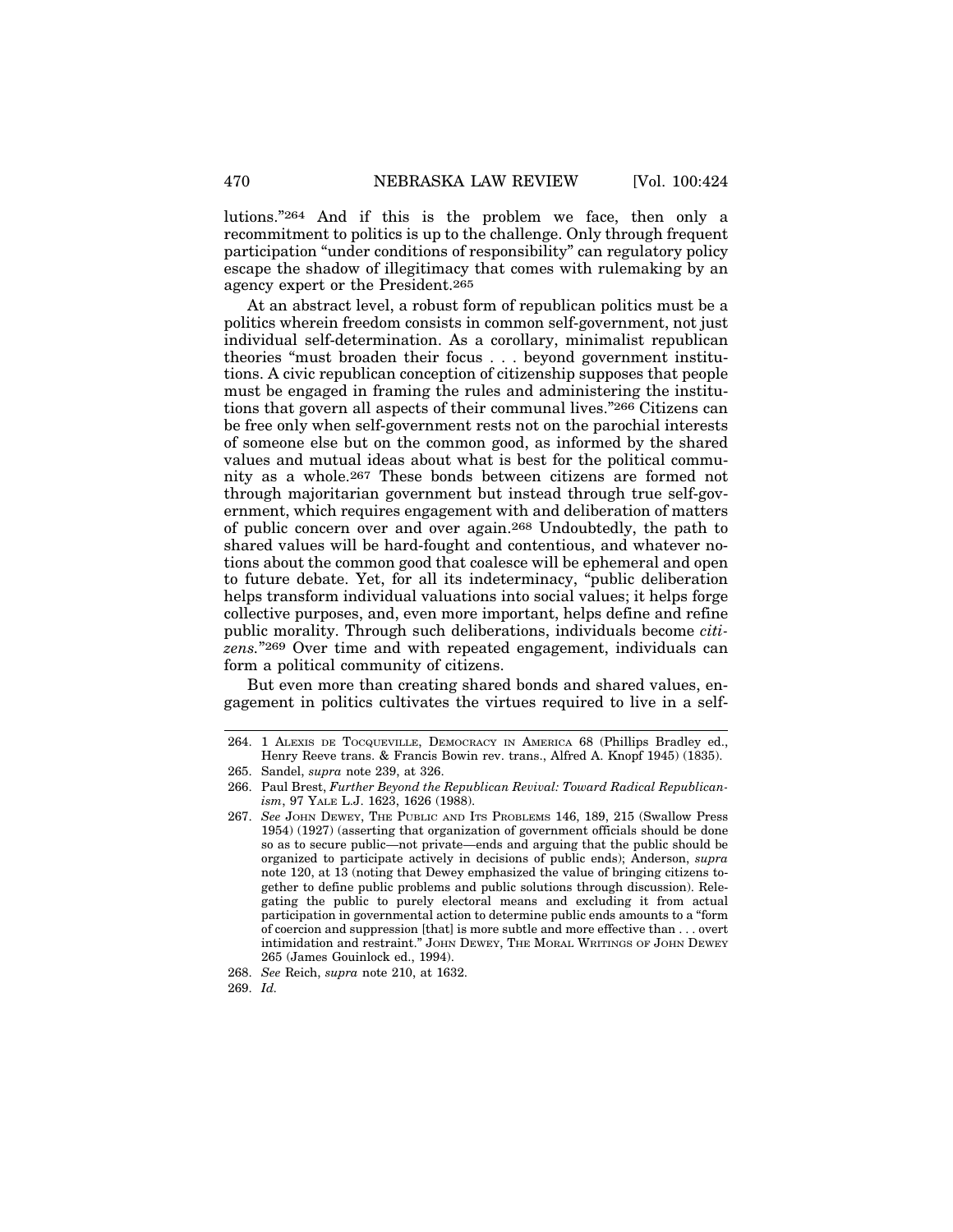governing society. "Sharing in the governance of a political community that controls its own fate calls forth distinctive human capacities—for judgment, deliberation, persuasion, and action—that would otherwise lie dormant."270 Without the practice that comes with frequent engagement and judgment with other citizens on issues that have real consequences, members of a political community cannot develop the capacities—including the feeling of responsibility for the fate of the community—required for genuine self-rule.271 The challenge and the promise of republican theory is as Goethe famously put it: "When we take people . . . merely as they are, we make them worse; when we treat them as if they were what they should be, we improve them as far as they can be improved."272 It is the engagement in active deliberation and participation with consequences that calls forth and trains the qualities of a citizen, making self-government possible and conferring legitimacy on policy decisions.273

Through regular engagement with fellow citizens wherein their collective decisions are dispositive, citizens can develop the virtues required to deliberate with each other in good faith, build common moral bonds, put aside purely individual interests in favor of what they believe is the common interest, and take responsibility for the fate of the community as directed by their decisions. As citizens engage in deliberation and action together on issues important to the political community, they not only can be said to live freely in that they have a direct hand in governing themselves but also can build consensus around the actions of the government. By doing so, citizens can develop a "common purpose" that builds solidarity, empowering citizens to voluntarily accept the decisions of the community and making government action more effective and legitimate.274

<sup>270.</sup> Sandel, *supra* note 239, at 325.

<sup>271.</sup> JOHN DEWEY, *Liberalism and Social Action*, *in* 2 JOHN DEWEY: THE LATER WORKS, 1925–1953, at 44 (Jo Ann Boydston ed., 2008)); Sandel, *supra* note 239, at 326 ("Deliberation under conditions of collective impotence does not cultivate the sense of responsibility and moral burden associated with genuine self-rule."). As John Stuart Mill put it, a "political act to be done only once in a few years, and for which nothing in the daily habits of the citizen has prepared him" is worthless. JOHN STUART MILL, ESSAYS ON POLITICS AND CULTURE 229 (Gertrude Himmelfarb ed., 1963). Similarly, T.B. Bottomore expressed, "It does not seem to me that a man can live in a condition of [complete and] unalterable subordination during much of his life, and yet acquire the habits of responsible choice and self-government which political democracy calls for." T.B. Bottomore, *The Insufficiency of Elite Competition*, *in* FRONTIERS OF DEMOCRATIC THEORY 127, 135 (Henry S. Kariel ed., 1970).

<sup>272. 2</sup> JOHANN WOLFGANG VON GOETHE, WILHELM MEISTER'S APPRENTICESHIP AND TRAVELS 219 (Thomas Carlyle trans., 1824) (1795).

<sup>273.</sup> Sandel, *supra* note 239, at 326.

<sup>274.</sup> Danielle Allen, *A More Resilient Union: How Federalism Can Protect Democracy from Pandemics*, 99 FOREIGN AFFS. 33, 36 (2020). A common purpose is "a practical tool that allows people to achieve something together." *Id.* According to Pro-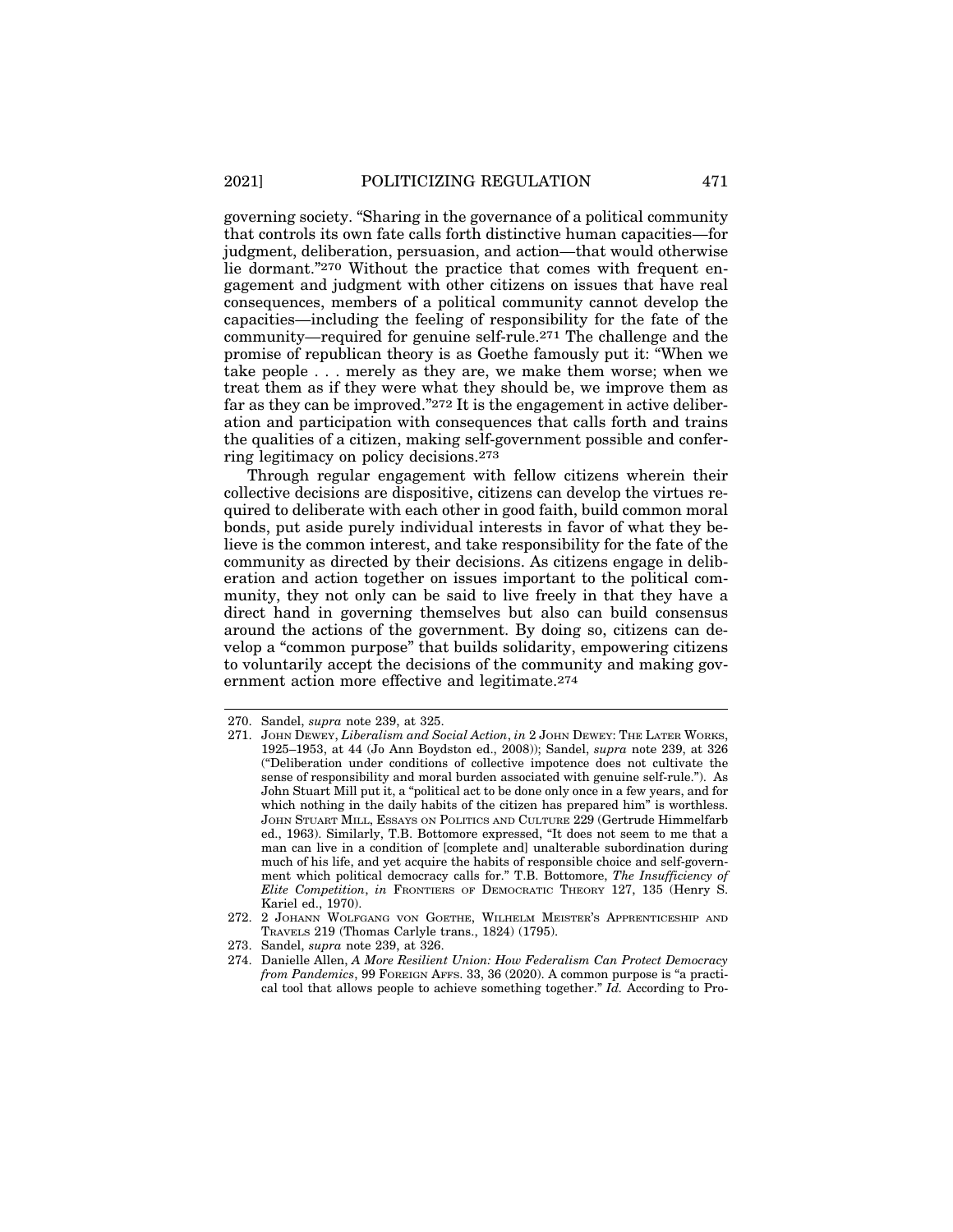#### **A. The Role of Science in the Robust Republican State**

What should be the role of scientific inquiry and expert evaluation if politics is to take center stage in regulatory policy? Quite clearly, we cannot hope to achieve our political goals without the help of relevant experts. Yet, to respect the values and goals of the political community, technocratic forms of government should be subordinated to political control. Science should be rightly celebrated for its expansion of human potential, but it cannot be the sole guide of human political thinking; rather, it can only aid and advise citizens in their engagement in politics.275 As Dewey put it: "No government by experts in which the masses do not have the chance to inform the experts as to their needs can be anything but an oligarchy managed in the interests of the few."276 To turn over decisions to scientific inquiry alone denies citizens the forum "to realize their distinctive capacities" and to form the common purpose that makes self-government possible.277 To Tocqueville, the science of forming civic associations for common action "is the mother of *all* knowledge since the success of all the others depends upon it."278 For it is these associations, Tocqueville argued, that "ensure that men remain or become civilized."279

There is still room for science in policy, however. Science and the experts that interpret its findings are essential to the proper functioning of government. In an advisory role, scientific analysis can help clarify the facts surrounding an issue of deliberation and debate in a political community, and engagement with these facts—as best as we can know them, given the limits of scientific inquiry—is a critical part of engaging in politics in good faith with other citizens under conditions of responsibility. The political community must understand the state of the world to knowingly take responsibility for its collective decisions. Even when the consequences of a policy cannot accurately

- 276. DEWEY, *supra* note 267, at 208.
- 277. *See* MICHAEL J. SANDEL, PUBLIC PHILOSOPHY: ESSAYS ON MORALITY IN POLITICS 189 (2005); *see also* Allen, *supra* note 274, at 37–38 (arguing that scientism has sapped Americans' ability to engage in political judgment or participate in civic life).
- 278. ALEXIS DE TOCQUEVILLE, DEMOCRACY IN AMERICA AND TWO ESSAYS ON AMERICA 600 (Gerald E. Bevan trans., Penguin Books 2003) (1835) (emphasis added).
- 279. *Id.*

fessor Danielle Allen, it "is perhaps the most powerful tool in the democratic toolkit, particularly in a crisis, because it can yield the solidarity that induces people to do hard things voluntarily rather than through authoritarian compulsion." *Id.*

<sup>275.</sup> *Cf.* ARENDT, *supra* note 114, at 45, 53. Arendt argues that modern society's reliance on behavioral and economic science destroys the public political realm and replaces it with "housekeeping" concerns. *Id.* at 45. She further suggests that by replacing the public realm with housekeeping, science has removed the space that separates our private lives from our public lives but also united people with something tangible—the public sphere. *Id.* at 45–46.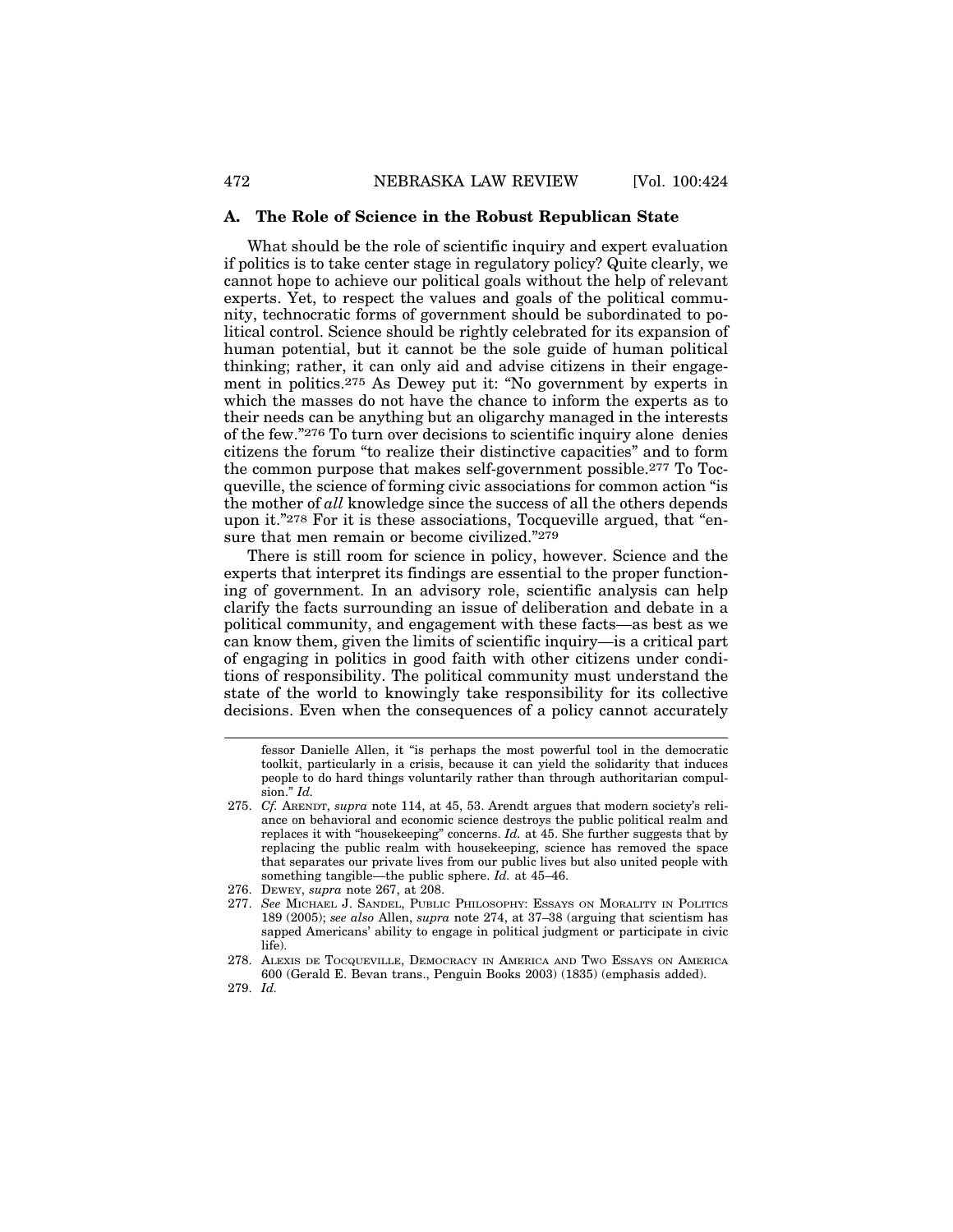be predicted, knowing the likelihood of a particular outcome is still valuable information. The political community can accept making a best guess under circumstances of uncertainty because the political process is open, contestable, and iterative—or, in Dewey's terms, "experimental."280 In other words, "[d]emocratic decision-making needs to recognize its own fallibility" so that new information can be used to devise better solutions.281 While understanding the limits of scientific analysis is of paramount importance to the vitality of self-government, the aid of experts—who, with the right approach, can help define the proper limits of science—is a necessary ingredient of functional selfgovernment.

#### **B. A Brief Response to the Utopian Critique**

It is common to call this kind of politics utopian.282 Given the sorry state of political participation today (social media posts notwithstanding),283 critics argue that it would be impossible to get people to participate in this way, and even if it were, it would be dangerous to try.284 Skeptics of republican politics believe that ordinary people have so little information, ability, and interest that any decisions they would make about complex regulatory policy would rest on arbitrary,

- 282. *See, e.g.*, Steven G. Gey, *The Unfortunate Revival of Civic Republicanism*, 141 U. PA. L. REV. 801, 859 n.201 (1993) (arguing that modern forms of republicanism can be criticized as utopian); Christopher Edley, Jr., *The Governance Crisis, Legal Theory, and Political Ideology*, 1991 DUKE L.J. 561, 592–93 (claiming that modern republican theories either "have a utopian quality, or they have a general reformist cast"); see also Jeremy Waldron, Virtue en Masse, in DEBATING DEMOC-RACY'S DISCONTENT: ESSAYS ON AMERICAN POLITICS, LAW, AND PUBLIC PHILOSO-PHY, *supra* note 233, at 32, 36–37 (arguing that it is completely implausible to believe that traditional civic virtue makes any sense as a governing mechanism in a world as large and impersonal as the one we live in).
- 283. *See* EITAN HERSH, POLITICS IS FOR POWER: HOW TO MOVE BEYOND POLITICAL HOB-BYISM, TAKE ACTION, AND MAKE REAL CHANGE 3–10, 109–116 (2020) (arguing that spending time reading or watching the news, posting on social media, and watching political video clips is political hobbyism rather than actual political participation).
- 284. *See* Seidenfeld, *supra* note 22, at 1431–35 (noting the ways public participation would skew regulatory policy toward irrelevant or unthinking positions); Farina et al., *supra* note 48, at 142–44 (arguing that regulators justifiably ignore a majority of comments from the general public because they often suffer from fundamental defects like erroneous information, failure to take into account competing arguments, or inability to consider more nuanced outcomes).

<sup>280.</sup> By "experimental," Dewey meant "not just messing around nor doing a little of this and a little of that in the hope that things will improve." Dewey, *supra* note 107, at 228 ("Just as in the physical sciences, it implies a coherent body of ideas, a theory, that gives direction to effort. What is implied, in contrast to every form of absolutism, is that the ideas and theory be taken as methods of action tested and continuously revised by the consequences they produce in actual social conditions.").

<sup>281.</sup> Anderson, *supra* note 120, at 12.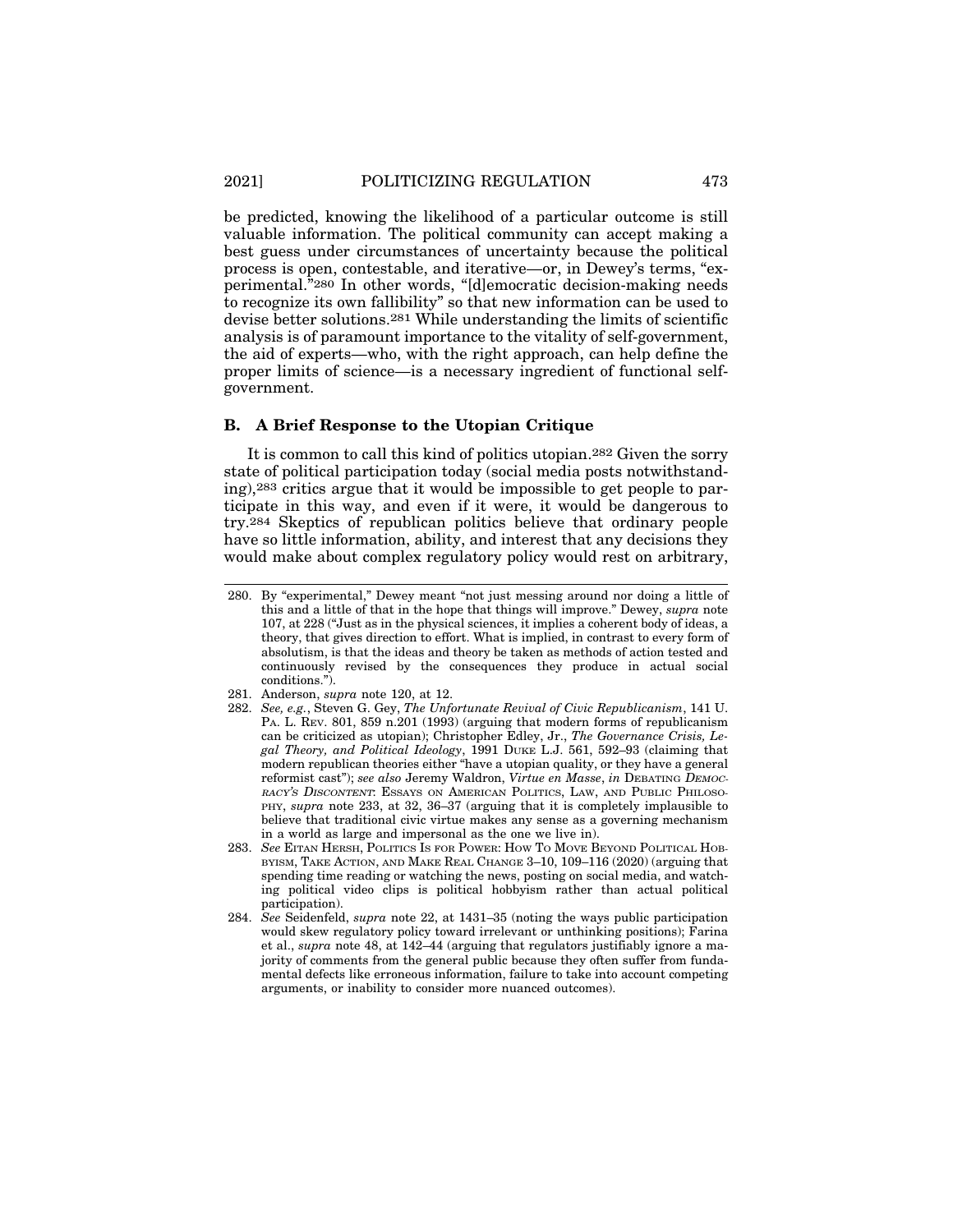emotional reactions or a mistaken understanding of the advantages and disadvantages of the policy.285 Such decisions would lead to ineffective government that would fail to deliver the results citizens expect and further erode trust and legitimacy. But the skeptics' position fails to directly address the challenge of reconciling agency discretion with the legitimate exercise of political authority.

To put these criticisms in perspective, it is first useful to see that reliance on expert or agency staff as the oracles of the "right" or "best" policy is just as idealistic as the politics I have outlined above.286 Agency staff have no claim to defining the common good merely by virtue of their professional training.287 It is just as likely that they would misinterpret a private or parochial interest common to professionals as the common good.288 Professional agency staff are, moreover, just as (and possibly more) susceptible to the issues that already divide the public.289 Agency staff have no direct way to compare their positions against those of the public's as a whole. There is simply no reason to believe that agency staff magically uncover a fully formed, objective common good through technocratic methods. Whatever the common good might be, there is generally a healthy measure of disagreement about what it is.

The deliberative model, like its cousins, has no answer for how to forge the kind of agreement that is needed for regulation to be both effective and legitimate. It is unclear how the deliberative model can avoid politics in its decisions about policy unless it simply ignores politics altogether. Unless one truly believes that identifying the common good is a purely technical exercise in finding an objective fact, it seems unobjectionable to favor a politics that, though difficult to achieve, fosters the qualities and basic structure necessary for public control over government policy.

Nevertheless, to implement this kind of politics would mean a radical change in how citizens, politicians, and agency staff understand their roles and a radical change in the operation of the administrative

<sup>285.</sup> *See, e.g.*, Farina et al., *supra* note 48, at 142–44.

<sup>286.</sup> *See* McCormick, *supra* note 229, at 112 ("Is it more utopian to expect, on the one hand, such [mini-citizen assemblies] to make generally good decisions or, on the other, to expect elites to behave in a consistently impartial and depoliticized fashion?").

<sup>287.</sup> In fact, the opposite might be true. *See* Ventriss et al., *supra* note 50. Even Hegel recognized the need for both expertise and "direct *education in ethics and in thought*" for bureaucrats. G.W.F. HEGEL, ELEMENTS OF THE PHILOSOPHY OF RIGHT 335 (Allen W. Wood ed., H.B. Nisbet trans., 1991).

<sup>288.</sup> *See* McCormick, *supra* note 229, at 112.

<sup>289.</sup> *See* HERSH, *supra* note 283, at 35 (finding that individuals who follow the news and are highly educated are more partisan than individuals who do not follow the news and have less education).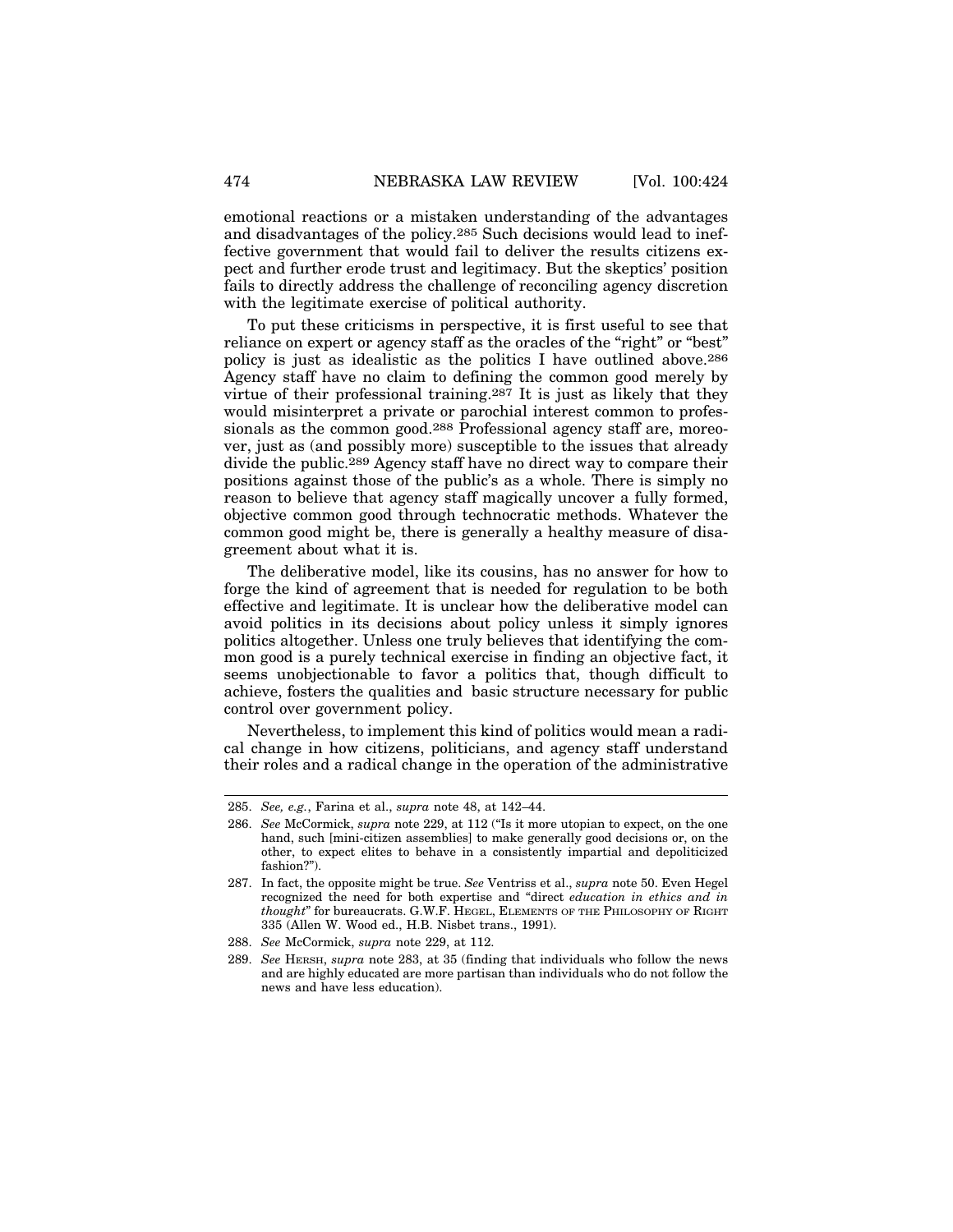state. The following Part will attempt to provide a few thoughts on how some of this project could be implemented.

#### VII. "COUNCILS, GREAT OR SMALL": SOME POSSIBLE REFORMS OF THE ADMINISTRATIVE STATE

The following Part is meant only to sketch out some possible reforms that might pave the way for the republican politics I describe above. It is by no means comprehensive. Much work remains to build the structures that would permit the public to control regulatory policy and, in turn, bolster the legitimacy of the administrative state. Still, a couple of examples may help light the way toward a more inclusive and public-minded administrative state.

The EPA's attempt to facilitate public deliberation about national emissions standards of inorganic arsenic (known as the Asarco case) is an encouraging example of an agency attempting to foster strong republican politics.290 To understand why, a brief summary of the substance of the regulation is required. Section 112 of the Clean Air Act requires the EPA to promulgate national emissions standards for hazardous air pollutants.291 In setting those limits, Section 112 permits the EPA to consider costs, non-air quality health and environmental impacts, and energy requirements.292 The EPA is also permitted to set limits within an "ample margin of safety."293 Congress gave the EPA no direction on how to balance those competing considerations or how to determine what constitutes an ample margin of safety. In 1983, EPA Administrator William Ruckelshaus announced three public workshops in Tacoma, Washington, and the surrounding area to afford residents a forum to wrestle with setting the arsenic limit and the tradeoffs that various restrictions would require.294 Tacoma was chosen because a major source of inorganic arsenic, the Asarco copper smelter, was located in the area. At each workshop, experts from the EPA presented the details of the pollution, its effects, and the expected consequences of different limits.295

The effects of the experiment on EPA policy were ultimately limited. Falling copper prices shuttered the smelter before the EPA could set a limit.296 Nonetheless, we can learn important lessons from the

<sup>290.</sup> *See generally* Reich, *supra* note 210, at 1632–34 (describing the Asarco case); ES-THER SCOTT & RICHARD INNES, MANAGING ENVIRONMENTAL RISK: THE CASE OF ASARCO (1988).

<sup>291. 42</sup> U.S.C. § 7412.

<sup>292.</sup> *Id.* § 7412(d)(1).

<sup>293.</sup> *Id.* § 7412(d)(4).

<sup>294.</sup> Reich, *supra* note 210, at 1632–33.

<sup>295.</sup> *Id.* at 1633.

<sup>296.</sup> *Id.* at 1634–35.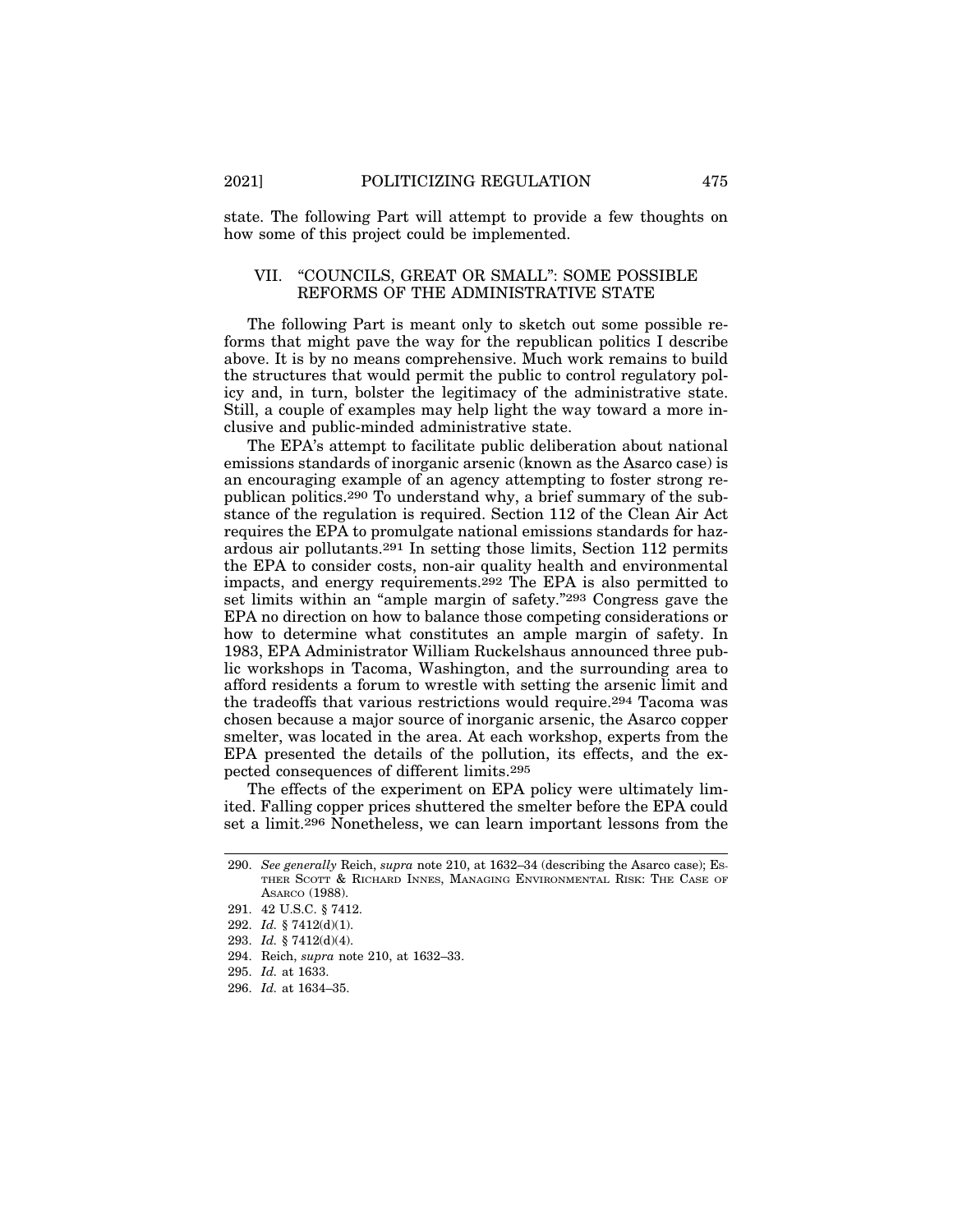attempt.297 The public workshops forced participants to come face to face with those who held different positions, and personalizing the issue in this way may have shifted the focus from "'winning' to finding a solution most appropriate to the special character of the community."298 Ruckelshaus recalled that residents exposed to the pollution but without a financial or employment stake in the issue grew interested in solutions that involved halting both the pollution and the loss of jobs as "a feeling of citizenship began to infiltrate even the expressions of advocacy."299 In other words, participants began to discover existing public values and create new public values through deliberation over the uneven effects of any course of action.300 Observers noted that through this process, citizens were able—however briefly—to "transcend their narrower self-interests" by "identify[ing] what they value most about the community" and "uncover[ing] [common] goals and commitments" to achieve that community.301

The workshops were also beneficial for the agency. Regional EPA officials believed that the experience of the workshops "increased the sensitivity of EPA leaders to the problems faced by agency employees."302 EPA staff learned how best to present scientific or technical information to facilitate fruitful deliberation, and as a result, the regional staff came to understand local dynamics.303 Tellingly, regional officials kept their colleagues from Washington from leading the public workshops because their overly technical approach was ineffective with local residents.304

The Asarco example is by no means perfect. It was time-consuming,305 and though not related to the experiment itself, the fact that nothing came of the workshops probably did not foster enthusiasm for another attempt. Nevertheless, the experiment provides insight into how to structure public control over regulatory decisions. First, some decisions might benefit from being made at a local or regional level. Second, and equally important, if members of a community who hold different political positions interact consistently, they may foster a greater sense of community that can respond to thorny policy issues.

<sup>297.</sup> *See id.*

<sup>298.</sup> *Id.* at 1635.

<sup>299.</sup> *Id.* (quoting Interview by Robert B. Reich with William Ruckleshaus (Feb. 27, 1985)).

<sup>300.</sup> *See id.* at 1636.

<sup>301.</sup> *Id.*

<sup>302.</sup> *Id.*

<sup>303.</sup> *Id.*

<sup>304.</sup> *Id.*

<sup>305.</sup> *Id.* at 1639.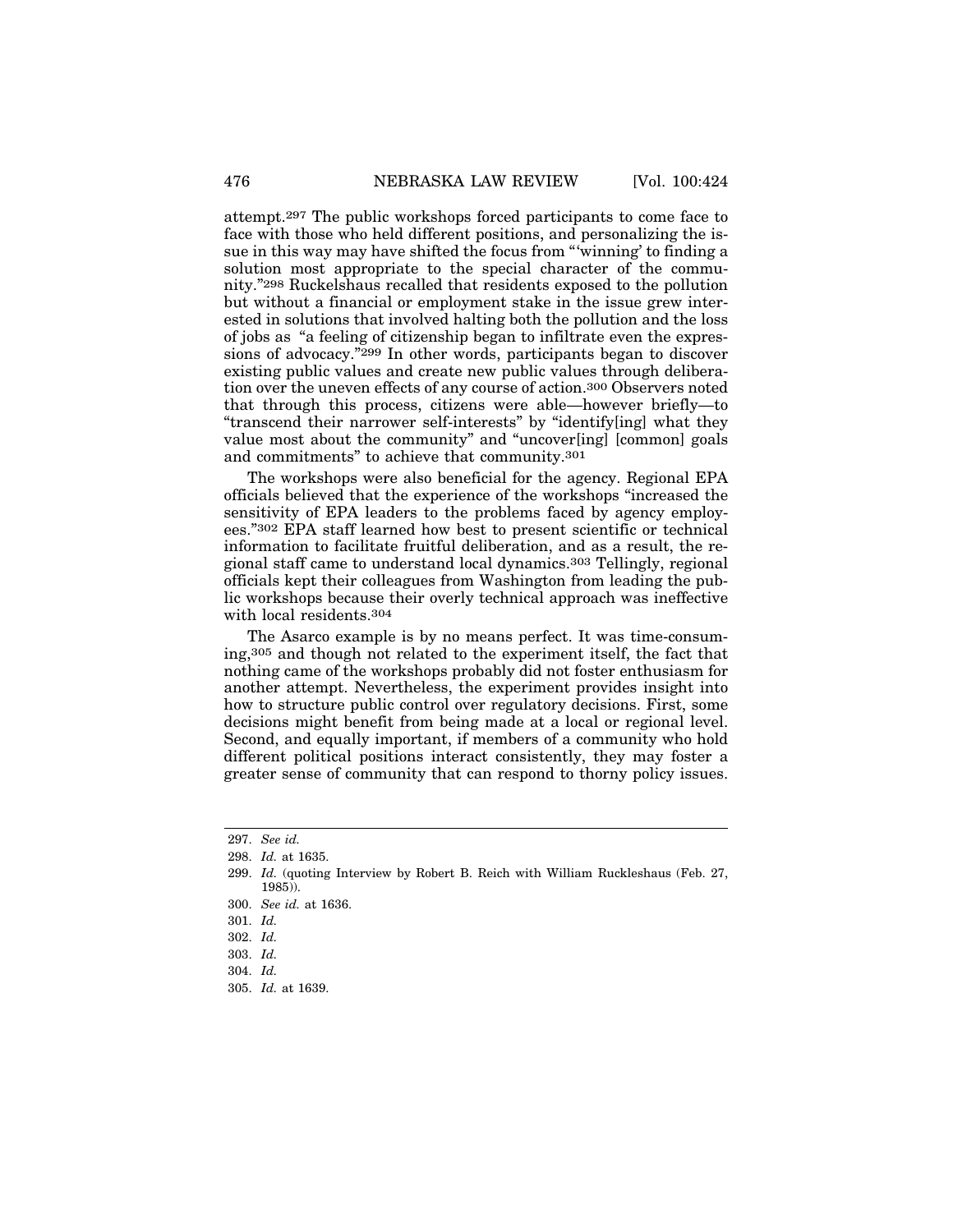#### **A. Small Councils: The Promise of Local Control of Regulatory Policy**

The belief that some decisions are better left to local, rather than national, bodies is an old one in American politics, and the Asarco experiment demonstrated the promise of delegating certain decisions to local control. The Constitution itself enshrines principles of federalism, leaving to states the bulk of lawmaking.306 Thomas Jefferson was famously in favor of local wards to engage every person in government.307 Lately the pendulum in the American administrative state has swung too far toward placing regulatory authority with national bodies. In response, some modern republican theorists have proposed pushing more government decisions down to the local level—not only to engage citizens in their government but also because at that level, citizens can interact with each other to form opinions about public issues and common desires or hash out divergent views in hopes of discovering new public values.308 It is in these interactions where citizens can develop and practice the virtues required for collective action. As Tocqueville put it, local "institutions are to freedom what primary schools are to knowledge: they bring it within people's reach and give men the enjoyment and habit of using it for peaceful ends."309 It is also at the local level where the scale of government becomes manageable for the individual because the public values of the individuals that compose the community can be identified in the actions of government. It is obviously much more difficult on a national, or even regional, scale for individual citizens to see themselves in the actions of their government, but certain regulatory decisions that have primarily local (or possibly regional) effects could be delegated to local assemblies open to all and entrusted with developing and deciding on the appropriate regulation.

Some legal scholars have also advocated for federal decentralization of certain government functions. For example, Professor David Fontana has argued that "federal decentralization makes local majorities into *neighbors* of federal officials, rather than *servants* to them. . . . Federal officials hear more and hear better about the concerns of locals once they live amongst them and come to care more about addressing their concerns."310 Though Fontana does not go so far as to propose handing over control of some decisions to local coun-

<sup>306.</sup> *See* U.S. CONST. amend. X.

<sup>307.</sup> Letter from Thomas Jefferson to Joseph C. Cabell (Feb. 2, 1816), https://founders.archives.gov/documents/Jefferson/03-09-02-0286 [https://perma.cc/Z92P-53BW].

<sup>308.</sup> SANDEL, *supra* note 103, at 346–47; HANNAH ARENDT, ON REVOLUTION 256–57 (3d prtg. 1966).

<sup>309.</sup> TOCQUEVILLE, *supra* note 278, at 73.

<sup>310.</sup> David Fontana, *Federal Decentralization*, 104 VA. L. REV. 727, 771 (2018).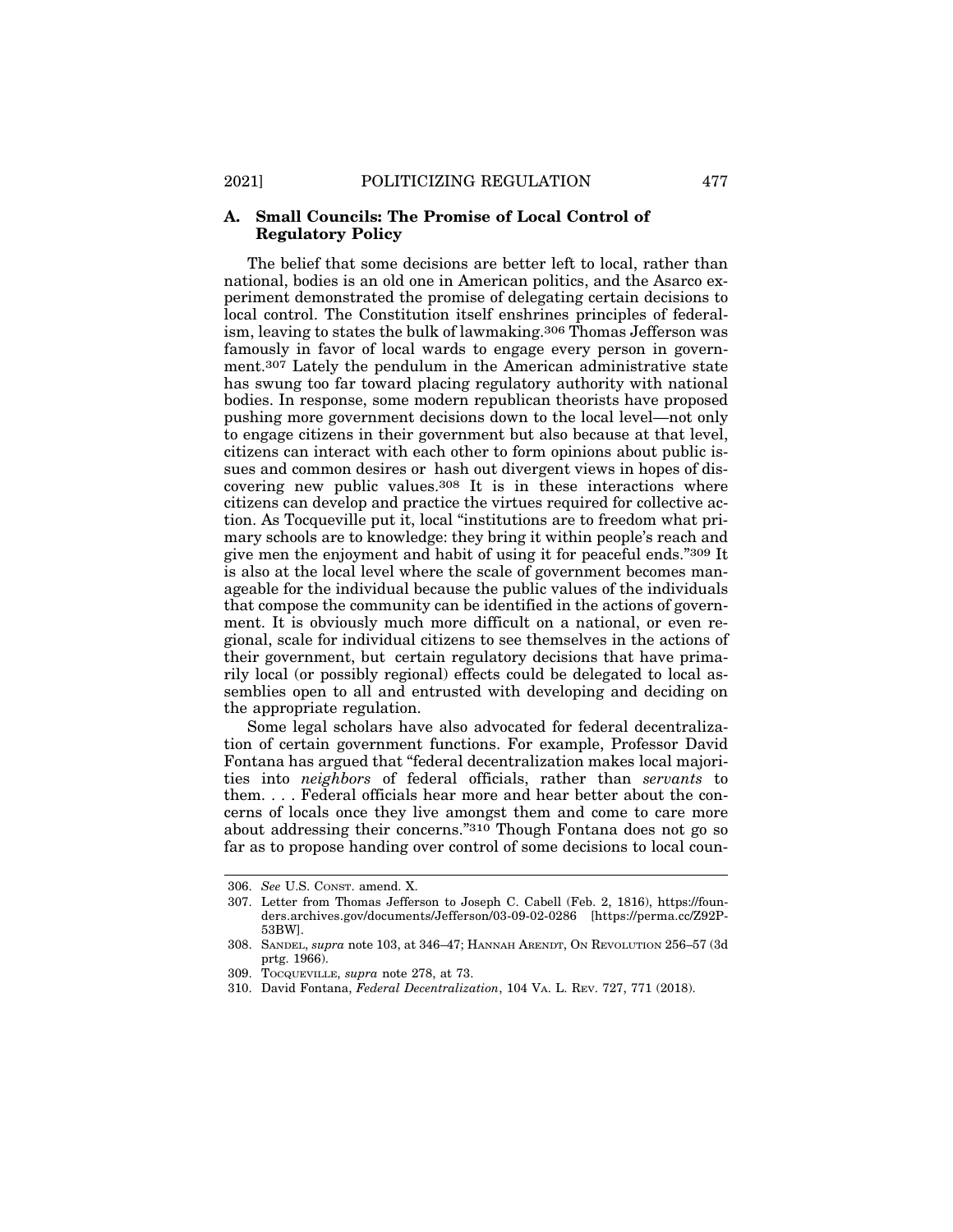cils or assemblies, the sentiment is similar. Citizens far from Washington want to see their particular concerns and interests represented in the content of the laws and regulations that govern their lives. "If all or the most important parts of the federal government were in Washington, then the rich diversity of the large American republic would be neglected, and a narrow group of individuals would control the country."311 Permitting some decisions to be made by local participatory political bodies would ensure that local concerns tend to govern issues of local import.312

Determining which decisions could be made at the local level would be a difficult, but not an impossible, task. After all, numerous federal statutes already make these kinds of distinctions. The Clean Water Act,313 the Clean Air Act,314 the Telephone Consumer Protection Act,315 and a host of others all rely on "cooperative federalism," which divides some duties between local authorities and the federal bureaucracy.316 Though not made pursuant to a cooperative federalism statute, the Park Service's decision regarding jet ski regulation in Assateague Island National Seashore is another possible candidate for local control.317

How to structure the local assemblies poses another difficult, but not insurmountable, problem. As the Asarco example reveals, local assemblies can be conducted in a fashion where technical information is conveyed effectively to participants. Participants should be permitted to hold an informed and serious debate on what to do with that information. With the right training, local or regional agency officials can act both as facilitators of discussion within the assemblies and technical staff of the assembly, gathering—and if need be, conducting—research on the topic at issue.

The operation of this kind of assembly could be modeled off of the citizen assembly called in British Columbia in 2001 to redesign the provincial electoral system.318 One hundred sixty members of the pub-

<sup>311.</sup> *Id.*

<sup>312.</sup> One of Professor Fontana's primary concerns is the concentration of power in the Executive Branch. *See id.* at 789–90. He proposes federal decentralization as a complement to the federal separation of powers to further diffuse concentrated executive power. *Id.*

<sup>313.</sup> Federal Water Pollution Control Act, 33 U.S.C. §§ 1251–1388.

<sup>314.</sup> Clean Air Act, 42 U.S.C. §§ 7401–7671q.

<sup>315.</sup> Telephone Consumer Protection Act of 1991, 47 U.S.C. § 277.

<sup>316.</sup> *See* Roderick M. Hills, Jr., *The Political Economy of Cooperative Federalism: Why State Autonomy Makes Sense and "Dual Sovereignty" Doesn't*, 96 MICH. L. REV. 813, 815 (1998) (describing "cooperative federalism" as cooperation between state and local governments and the federal government in a large number of policy areas).

<sup>317.</sup> *See supra* Part I.

<sup>318.</sup> See generally John Ferejohn, The Citizen's Assembly Model, in DESIGNING DELIB-ERATIVE DEMOCRACY: THE BRITISH COLUMBIA CITIZEN ASSEMBLY 192, 197–200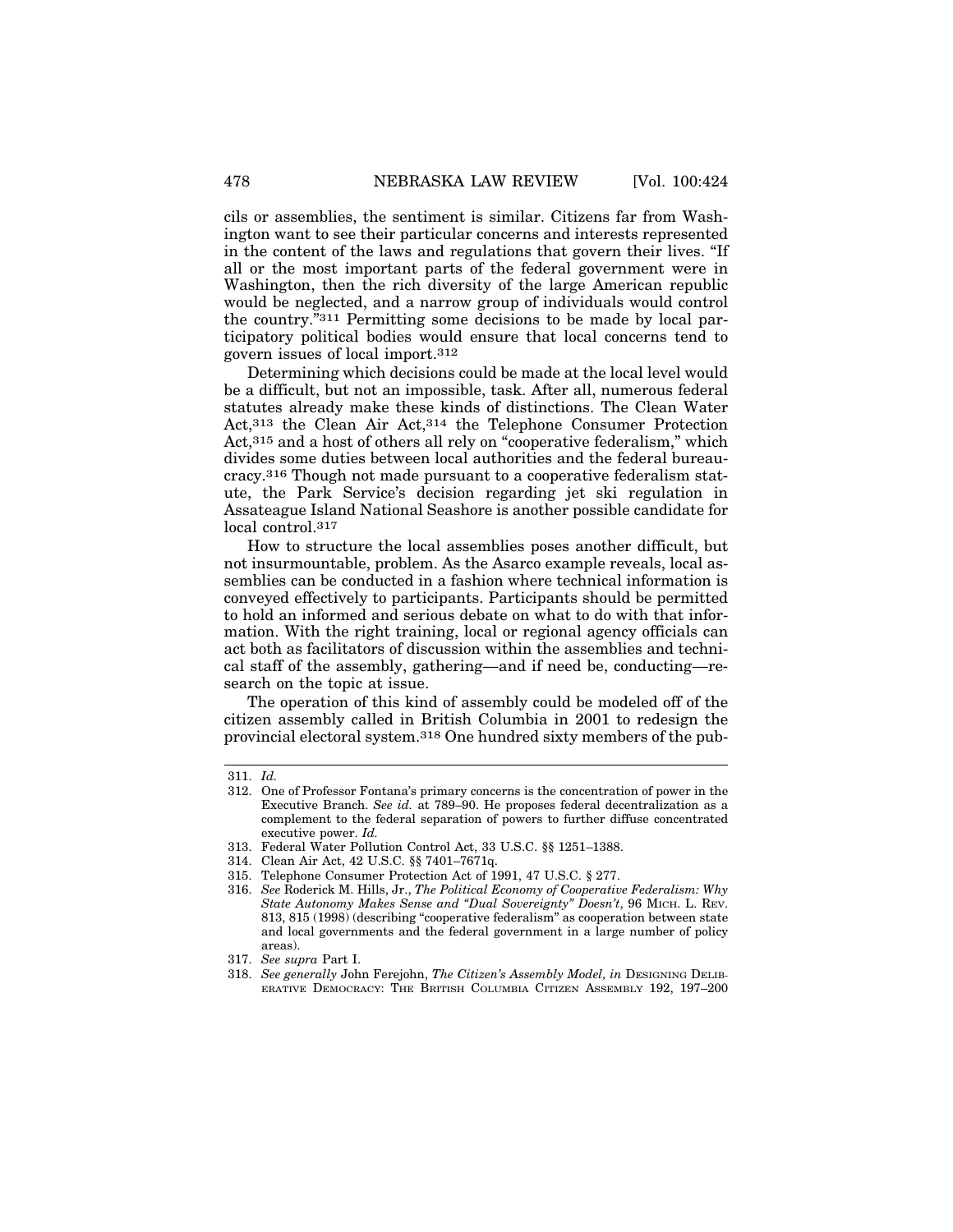lic were randomly chosen to participate in the assembly.319 The assembly was tasked with producing a recommendation on changes to the electoral system that would be put to a referendum.320 The assembly was designed so that its members had access to a professional staff and the ability to call expert witnesses to testify about the competing courses of action.321 Professional staff assigned to the assembly organized the meetings, set the agenda, and helped shape the list of experts called to testify.322 Though assembly members were chosen randomly from the public, they asked "probing and difficult questions" of the witnesses.323 The substance of these questions demonstrated that assembly members gained a technical knowledge of electoral systems.324 Political scientists who observed the deliberations concluded that "ordinary citizens" were capable of deliberating about electoral systems "in an intelligent and informed way."325 Ultimately, the assembly's recommendation carried nearly sixty percent of the vote in the referendum.326

Four points about the structure of the British Columbia assembly should be noted. First, at times the professional staff made decisions that might have changed the direction of deliberations in the assembly in a way that was not always known to the assembly members.327 One reason why professional staff pushed deliberations in a particular direction may be that the assembly members were, at least at first, relatively inexperienced. Were these kinds of assemblies adopted widely, professional staff would likely take on less of the operation of the assembly over time because citizens would become experts in assembly procedure and in certain areas of regulation. Second, the chair of the assembly was a professional public servant, and his rulings were final and not appealable to the entire assembly.328 That arrangement might be appropriate for a one-off assembly, but for citizens more practiced in the art of participating in an assembly, the rulings of the chair of the assembly should be open to appeal to the entire body.

<sup>(</sup>Mark E. Warren & Hilary Pearse eds., 2008) (describing the citizen assembly that took place in British Columbia).

<sup>319.</sup> Kevin O'Leary, *The Citizen Assembly: An Alternative to the Initiative*, 78 U. COLO. L. REV. 1489, 1497–98 (2007).

<sup>320.</sup> Ferejohn, *supra* note 318, at 197–98.

<sup>321.</sup> *Id.* at 198–99.

<sup>322.</sup> *Id.* at 199.

<sup>323.</sup> *Id.* at 198.

<sup>324.</sup> *Id.* at 199.

<sup>325.</sup> *Id.* at 200. "Their deliberations were intense and serious: members came with open minds and did in fact change their views and arguments over the course of the proceedings." *Id.*

<sup>326.</sup> Dennis Pilon, *The 2005 and 2009 Referenda on Voting System Change in British Columbia*, 4 CANADIAN POL. SCI. REV. 73, 73–74 (2010).

<sup>327.</sup> Ferejohn, *supra* note 318, at 199.

<sup>328.</sup> *Id.*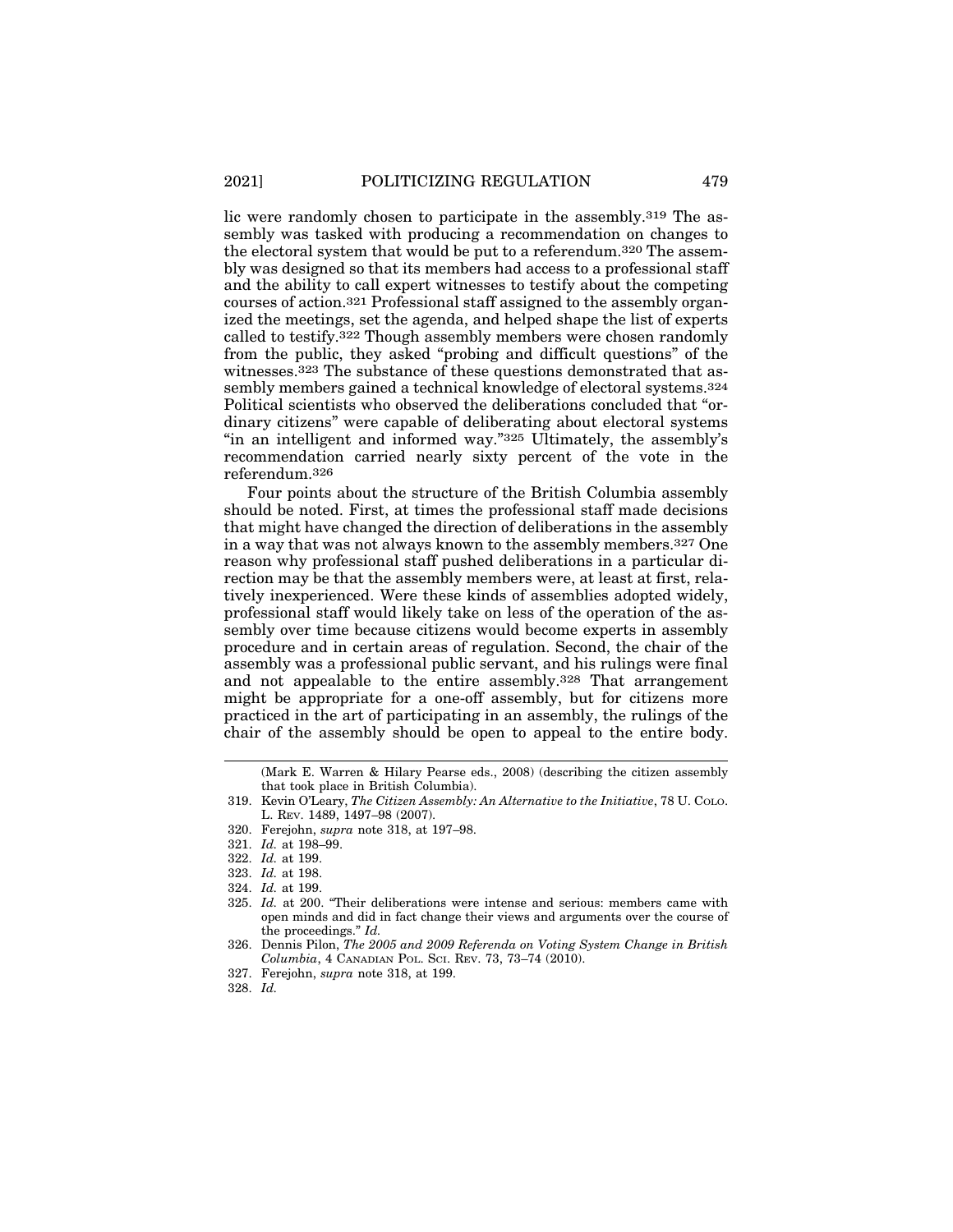Third, the assembly in British Columbia was populated by random selection.329 Whether this should be a universal feature of these types of assemblies is an open question. For local decisions, no restrictions may be needed.330 For decisions made on a regional level, a random selection may be required to keep the number of participants manageable. If the latter course is chosen, assemblies must be held often enough and with enough participants so that every citizen would have the chance to participate multiple times in their adult lives. A onetime affair would not give citizens the repeated interactions that are needed to foster the kind of habits necessary for self-government. Finally, the assembly in British Columbia only had the power to propose a policy to then be submitted to a referendum.331 Due to the frequency of regulatory decisions, and to foster the conditions of responsibility required to cultivate the virtues of citizenship, the assembly should

#### **B. Great Councils: How a National Popular Assembly Might Work**

have the power to both propose the regulation and decide on it.

What of decisions to be made at the national level? Certain regulations have such great national importance and have national effects that the proper place for their development and promulgation is at the national level. For example, certain financial regulations affecting all publicly traded companies and regulations like the Waters of the United States rule, which sets the jurisdiction of the Clean Water Act across the entire nation,332 should be developed nationally. In these instances, a similar citizen assembly model can be used. Each agency could convene its own assembly of a few hundred citizens drawn at random. Those selected would be required to attend by law, but their expenses (including dependent care) would be covered by the government for as long as the assembly was in session.333 Their employers would be reimbursed for their salary and would be prevented by law from penalizing or firing an employee who was called to partici-

<sup>329.</sup> *Id.* at 197.

<sup>330.</sup> There have been longstanding criticisms of purely volunteer public bodies. For a comical, but unsettling, account of the perils of volunteer fee-for-service juries in classical Athens, see ARISTOPHANES, WASPS (Alan H. Sommerstein ed. & trans., 2004) (422 B.C.E.). Nevertheless, the New England town hall meeting as described by Tocqueville provides an apt counterexample. *See* TOCQUEVILLE, *supra* note 278, at 73–82.

<sup>331.</sup> Ferejohn, *supra* note 318, at 198.

<sup>332.</sup> Clean Water Rule: Definition of "Waters of the United States," 80 Fed. Reg. 37,053 (June 29, 2015) (codified in scattered parts of C.F.R. ch. 33 and C.F.R. ch. 40).

<sup>333.</sup> *See generally* Lawrence Lessig, *Rendering Sensible Salient*, 27 GOOD SOC'Y, 171, 175 (2018) (describing a proposal for citizen assemblies to decide on issues for a constitutional convention). The proposals Lessig suggests are clearly applicable to the kind of assembly I have proposed for regulatory policy.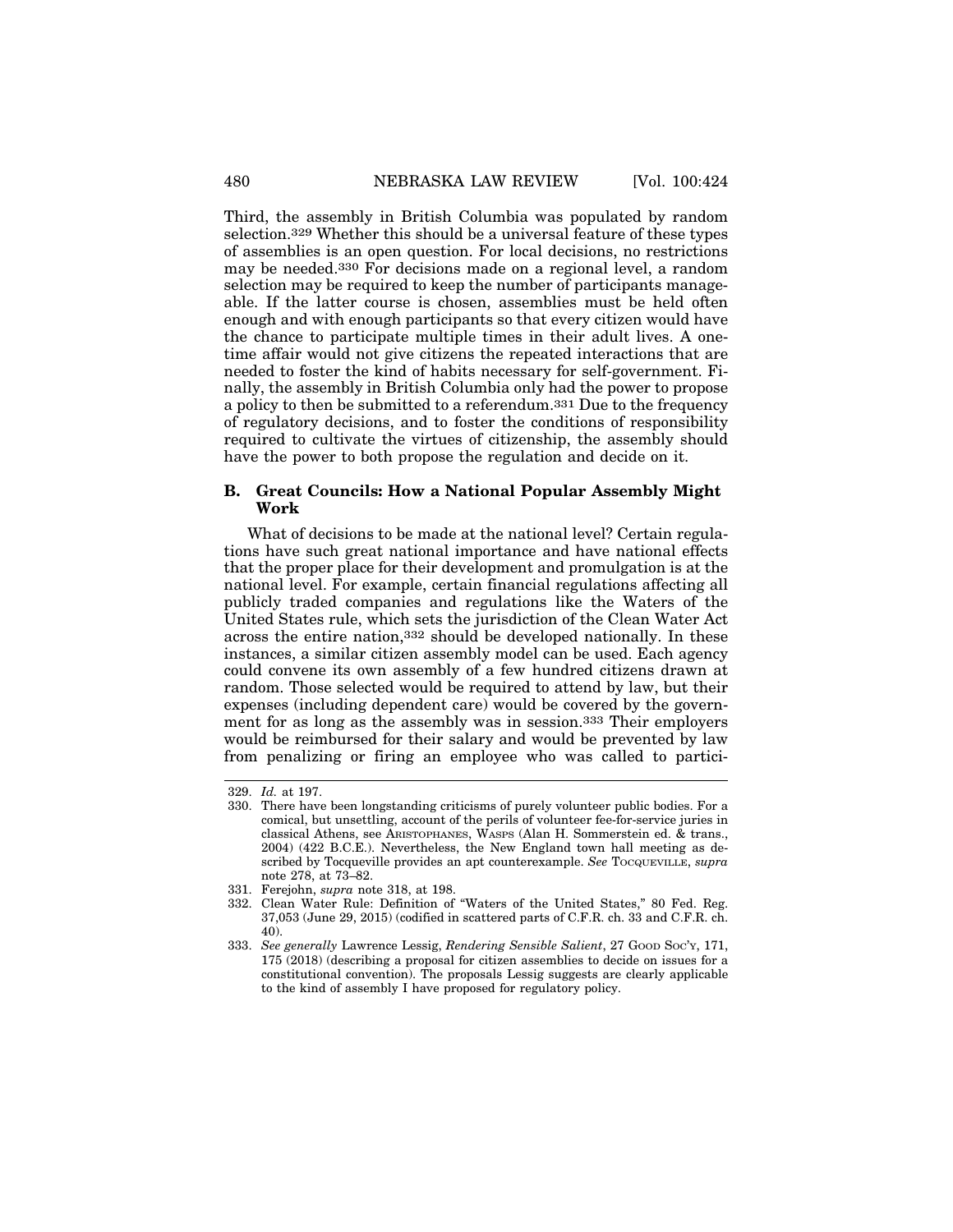pate.334 Similar to the British Columbia citizen assembly, these assemblies convened by agencies would rely on professional staff to facilitate the deliberation, but they would also have the ability to call expert witnesses not employed by the agency. Interested parties could submit proposals to the assembly but could not directly lobby the members. At the end of the assembly, the participants would compose and then vote on the regulation. Again, enough of these assemblies with enough participants should be convened so that every American has a real chance of participating in at least one national assembly once in their lifetime. Combined with participating in local or regional assemblies, each citizen would have numerous opportunities to develop habits of self-government and influence the content of regulations.

These proposals are not meant to be exhaustive. Much work still needs to be done on how to give the public a dispositive role in administrative decisions. The first step is to see the value in cultivating citizens—not only for the stability and effectiveness of government but also for the ability to live freely by realizing their distinctive capacities through self-government.

#### VIII. CONCLUSION

Questioning the legitimacy of the administrative state has become something of a modern American pastime.<sup>335</sup> In that sense, this Article continues a long and august tradition of finding fault with the socalled fourth branch. That debates about the administrative state continue to this day is, however, good evidence that our forebearers have failed to put to rest fundamental questions about the source of legitimacy of agencies' lawmaking power. In our own time, this challenge comes most squarely from populist and antiestablishment political movements that are suspicious that the professionalism, independence, and technocratic know-how of agencies are only a deceptive carapace for the policy preferences of economic and political elites. The populist critique is too blunt, but it is not entirely mistaken. Modern administrative law scholars have not taken this critique seriously enough, often overlooking how the pathologies of a liberal rationalist administrative state have contributed to the populist critique today.

Agencies are far more receptive to technical comments than comments from the general public. Their continued public commitment to a rationalist liberal conception of government opens agencies to the

<sup>334.</sup> *See id.*

<sup>335.</sup> *See* Cynthia R. Farina, *Against Simple Rules for a Complex World*, 72 CHI.-KENT. L. REV. 987, 987 (1997) (likening critiques of the administrative state to an "awkward family heirloom" that "is handed down from generation to generation"); FREEDMAN, *supra* note 23, at 9 (describing how each successive generation has sought to quell new concerns about the legitimacy of the administrative state).